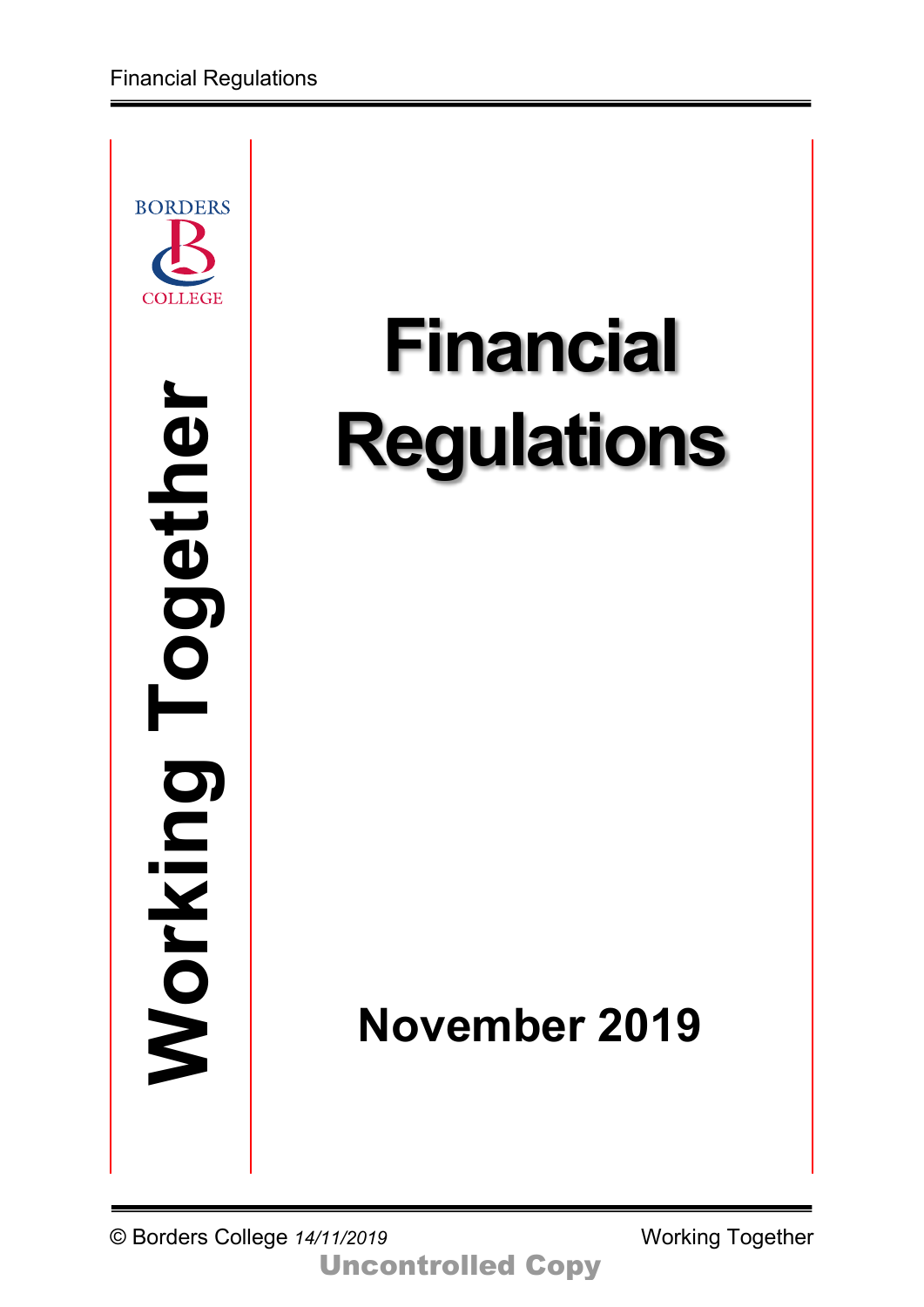## **History of Changes**

|                  | Version Description of Change                                   | <b>Authored by</b> | <b>Date</b> |
|------------------|-----------------------------------------------------------------|--------------------|-------------|
| 1.1              | <b>Document created</b>                                         | P Smith            | Sept 2015   |
| 1.2              | Procurement Thresholds updated                                  | P Smith            | Oct 2016    |
| 1.3              | Updated to reflect SPPN 5/2017                                  | P Smith            | Jan 2018    |
| 2.0              | Complete review to reduce duplication, ensure                   | H Robertson        | Aug 2019    |
|                  | read across and improve readability                             |                    |             |
| V <sub>2.1</sub> | Amendments following SLT review                                 | <b>H</b> Robertson | Sep 2019    |
| V <sub>2.2</sub> | Amendments following F&GP members review                        | H Robertson        | Oct 2019    |
|                  | Glossary added                                                  |                    |             |
|                  | 3.1 strategic direction and oversight                           |                    |             |
|                  | 4.7 deputising arrangements in the                              |                    |             |
|                  | absence of the Principal                                        |                    |             |
|                  | 5.2 F&GP Committee summary purpose                              |                    |             |
|                  | 6.1 CFO advisor to Principal and Board<br>$\bullet$             |                    |             |
|                  | 7.2 duties of staff refer to efficiency                         |                    |             |
|                  | rather than best value                                          |                    |             |
|                  | 8.1 clarification that acceptable means                         |                    |             |
|                  | acceptable to the Board                                         |                    |             |
|                  | 10.3 receiving of gifts applies also to<br><b>Board members</b> |                    |             |
|                  |                                                                 |                    |             |
|                  | 11.4 amendment to authority levels for                          |                    |             |
|                  | permanent and temporary virement from<br>supplies to salaries   |                    |             |
|                  | 11.6 approval routes for any investment<br>$\bullet$            |                    |             |
|                  | proposal of more than £50k that may                             |                    |             |
|                  | present reputational risk                                       |                    |             |
|                  | 12.1 minor rewording                                            |                    |             |
|                  | 12.3 donations to arms length                                   |                    |             |
|                  | foundation are subject to Board                                 |                    |             |
|                  | approval                                                        |                    |             |
|                  | 14.1 checked wording with auditors – no                         |                    |             |
|                  | changes made                                                    |                    |             |
|                  | 17.1 clarification of arrangements for                          |                    |             |
|                  | staff undertaking other work                                    |                    |             |
|                  | 17.2 and 17.6 clarification re short                            |                    |             |
|                  | courses to cover all areas not just BDU                         |                    |             |
|                  | 19.5 compliance with CBI prompt                                 |                    |             |
|                  | payment code                                                    |                    |             |
|                  | 20.1 cross refer to staff handbook                              |                    |             |
|                  | 20.8 notification of severance and other                        |                    |             |
|                  | payments to F&GP and then Board                                 |                    |             |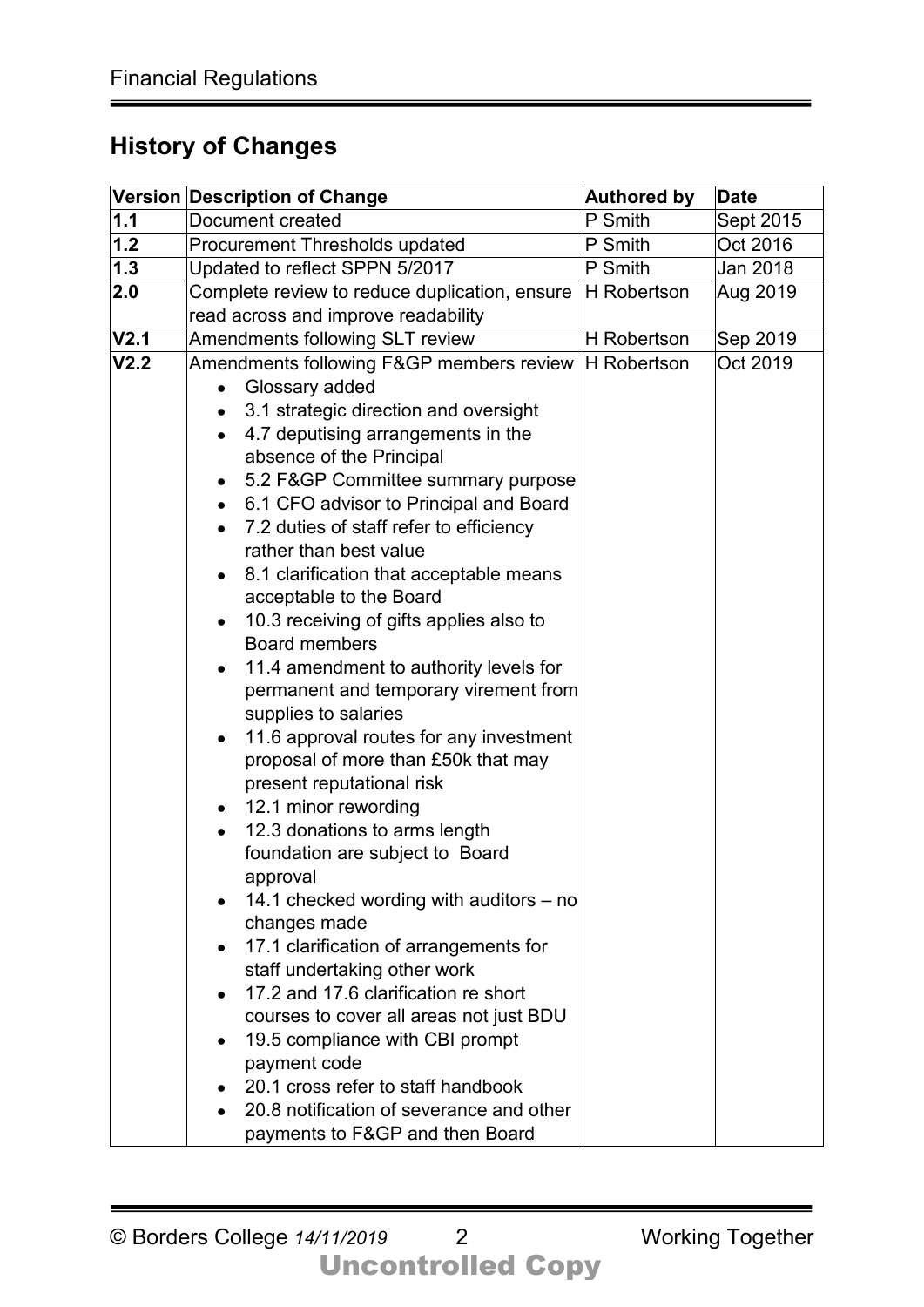## **Table of Contents**

| $\mathbf 1$     |                                                             |  |
|-----------------|-------------------------------------------------------------|--|
| $\overline{2}$  |                                                             |  |
|                 |                                                             |  |
| 3               |                                                             |  |
| 4               |                                                             |  |
| 5               |                                                             |  |
| 6               |                                                             |  |
| $\overline{7}$  |                                                             |  |
| 8               |                                                             |  |
| 9               |                                                             |  |
| 10              |                                                             |  |
|                 |                                                             |  |
| 11              |                                                             |  |
| 12 <sup>2</sup> | . 17                                                        |  |
| 13              |                                                             |  |
| 14              |                                                             |  |
| 15              |                                                             |  |
| 16              |                                                             |  |
| 17              | Commercial Contracts and Other Income-Generating Activity25 |  |
| 18              |                                                             |  |
| 19              |                                                             |  |

**Working Together**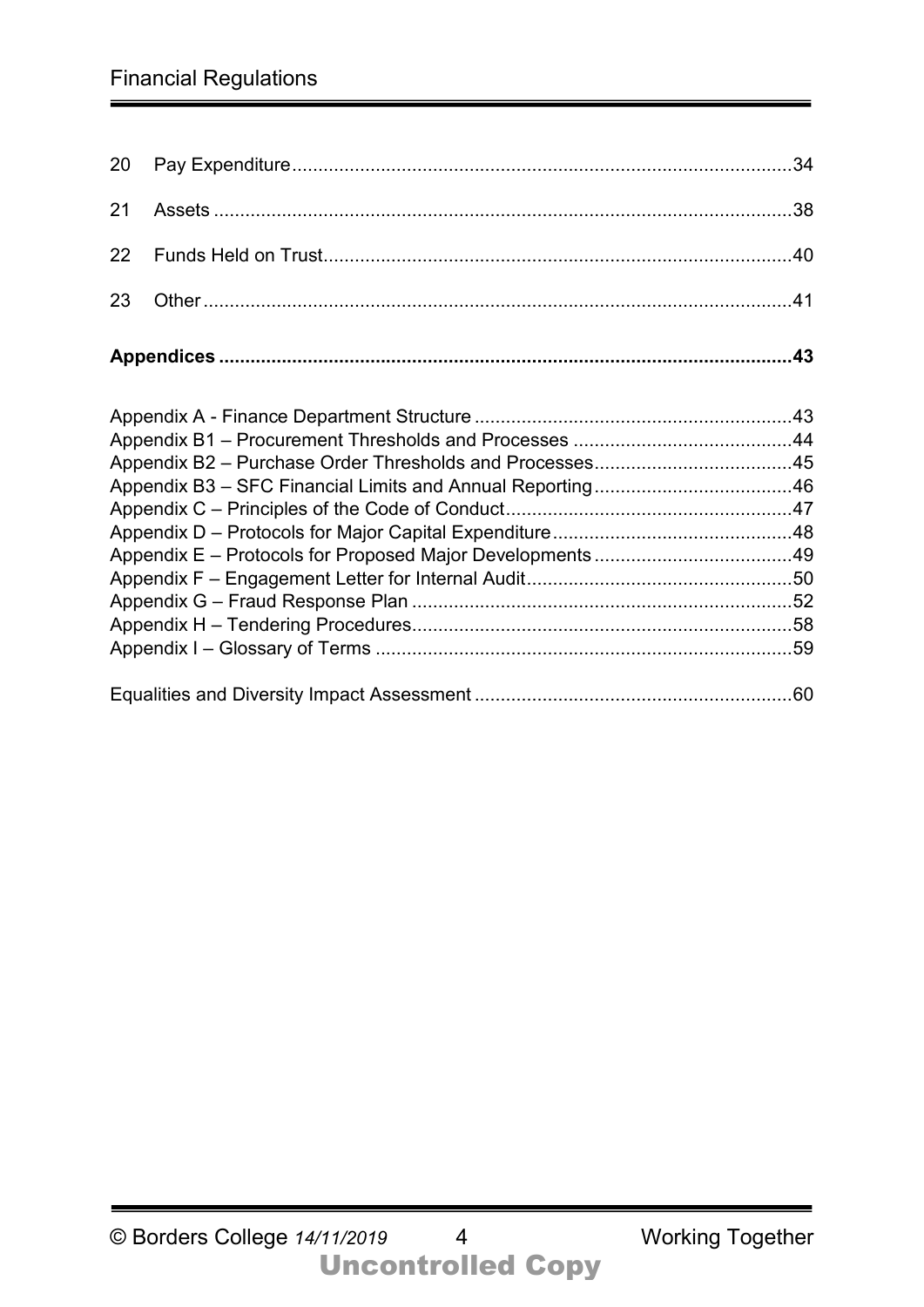## **Section A – General Provisions**

## **1 Background**

- **1.1** Borders College is a further education corporation created under the Further and Higher Education (Scotland) Act 1992, as amended by the Further and Higher Education (Scotland) Act 2005 and the Post-16 Education (Scotland) Act 2013 (the Acts). Its structure of governance is set out in the Acts and the College's Standing Orders. The College is accountable through its Regional Board (the Board), which has ultimate responsibility for the effectiveness of its management and administration.
- **1.2** The College is a charity, number SC021180, registered with the Office of the Scottish Charity Regulator (OSCR).
- **1.3** The financial memorandum dated 1 December 2014 between the Scottish Funding Council (SFC) and the College sets out the terms and conditions on which grant is made. Details of the financial limits and annual reporting requirements is set out in **Appendix B3**. The Board is responsible for ensuring that conditions of grant are met, including the requirement for the College to have sound systems of financial and management control. The financial regulations of the College form part of the overall system of accountability.

## **2 Status of Financial Regulations**

- **2.1** This document sets out Borders College's financial regulations. It translates into practical guidance the College's policies relating to internal financial control. This document was approved by the Finance and General Purposes Committee on 21 November 2019. It applies to the College and all its related bodies.
- **2.2** These regulations are subordinate to the Acts and the College's Standing Orders and to any restrictions contained within the financial memorandum with the SFC.
- **2.3** The purpose of these regulations is to provide the Board and management with assurances that resources are being properly applied for the achievement of the College's strategic plan and business objectives through:
	- providing effective financial controls over the use of public funds
	- ensuring that the College complies with all relevant legislation
	- safeguarding the assets of the College
	- maintaining financial and organisational sustainability
	- achieving best value.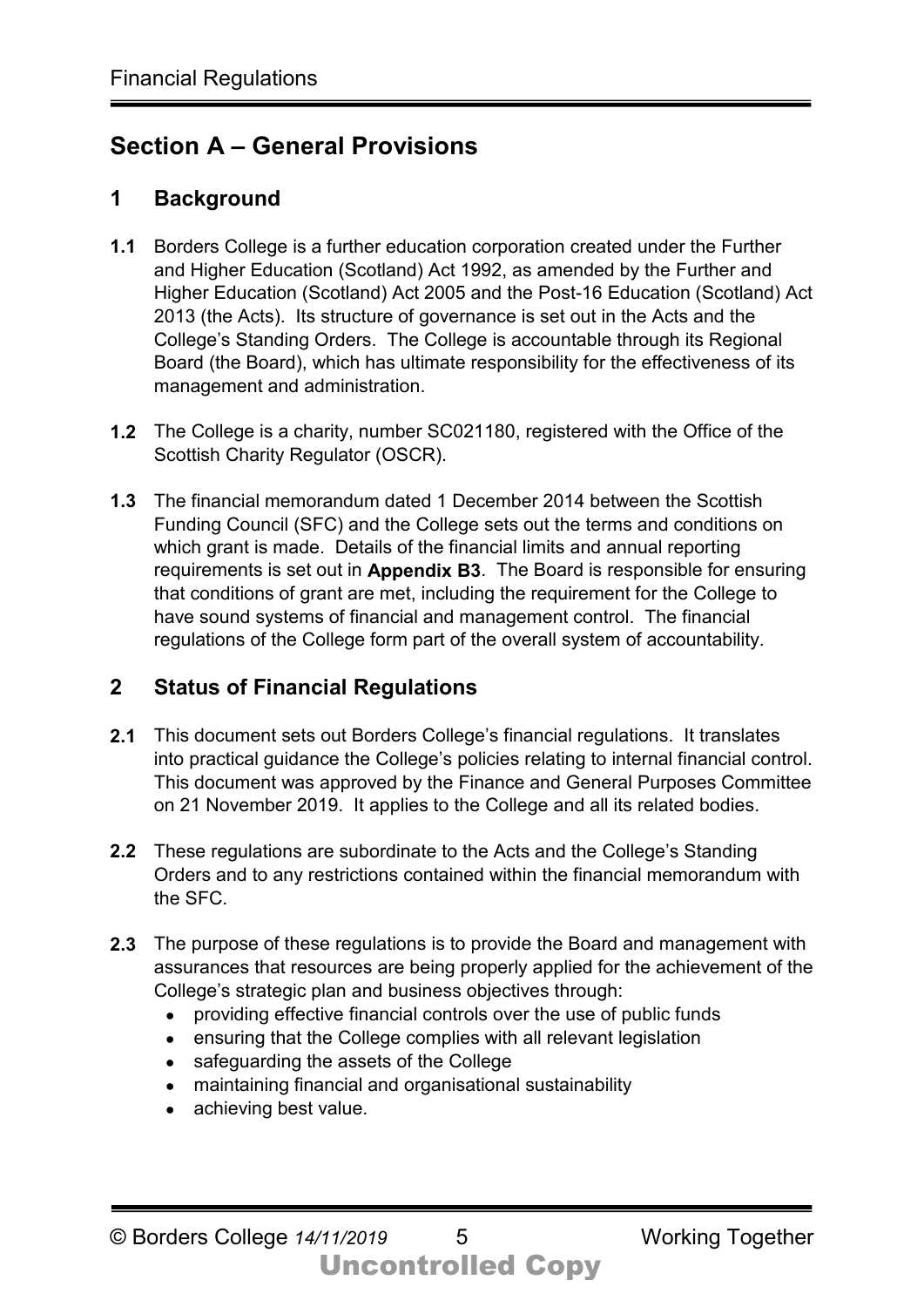- **2.4** Compliance is compulsory for all staff of the College or its related bodies. Any member of staff who fails to comply with the regulations may be subject to disciplinary action under the College's disciplinary policy. Any such breach will be notified to the Board through the Audit Committee. All managers will be provided with a summary of these regulations which they must use to ensure that their staff are aware of their duties.
- **2.5** The Finance and General Purposes Committee is responsible for maintaining a continuous review of the Financial Regulations, and will advise the Board of any additions or changes made.
- **2.6** In exceptional circumstances, this Committee may authorise a departure from the detailed provisions herein, such departure will be reported to the Board at the earliest opportunity.
- **2.7** The College will maintain a separate Finance Manual which sets out the operational detail of how these regulations are implemented.
- **2.8** The Financial Regulations and Finance Manual should be read in conjunction with relevant guidance issued by, or contained in:
	- the SFC
	- UK Public Sector Internal Audit Standards
	- Audit Scotland
	- National Audit Office or the Scottish Parliament Public Audit and Post Legislative Review Committee
	- the Scottish Public Finance Manual (SPFM)
	- the Government Financial Reporting Manual (FReM)
	- International Financial Reporting Standards (Generally Accepted Accounting Practice (GAAP))
	- Statements of Recommended Practice (SORP) Further and Higher Education.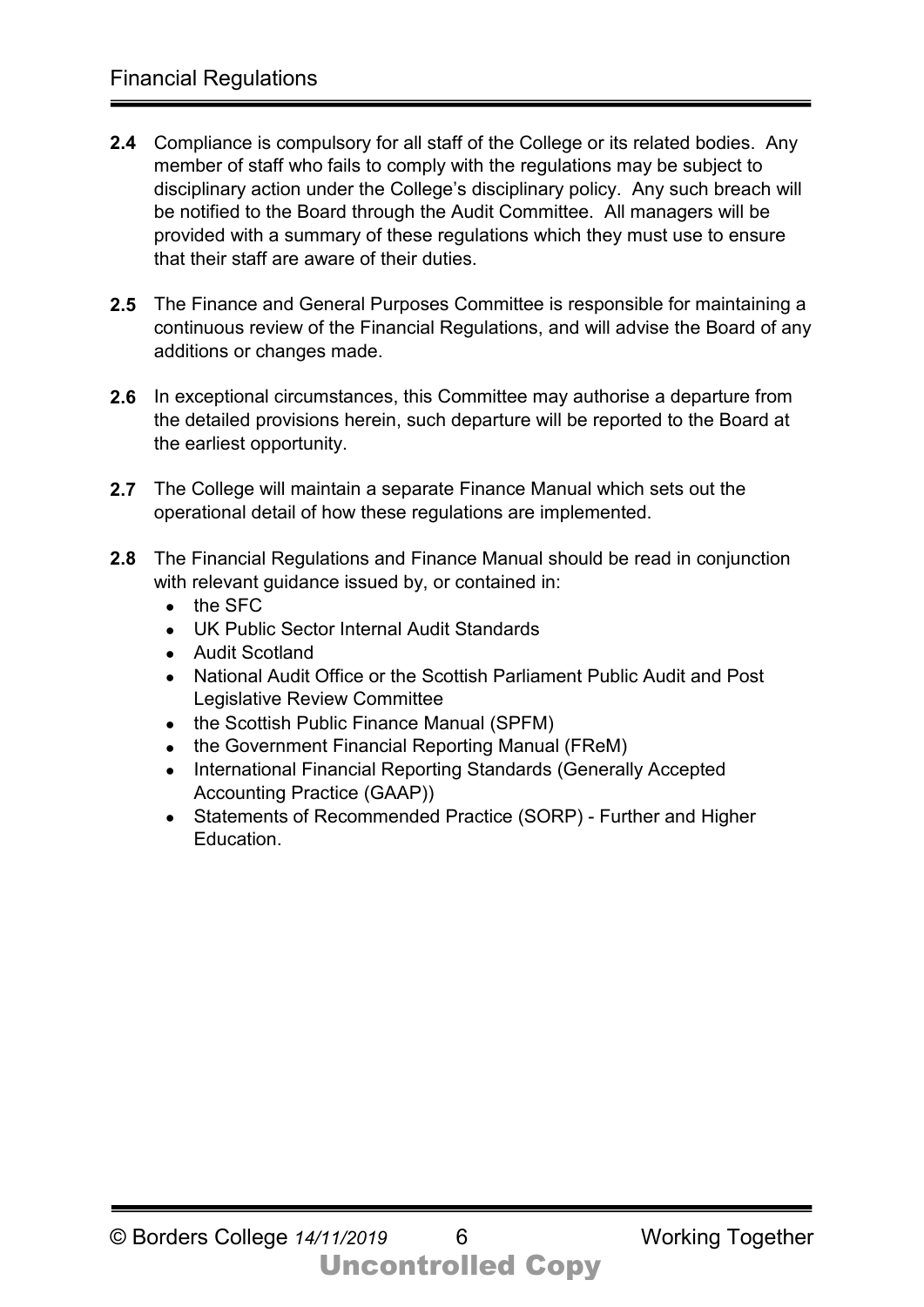## **Section B – Corporate Governance**

#### **3 The Regional Board**

- **3.1** The Regional Board (the Board) is responsible for the strategic direction and oversight of the management and administration of the College. The Scheme of Delegation (Annex C to the Standing Orders) sets out the matters reserved by the Board. Its responsibilities are:
	- o determining the objectives of the Board
	- o agreeing new/variations to policy which are core business of the College
	- o approving strategic plans
	- o final approval of the Strategic Plan
	- o final consideration of the Annual Audit Report
	- o final approval of the audited Annual Report and Financial Statements
	- o approval of the financial plan and annual budget
	- o approval of financial forecasts prior to submission to the SFC
	- o acquisition and disposal of heritable property (subject to SFC approval)
	- o responsibility for risk management
	- o delegation of functions of the Board.
- **3.2** The Board is responsible for ensuring that funds from the SFC are safeguarded and used only in accordance with the Acts, the SPFM, the SFC Financial Memorandum, and any other conditions prescribed by the SFC. The Board must also have regard to the additional sources of guidance in section 2.8.
- **3.3** To assist the Board in meeting these responsibilities, it will maintain an Audit Committee in accordance with best practice principles of corporate governance. The Board will also maintain a Finance and General Purposes Committee, Remuneration Committee and other committees as appropriate.
- **3.4** The Board will, for the purposes stated above, require the Principal to exercise responsibility for the achievement of best value in the use of resources, for ensuring that financial considerations are taken into account at all stages in framing and reaching decisions and in their implementation, and for maintaining sound systems of internal control.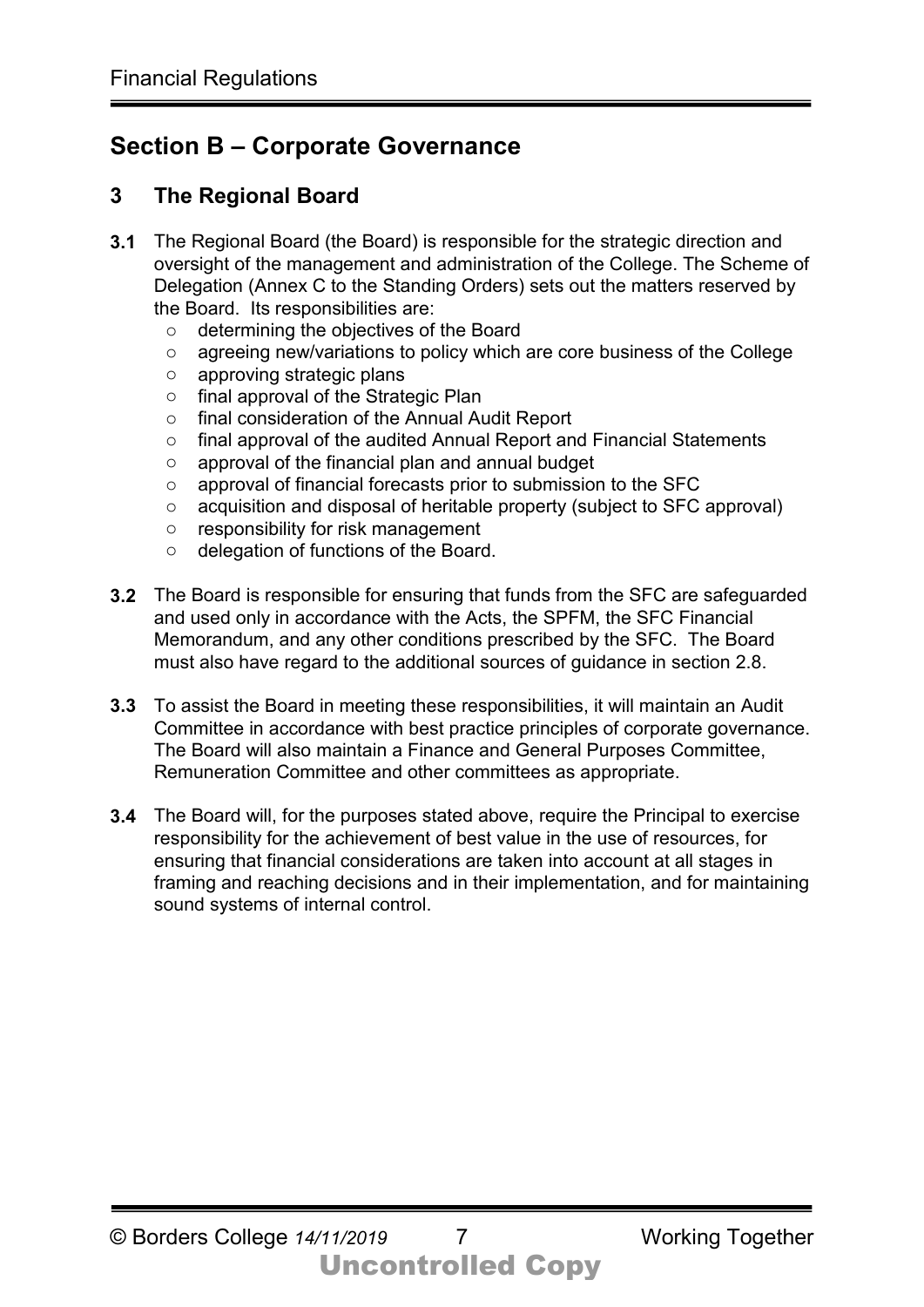#### **4 College Principal**

- **4.1** The College Principal is responsible for administration of the College and is the Chief Executive of the College and the Board's Chief Educational Adviser.
- **4.2** The FReM requires government bodies to provide a Statement of Accounting Officer's responsibilities. However, the SFC Chief Executive is the Accountable Officer for the college sector and is required to provide a certificate of assurance covering all institutions to the Principal Accountable Officer of the Scottish Government, based upon assurances provided by institutions.
- **4.3** The Principal as the designated officer is required to provide a statement of assurance to the Accountable Officer. As such, the Principal is responsible for satisfying the Board that funds provided to the College are used only in accordance with the Acts, SPFM, FReM, Financial Memorandum and other SFC conditions. The Principal may be required to justify any of the College's financial matters to the Public Audit and Post Legislative Review Committee of the Scottish Parliament.
- **4.4** The Principal is responsible to the Board for achievement of best value in the use of resources, for ensuring that financial considerations are taken into account at all stages of framing and reaching decisions, and in their implementation, and for maintaining sound systems of internal control.
- **4.5** The Principal will:
	- advise the Board on the proper discharge of their financial duties
	- satisfy the Board that there is compliance with the Financial Memorandum and advise the Board if, at any time, in his/her opinion, any action or policy under consideration of the Board is incompatible with the Memorandum
	- sign the annual report and financial statements, ensuring that government accounting requirements are met, and that effective internal controls are in place, in a form acceptable to the Scottish Government
	- write off losses as defined by SFC and F&GP
	- instruct special payments (subject to SFC limitations)
	- notify the Board and SFC Chief Executive, without delay, of any matters of serious concern regarding the College's financial affairs, including fraud
	- inform SFC's Accountable Officer without delay of any circumstance that is having, or is likely to have, a significant adverse effect on the ability of the institution to deliver its education programmes, research and other related activity, including delivery of its Outcome Agreement with SFC.
- **4.6** The Principal may be assisted in these matters by College employees, but cannot assign absolutely the above responsibilities to any person.
- **4.7** In the absence of the Principal, a Vice Principal will be identified as having the same authority for these regulations in such circumstances.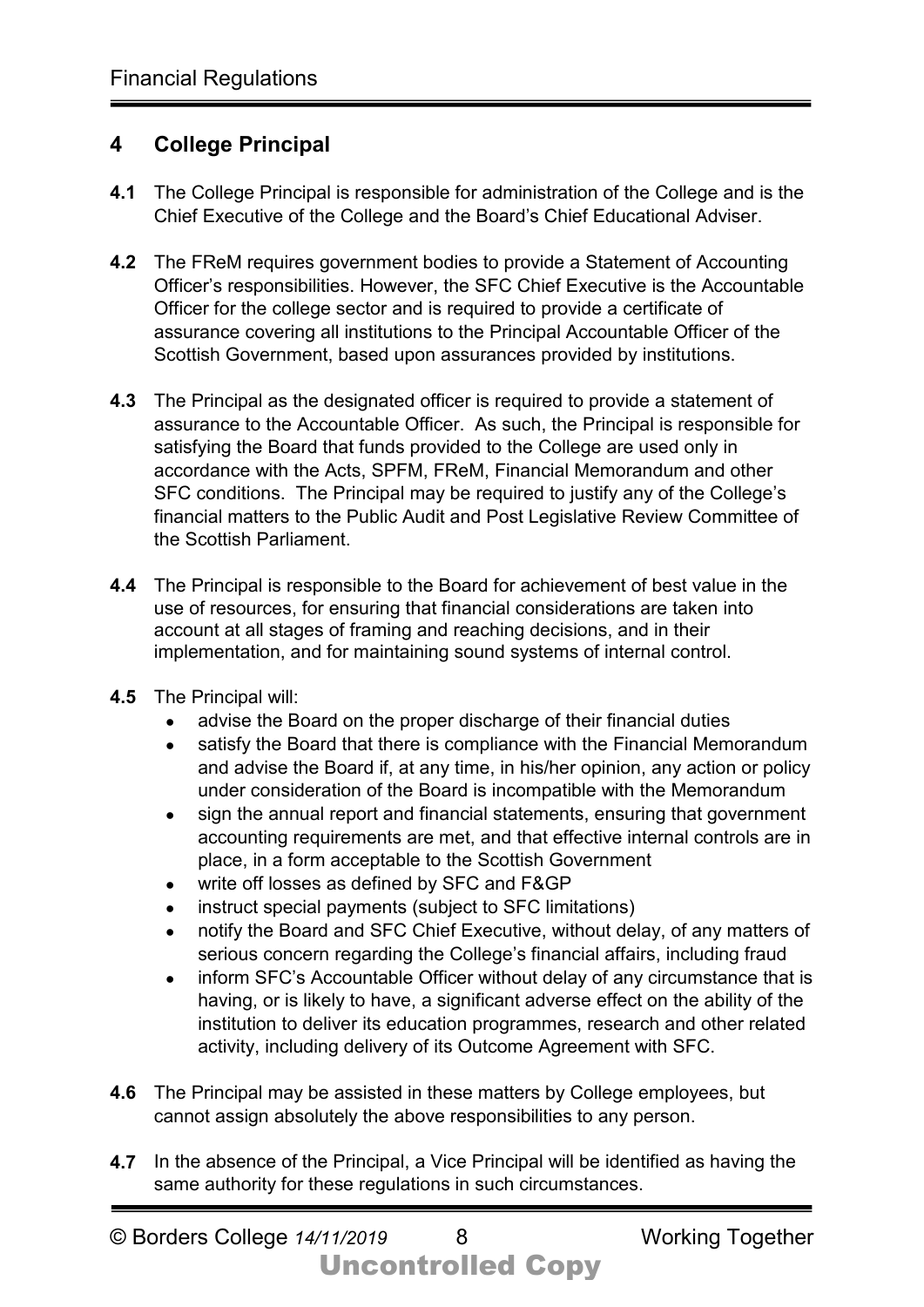## **5 Committee Structure**

**5.1** The Board has ultimate responsibility for the College's finances, and delegates specific powers and processes to committees. These committees are accountable to the Board. The diagram below depicts the committee structure.



**5.2** The responsibility of the committees is set out in the Board's Standing Orders and the terms of reference for each committee is available on the Regional Board website. A summary of the purpose of the committees whose role is directly relevant to the operation of internal financial controls is set out below.

| Audit<br>Committee                                             | • agreeing the internal and audit work programme,<br>considering their and SFC reports as they affect the<br>College<br>• high level review of the arrangements for internal<br>control, including risk management and procurement,<br>obtaining the relevant degree of assurance                                                                               |
|----------------------------------------------------------------|-----------------------------------------------------------------------------------------------------------------------------------------------------------------------------------------------------------------------------------------------------------------------------------------------------------------------------------------------------------------|
| <b>Finance and</b><br>General<br><b>Purposes</b><br>Committtee | • agreeing financial policy and regulation and<br>recommending to the Board<br>• recommends the annual budget to the Board and<br>receives Business Review reports comparing actual and<br>budget, and other financial indicators<br>• Estates, ISLT and HR strategy development, monitoring<br>and review<br>• approval of spend between £100,000 and £249,000 |
| Remuneration<br>Committee                                      | • determines the remuneration of the most senior staff,<br>including the Principal<br>• reviews redundancy terms and conditions as required                                                                                                                                                                                                                     |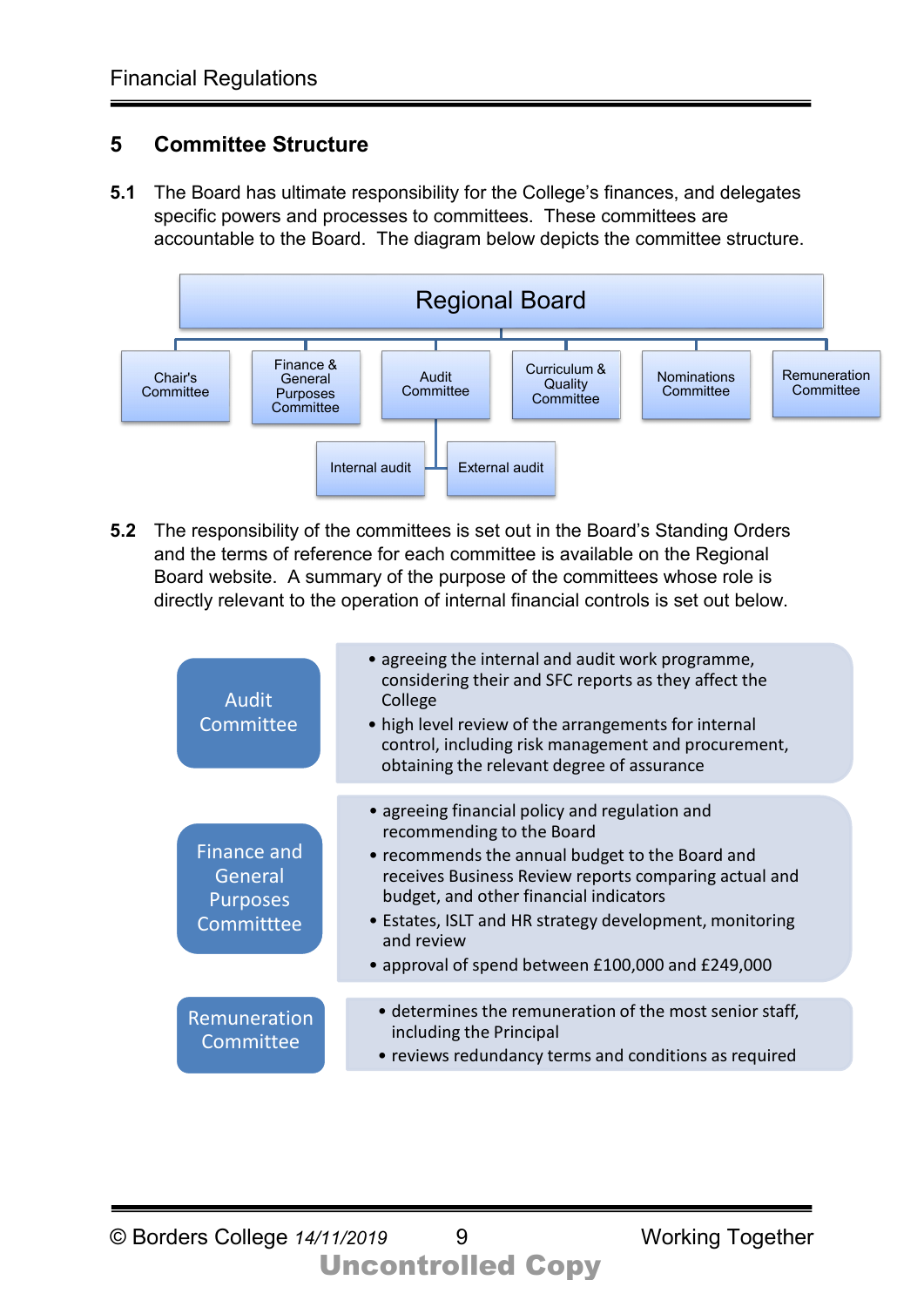#### **6 Chief Financial Officer**

- **6.1** The Vice Principal Finance and Corporate Services is the College's designated Chief Financial Officer (CFO). The CFO is the financial advisor to the Principal and the Board. The role of the CFO in public authorities was set out in a statement by the Chartered Institute of Public Finance and Accountancy (CIPFA) in February 2016.
- **6.2** The CIPFA statement sets out the following minimum criteria for a CFO:
	- 1. Is a key member of the leadership team, helping the College to develop and implement strategy and to resource and deliver strategic objectives sustainably and in the public interest
	- 2. Must be actively involved in, and able to influence, all material business decisions to ensure immediate and longer term implications, opportunities and risks are fully considered, and align with finance strategy
	- 3. Must lead the promotion and delivery by the whole College of good financial management so that public money is safeguarded at all times and used appropriately, demonstrating best value.
- **6.3** To achieve this, the CFO is responsible for administration of the financial affairs of the College, including:
	- o Financial management<br>O Develop and impler
		- Develop and implement the College's Financial Strategy
		- o Provide training to allow managers to undertake their roles
		- o Prepare medium term financial plans to deliver the strategy
		- o Develop a budget setting process aligned with College priorities
		- o Provide timely, accurate and impartial financial analysis and advice
		- o Implement a monitoring process to deliver and document the above
	- o Best Value
		- o Provide professional advice on financial policies and procedures
		- o Challenge/support decision making on affordability and best value
		- o Implement effective asset management and procurement strategies
	- o Safeguarding public money
		- o Maintain satisfactory financial systems, internal financial controls, and arrangements for managing financial risk
		- o Effective balance sheet management including cash and credit control
		- o Ensure that decision making is in line with financial thresholds
		- o Establish appropriate measures to prevent and detect fraud
		- o Implement effective internal audit arrangements
		- o Liaise with internal and external auditors
	- o Prepare the annual report and financial statements on a timely basis.
- **6.4** The implementation of operational financial management and control may be delegated to the Finance Business Partner and the Financial Controller. **Appendix A** shows the Finance Department's organisational structure.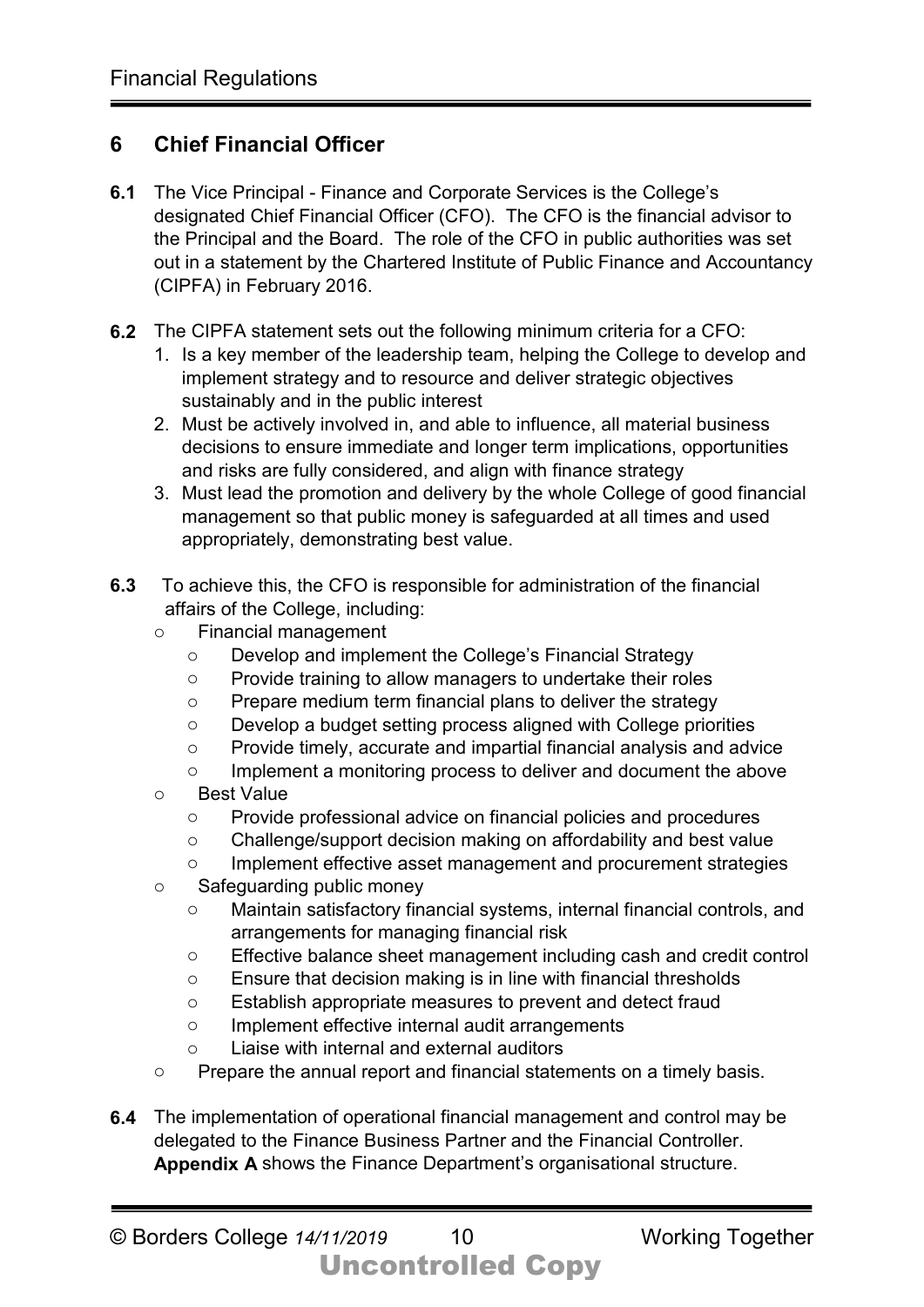#### **7 Other College Management and Staff**

#### **7.1 Senior Leadership Team**

All members of the Senior Leadership Team (SLT) are responsible to the Principal for financial management for the areas or activities they control. They are advised by the CFO in executing their financial duties. SLT members are responsible for establishing and maintaining clear lines of responsibility within their departments for all financial matters.

Budget holders are accountable for resources which are devolved to them. This includes the Wider Leadership Team (WLT), who are accountable to their SLT manager for complying with the Financial Regulations and the Finance Manual.

SLT and WLT members will provide the CFO with information required to prepare:

- The annual report and financial statements
- Financial forecasts, plans, and operational budgets
- Audit reviews, project implementations and Best Value studies.

#### **7.2 All Members of Staff**

All members of staff must be aware of and have a general responsibility for the security and efficiency of the use of the College's resources.

They must comply with the College's financial authority limits and the value of purchases for which quotations and tenders are required as set out in the Procurement Thresholds and Process Chart (**Appendix B1**).

They will make available any relevant information to the CFO or his or her authorised representative in connection with the implementation of the College's financial policies, these regulations and the Finance Manual.

They must immediately notify the CFO whenever any matter arises which involves, or may involve, irregularities concerning cash or property of the College. The CFO will take action as necessary to investigate and report.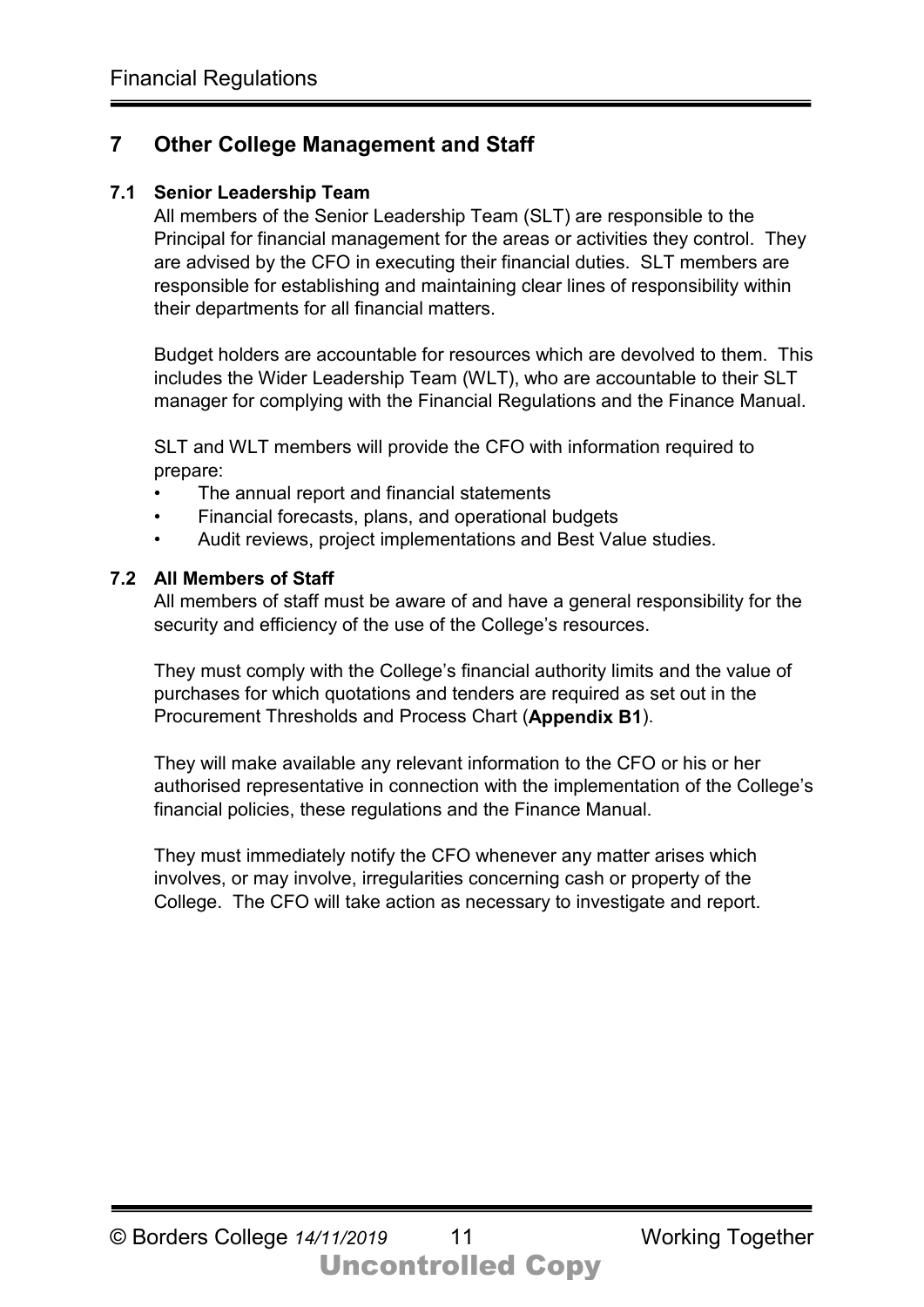#### **8 Risk Management**

- **8.1** Effective risk management does not focus solely on risk avoidance but involves the identification and management of risk to a level that is acceptable to the Board. The College is committed to managing those risks that pose a significant threat to the achievement of its objectives and financial health. Further guidance is set out in the Risk Management Strategy and the Risk Management Policy.
- **8.2** The Board has overall responsibility for risk management, and promotes a common approach through the development, implementation and embedding of a formal, structured risk management process. The Board sets the overall tone and influences the culture of risk management within the College by:
	- o Determining whether the College is risk taking or risk averse as a whole or on any relevant individual issue
	- o Determining what types of risk are acceptable, and which are not
	- o Setting the standards and expectations of staff with respect to conduct and probity.
- **8.3** The Board requires the risk management process to include:
	- o The SLT as the College Risk Management Team
	- o The Vice Principal Finance and Corporate Services as the coordinating officer for risk management activity
	- o The establishment of a Strategic Risk Register, reported to every Board, Curriculum and Quality, Finance and General Purposes, and Audit Committee meeting
	- o Supporting operational or project risk registers as required
	- o College-wide definitions for the measurement of risk, linking the threats to their potential impact and the likelihood of their occurrence together with a sensitivity analysis
	- o Risk mitigation plans, to include a designated 'risk owner' who will be responsible and accountable for managing the risk in question
	- o Regular review by the SLT of the Strategic Register and timely reviews of operational or project registers
	- o A decision on the level of risk to be covered by insurance (see 23.1)
	- o An annual review of the Strategic Risk Register
	- o An internal audit plan which is informed by a risk review
	- o An annual assessment of the operation of risk management arrangements by the Audit Committee as part of the annual report and financial statements
	- o Periodic review of risk management arrangements by internal audit.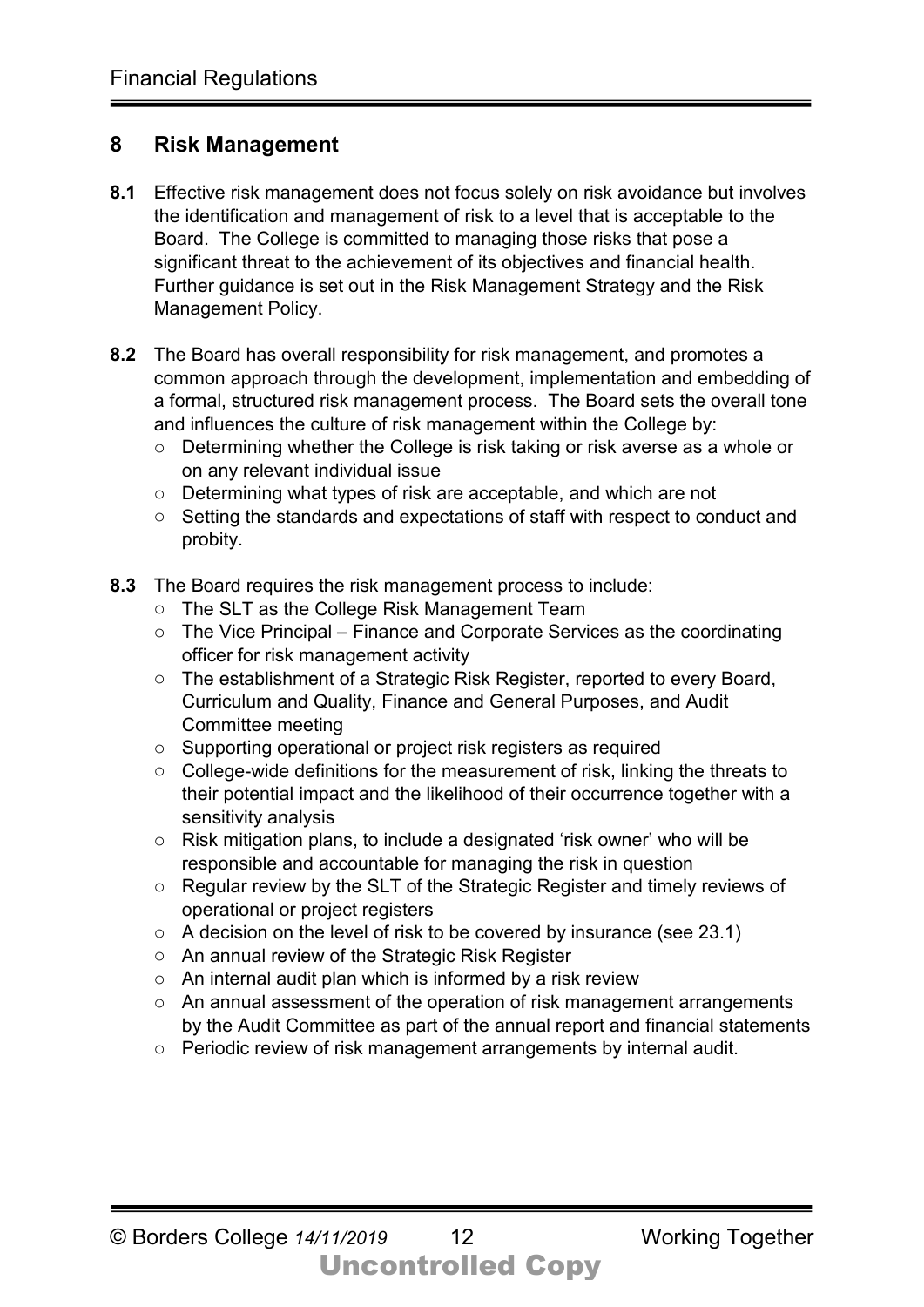#### **9 Whistleblowing**

- **9.1** Whistleblowing in the context of the Public Interest Disclosure Act 1999 is the disclosure by an employee about malpractice in the workplace. A person can blow the whistle about -
	- crime
	- miscarriage of justice
	- breach of the financial regulations
	- danger to health and safety or the environment
	- malpractice occurring in the UK and any other country or territory
	- failure to comply with legal obligations (including negligence, breach of contract, etc.)
	- the cover-up of any of these.

It does not matter whether or not the information is confidential.

**9.2** A member of staff should first discuss any issues with the Head of HR and Development, who will treat the matter in confidence. The full process will depend on the nature of the disclosure and is set out in the College's Whistleblowing Policy.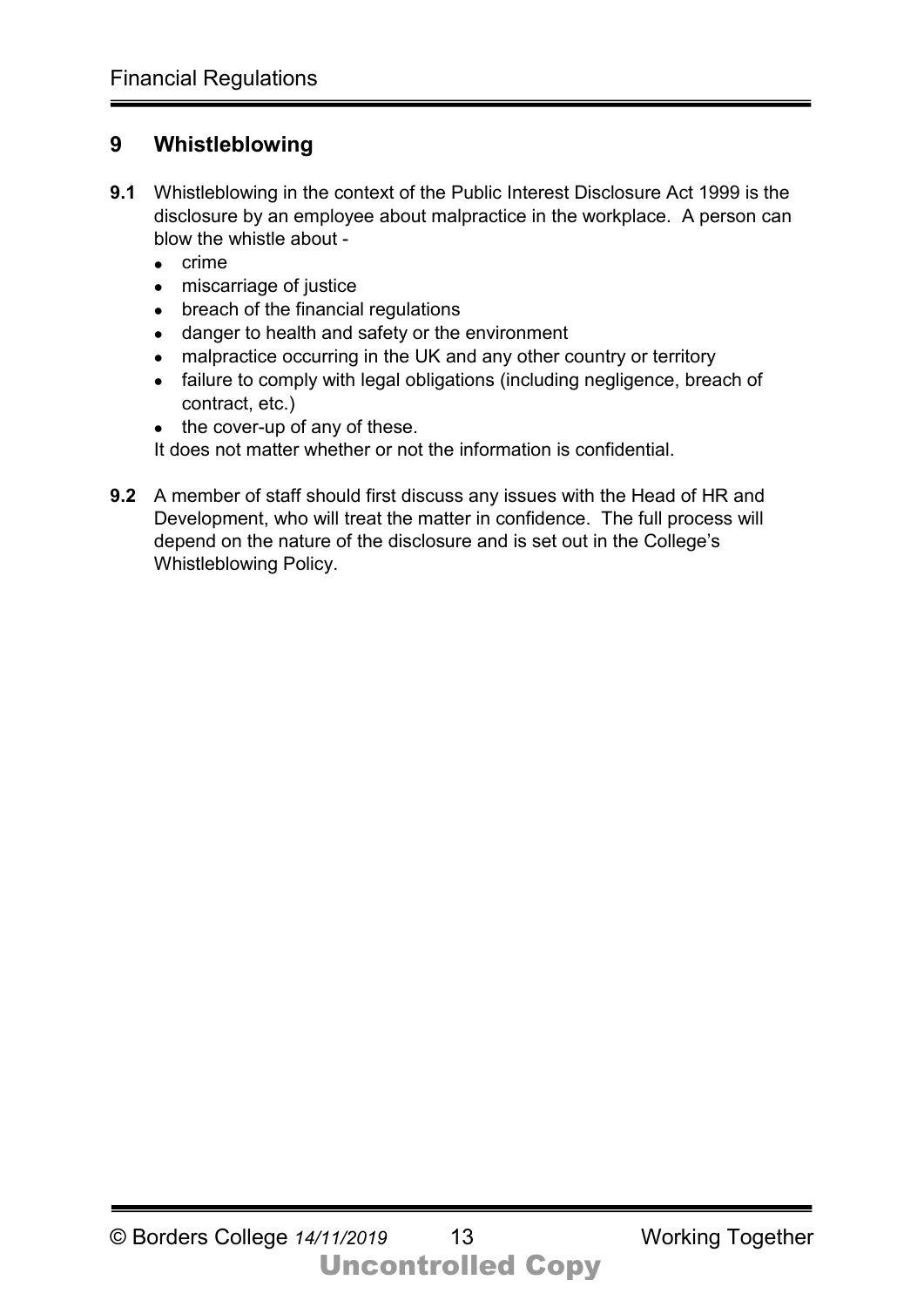#### **10 Code of Conduct**

- **10.1** The Scottish public has a high expectation of those who serve on the Boards of public bodies and the way in which they should conduct themselves in undertaking their duties. As members of the Board of Borders College (the Board), it is their responsibility to make sure that they are familiar with, and comply with, the Code of Conduct approved by the Board. The principles of the Code of Conduct are contained in **Appendix C.**
- **10.2** Members of the Board and senior management are required to disclose registerable interests to the Board Secretary and Principal's office respectively. Individuals must complete this on appointment, and thereafter intimate any subsequent changes/additions. The register of interests is available on the Regional Board website. No person will be a signatory to a College contract where he or she also has an interest in the activities of the other party.

#### **10.3 Receiving Gifts or Hospitality**

The Bribery Act 2010 came into force on 1 July 2011. The penalties are severe for any employee convicted under the Act, which could mean a criminal record with ten years' imprisonment and unlimited fines.

The guiding principles which must be followed by all members of staff are:

- o Bribery is a criminal offence. We do not, and will not, pay bribes or offer improper inducement to anyone for any purpose, nor do we, or will we, accept bribes or improper inducements.
- o To use a third party as a conduit to channel bribes to others is a criminal offence. We do not, and will not, engage in, or encourage bribery.
- o We are committed to the prevention, deterrence, and detection of bribery.

Members of staff and Board members should not accept any gifts, rewards or hospitality (or have them given to members of their families) from any organisation or individual with whom they have contact that would cause them to reach a position where they might be, or might be deemed to have been, influenced in making a business decision as a consequence. The frequency and scale of hospitality accepted should not be materially greater than the College would likely provide in return.

When it is not easy to decide between what is and is not acceptable in terms of gifts or hospitality, the offer should be declined or advice sought from the Vice Principal – Finance and Corporate Services, or the Principal. For the protection of those involved, the Senior Management Team (SMT) office will maintain a register of gifts and hospitality received where the value is in excess of £10.00. Members of staff in receipt of gifts or hospitality must notify the SMT office promptly.

The College's Anti-Bribery Policy contains more detail.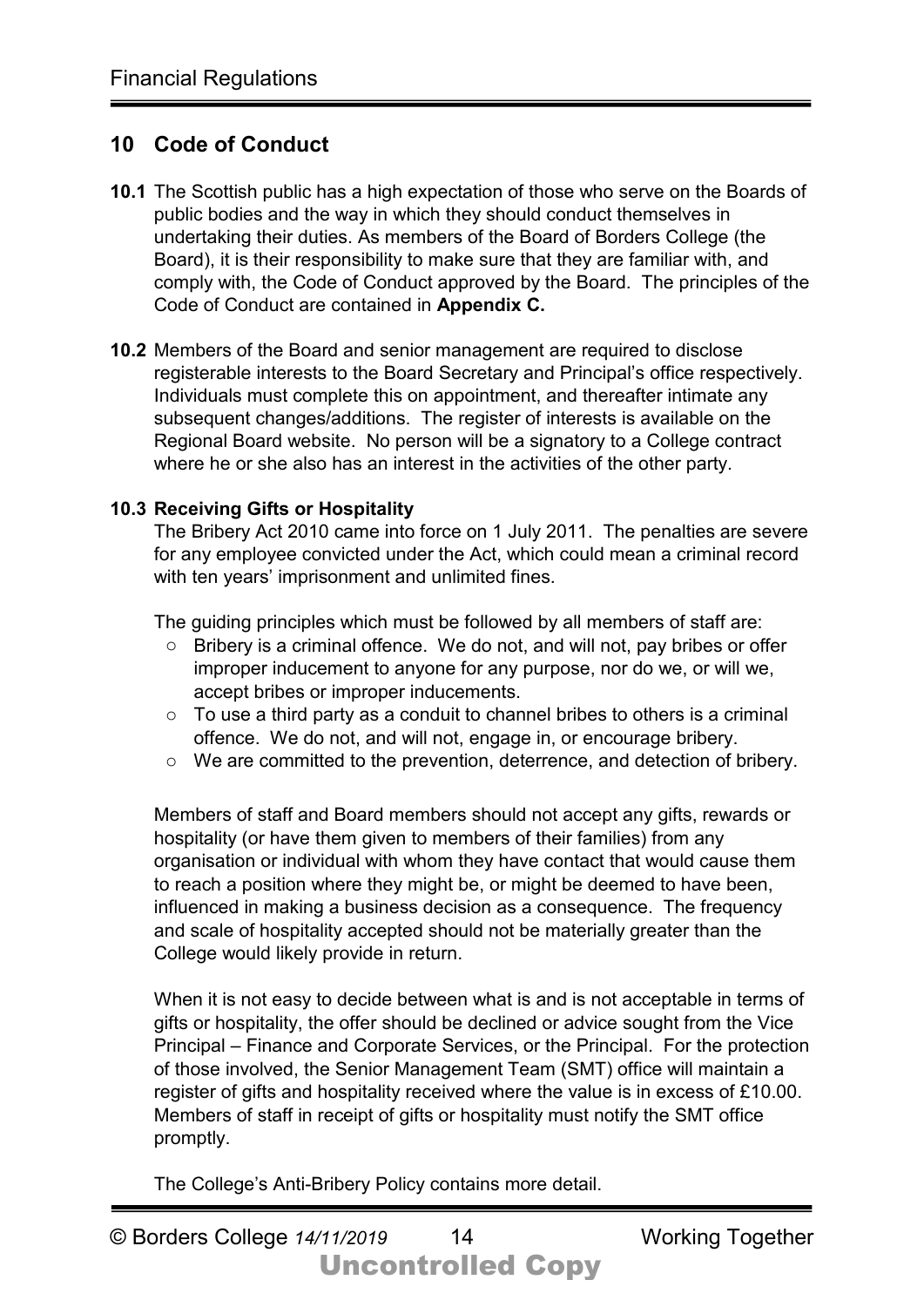## **Section C – Financial Management and Control**

#### **11 Financial Planning**

#### **11.1 Financial Plan and Forecasts**

The CFO will prepare annually a rolling medium term financial plan for consideration by the Finance and General Purposes Committee and approval by the Board. The CFO will prepare annual and mid year financial forecasts for submission to the SFC. Scenario planning will be conducted as part of the medium term financial planning process. Financial plans and forecasts should be consistent with the strategic plans and strategies approved by the Board, and take account of scenario planning.

#### **11.2 Budget Objectives**

The Board may set budget objectives for the College. These will help the CFO in preparing the financial plan for the College.

#### **11.3 Budget Development and Allocation**

The CFO will prepare an annual revenue budget and capital programme for consideration by the Finance and General Purposes Committee before approval by the Board. This will include monthly cash flow forecasts for the year and a projected year-end balance sheet.

The CFO will ensure that budgets are communicated to budget holders as soon as possible following Board approval. Budget holders will formally sign off their acceptance of the budget and their understanding that they are required to live within the available resources

During the year, the CFO will submit any proposed revisions to Board approved budgets to the Finance and General Purposes Committee for consideration. Where this might have a material impact on achievement of College objectives it will require Board approval.

Strategic, Capital or other grant funding must only be used for the purpose for which it is provided by the funding body.

#### **11.4 Budget Virements**

Budget holders have authority to vire (transfer) money between lines on their cost centre within the following parameters:

| <b>Nature of virement</b>                     | <b>Authorised by</b>          |
|-----------------------------------------------|-------------------------------|
| Permanent virement from a non pay budget to a | <b>Finance &amp; General</b>  |
| pay budget                                    | <b>Purposes Committee and</b> |
|                                               | onward to Board as required   |
| Temporary virement from a non pay budget to a | l CFO                         |
| pay budget                                    |                               |
| up to £5,000 within a single cost centre      | budget holder                 |
| up to £5,000 between two cost centres         | both budget holders           |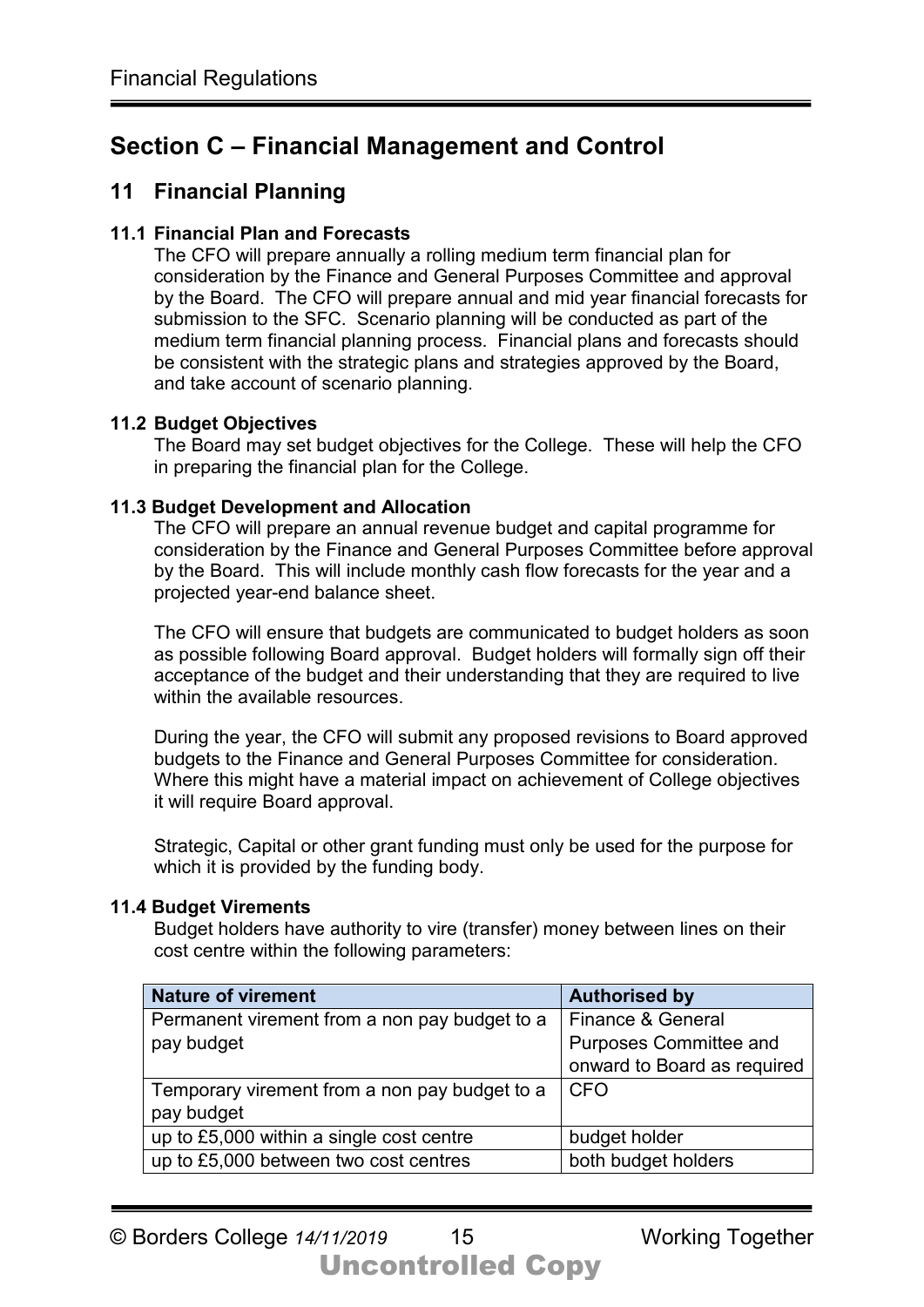| <b>Nature of virement</b>       | <b>Authorised by</b>            |
|---------------------------------|---------------------------------|
| Over £5,000 and up to $£25,000$ | <b>Finance Business Partner</b> |
| Over £25,000                    | <b>CFO</b>                      |

#### **11.5 Capital Programme**

The capital programme includes all eligible expenditure on land, buildings, ICT, equipment, furniture, vehicles and associated costs. Expenditure of this type can only be considered as part of the capital programme approved by the **Board** 

The CFO will establish a protocol for the inclusion of capital projects for consideration in the capital programme by the Board. These will set out the information required for each proposed project as well as the financial criteria that they are required to meet. The protocol is set out at **Appendix D**.

The CFO will establish procedures for the approval of variations.

The CFO will provide regular monitoring returns concerning all capital projects to the Finance and General Purposes Committee.

Following completion of a capital project, a post-project evaluation or final report will be submitted to the Finance and General Purposes Committee including:

- actual expenditure against budget
- any lessons learned for future projects
- issues affecting completion of the project
- benefits realised as a result of the investment
- reconciling funding arrangements where a variance has occurred.

Post-project evaluations may also need to be sent to the relevant funding body.

#### **11.6 Other Major Developments Including Overseas Activity**

Any new aspect of business, or proposed establishment of a company or joint venture, which will require an investment in buildings, resources or staff time with potential of reputational or financial risk must be presented for approval to the Finance and General Purposes Committee, with onward recommendation to Board as required.

The CFO will establish protocols for these developments to enable them to be considered for approval. These will set out the information required for each proposed development including a business plan, using a risk and benefits based approach and covering accountability issues, as well as the financial criteria they are required to meet. They are contained at **Appendix E**.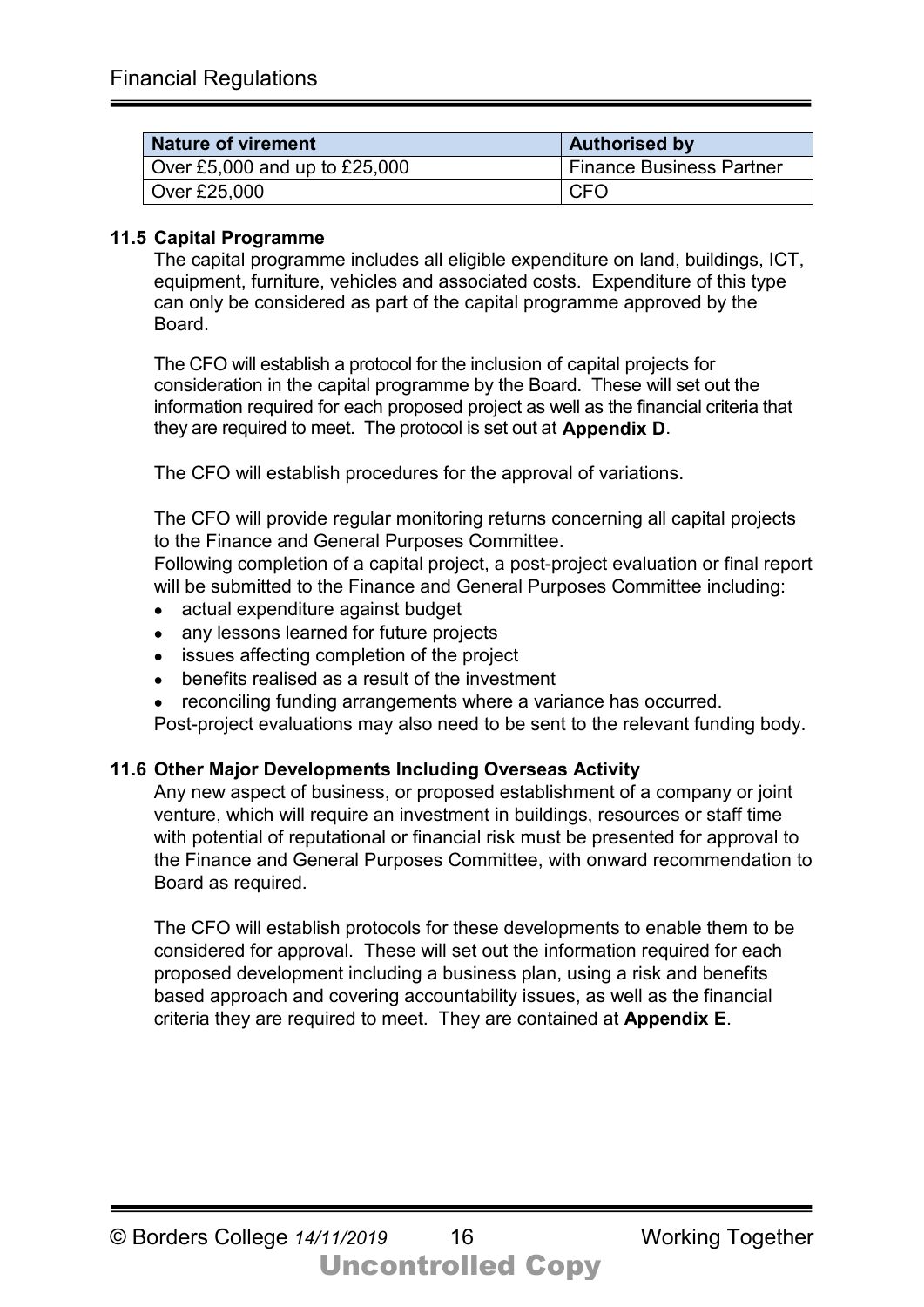## **12 Financial Control**

#### **12.1 Budgetary Control**

The control of income and expenditure within an agreed budget is the responsibility of the designated budget holder, who must ensure that day-to-day monitoring is undertaken effectively. Budget holders are responsible for securing best value in the use of resources delegated to them.

Projected variances from agreed budget must be reported timeously to the CFO and action required must be agreed with the CFO.

#### **12.2 Financial Information**

Budget holders are assisted in their duties by management information provided by the Finance Department, as described in the Finance Manual, together with the timing at which it can be expected.

The CFO is responsible for supplying budgetary reports on all aspects of the College's finances to the Finance and General Purposes Committee on a basis determined by the Committee and subject to any requirements of the SFC.

#### **12.3 Financial Surpluses**

Subject to Board approval, the College may donate any surplus on its income and expenditure account as at 31 March each year to its arms-length foundation. The donation must take place in the financial year in which it arises, and is subject to sufficient cash and budget/resource cover being available.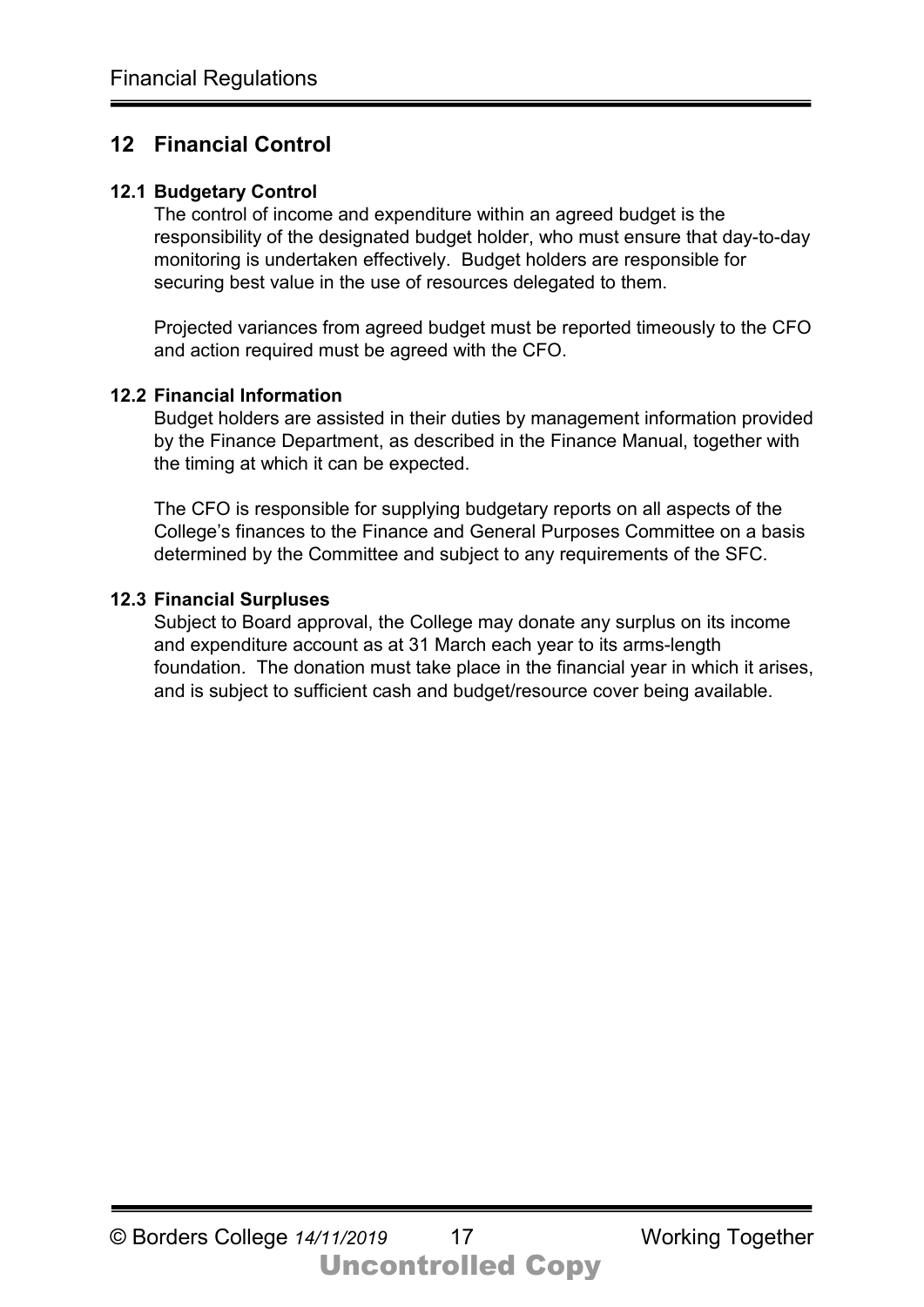#### **13 Accounting Arrangements**

#### **13.1 Financial Year**

The College's financial year is 1 August until 31 July the following year. The SFC financial year end is 31 March, which may place specific requirements on the College with regard to financial management and accounting.

#### **13.2 Basis of Accounting Policy**

The annual report and financial statements are prepared in accordance with applicable accounting standards, including the SORP for Further and Higher Education, subject to any specific requirements of the SFC as set out in their Accounts Direction. Specific accounting policy is contained within the notes to the annual financial statements.

#### **13.3 Accounting Records**

The College is required by law to retain prime documents for the previous six years. For audit purposes, other financial documents should be retained for three years or as required by the funder. Members of staff should ensure that retention arrangements comply with specific requirements of funding bodies.

The CFO is responsible for the retention of financial documents, and the Head of HR and Development is responsible for the retention of payroll records, in a form that is acceptable to the relevant authorities. These include:

- Receipts
- Paid invoices
- Paid cheques
- Accounts raised
- Purchase orders
- Bank statements
- Payroll records including timesheets and part-time lecturer's contracts.

The CFO and Head of HR and Development will make appropriate arrangements for the retention of paper and electronic records.

#### **13.4 Public Access**

The College will publish the most recent financial statements on its website and allow members of the public to inspect these during normal working hours.

#### **13.5 Taxation**

The CFO is responsible for advising on taxation issues, in the light of guidance and relevant legislation. The CFO will issue instructions on VAT, PAYE, National Insurance, corporation tax and import duty.

The CFO is responsible for maintaining the College's tax records, making all tax payments, receiving tax credits and submitting tax returns by their due date.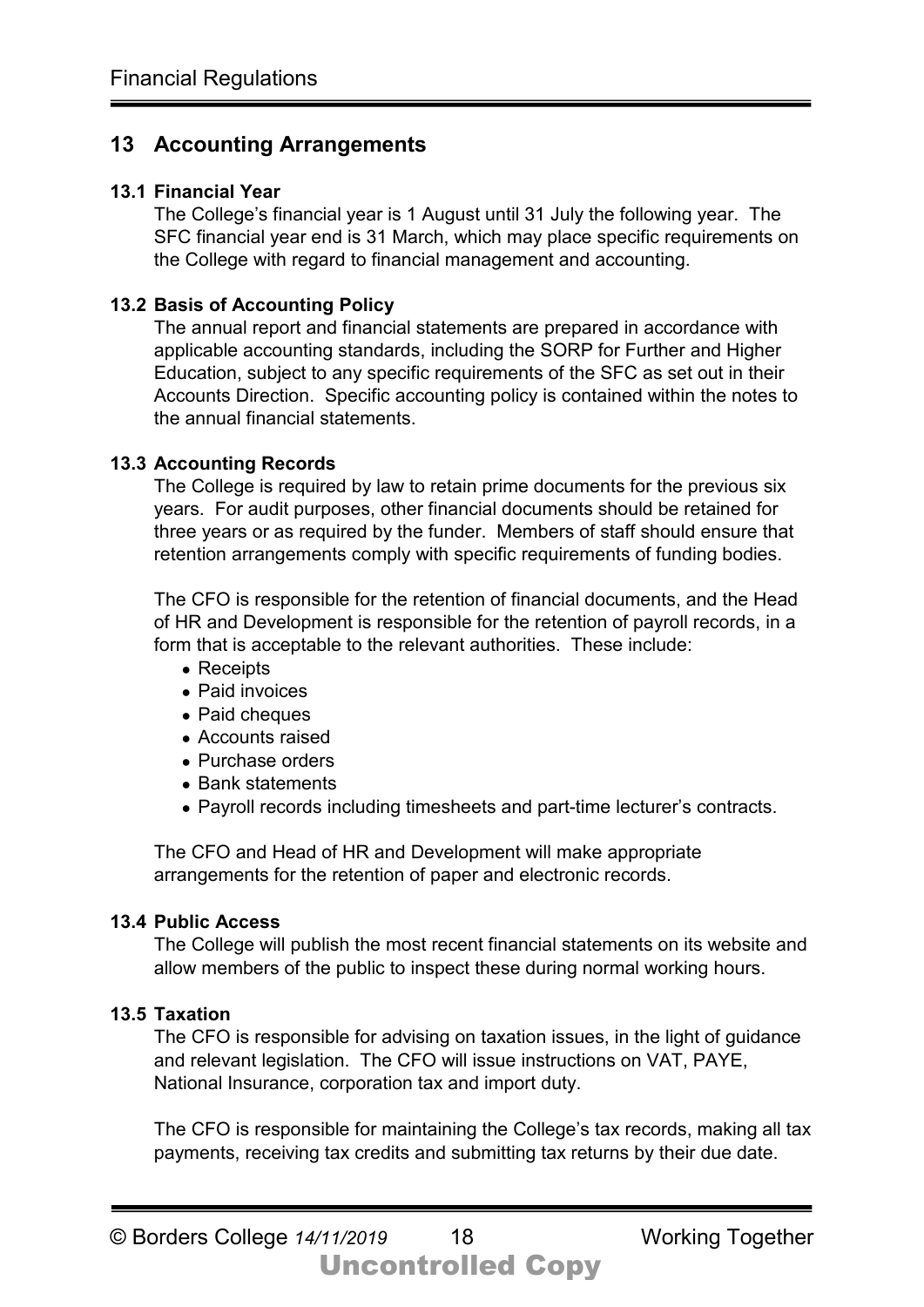#### **14 Audit Arrangements**

#### **14.1 General**

External auditors and internal auditors have authority to:

- access College premises at reasonable times and access all assets, records, documents and correspondence relating to any financial and other transactions of the College
- require any employee of the College to account for cash, stores or any other property under his or her control
- access records belonging to third parties, such as contractors
- require and receive explanations on any matter under examination.

The CFO will draw up a timetable for preparing the annual report and financial statements, and will advise staff and external auditors accordingly.

The annual report and financial statements will first be considered by the Finance and General Purposes Committee, then reviewed by the Audit Committee. The Audit Committee will provide assurances to the Principal in respect of the operation of the system of internal control. The Principal will provide assurances to the SFC Accountable Officer in relation to the operation of the system of internal control. The Finance and General Purposes Committee and Audit Committee will jointly recommend the annual report and financial statements to the Board for approval.

The approved Annual Report and Financial Statements, and required supporting documents, will be submitted to the SFC by 31 December each year.

The Principal will subject statements of assurance to the SFC in relation to the financial year ending 31 March in a timescale prescribed by the SFC.

#### **14.2 External Audit**

Under the Public Finance and Accountability (Scotland) Act 2000, the Auditor General for Scotland is responsible for the appointment of the external auditors of the College.

The primary role of external audit is to report on the College's annual report and financial statements and to carry out an examination of the statements and underlying records and control systems as necessary to reach their opinion and to report on the appropriate use of funds. The external auditors address their report and opinion jointly to the Auditor General for Scotland and the members of the Board. Their duties will be in accordance with advice set out in the Audit Scotland Code of Audit Practice, which fulfils the requirements of International Standards on Auditing (UK).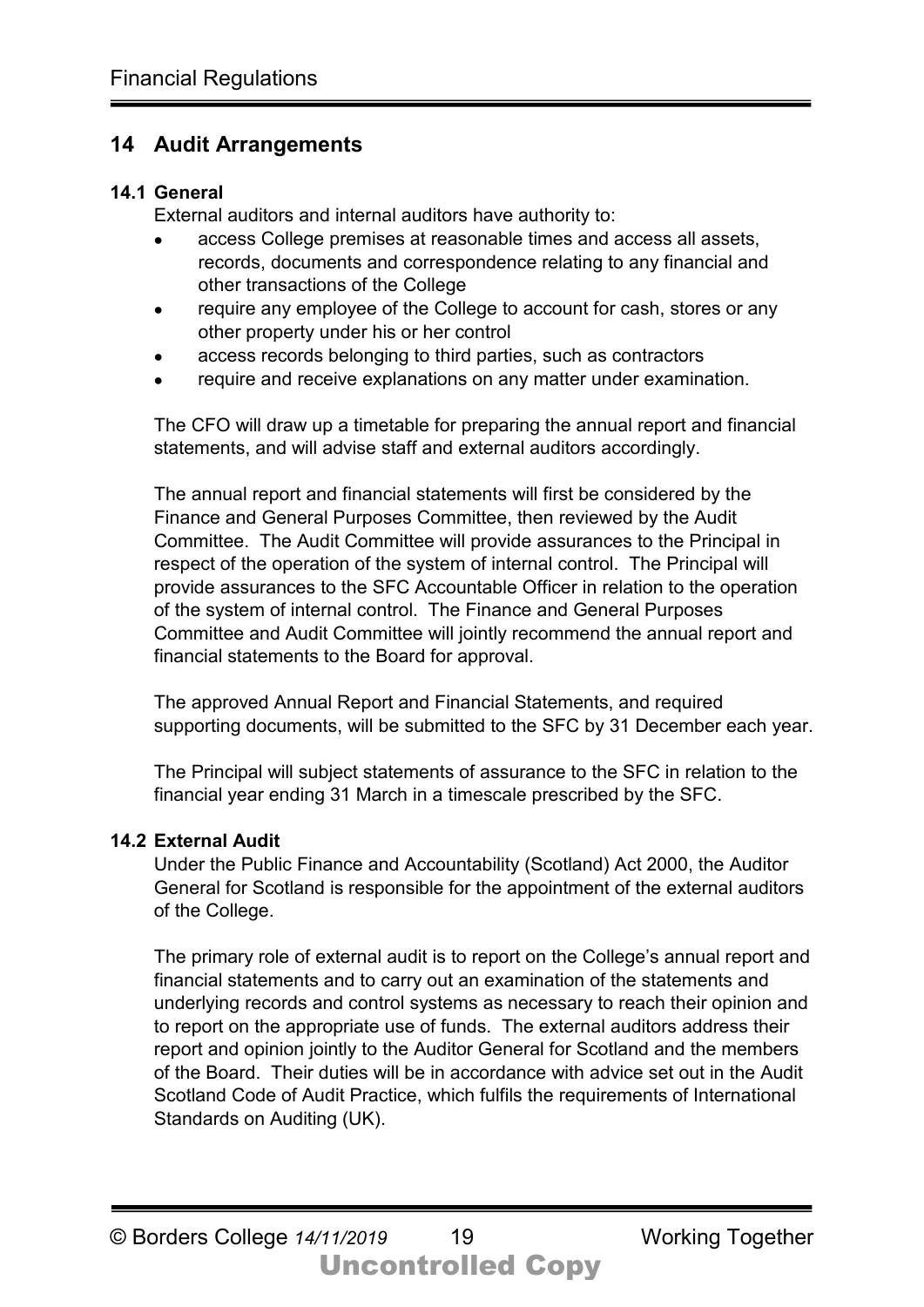#### **14.3 Internal Audit**

The internal auditor is appointed by the Board on the recommendation of the Audit Committee. The selection of the Internal Auditor will be through a competitive process in line with procurement best practice.

The SFC Financial Memorandum requires that the college has an effective internal audit function and that the duties and responsibilities of that function conform to the professional standards of the Chartered Institute of Auditors, and comply with the Public Sector Internal Audit Standards, and where relevant the SPFM.

The CFO must inform the SFC on appointment of an Internal Auditor, and must immediately inform the SFC if the internal auditor is removed or departs before the term of office ends.

The main responsibility of internal audit is to provide the Board, the Principal and senior management with assurances on the adequacy of risk management, internal control, governance and value for money.

The internal audit service must extend its review over all the financial and other management control systems, identified by the audit needs assessment process. It must cover all activities in which the College has a financial interest, including those not funded by SFC. It must include review of controls – including investment procedures – that protect the College in its dealings with organisations, such as subsidiaries or associated companies, Arms-Length Foundations, students' associations, and collaborative ventures or joint ventures with third parties.

The internal audit service remains independent in its planning and operation but has direct access to the Board, the Principal and the Chair of the Audit Committee. An extract from the Letter of Representation is contained in **Appendix F**.

#### **14.4 Fraud and Corruption**

It is the duty of all members of staff, management and the Board to notify College management immediately whenever any matter arises which involves, or is thought to involve, irregularity, including fraud, corruption or any other impropriety. Concerns should be reported either to line management, the Head of Human Resources and Development, Internal Audit, or in accordance with the College's Whistleblowing Policy. Contact details for Internal Audit can be obtained from the PA to the Vice Principals.

The College's Anti-Fraud Policy is available on the website.

The CFO will immediately invoke the fraud response plan (see **Appendix G**).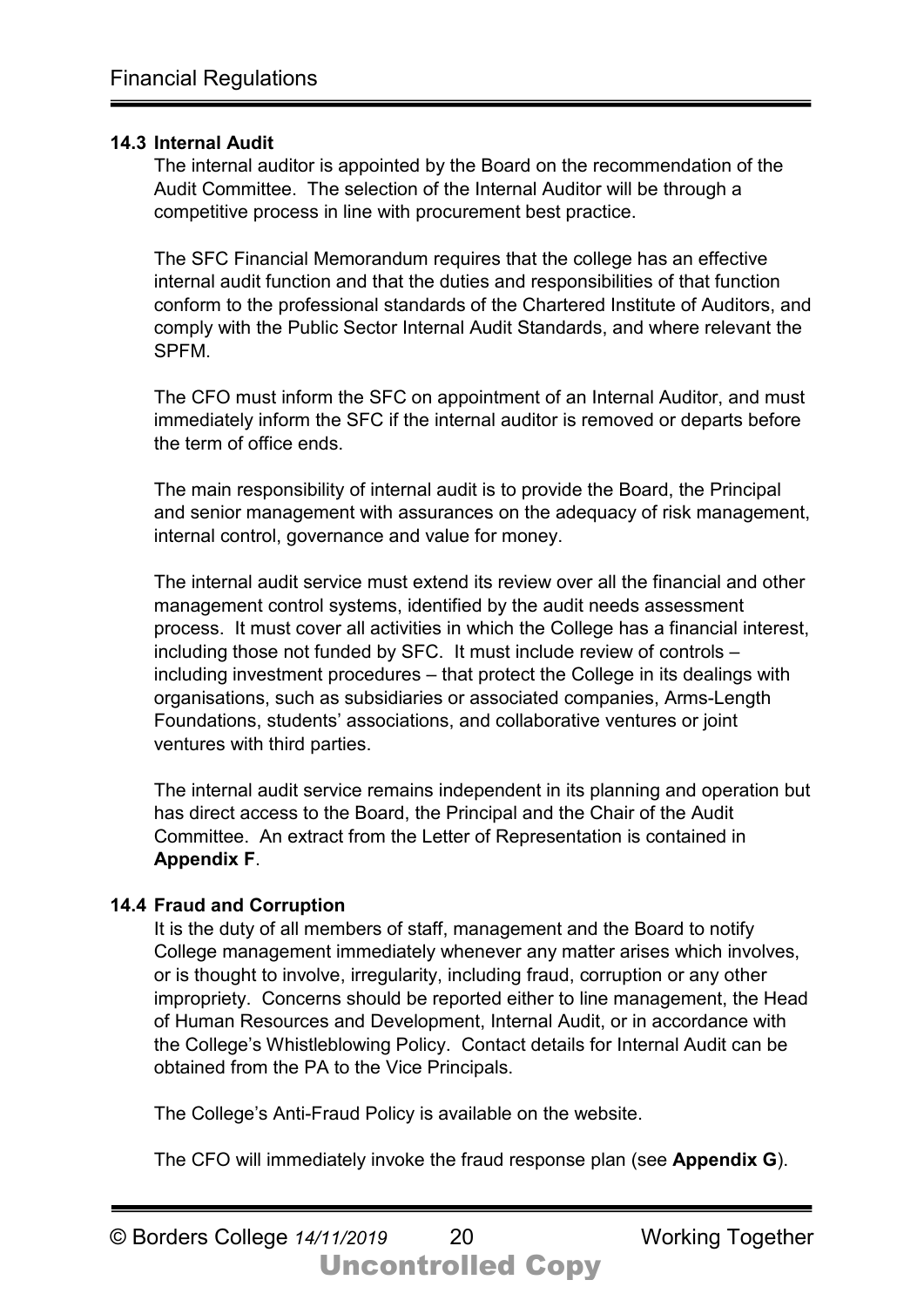If the suspected fraud is thought to involve the CFO and/or the Principal, the member of staff will notify the Chair of the Audit Committee directly of their concerns regarding irregularities.

Cases of fraud with a value of £5,000 or above should be reported to the SFC by the Vice Principal of Finance and Corporate Resources, the Vice Principal Curriculum and Student Services, or the Principal.

#### **14.5 Value for Money**

It is a requirement of the Financial Memorandum that the Board of the College is responsible for delivering value for money from public funds. It should keep under review its arrangements for managing all the resources under its control, taking into account guidance on good practice issued from time to time by the SFC, Audit Scotland, the Public Audit and Post-legislative Committee or other relevant bodies.

Internal audit is to have regard to value for money in its programme of work. This will be used to enable the Audit Committee to refer to value for money in its annual report.

#### **14.6 Other Auditors**

The College may, from time to time, be subject to audit or investigation by external bodies such as the SFC, Audit Scotland, the European Court of Auditors, HMRC. They have the same rights of access as external and internal auditors.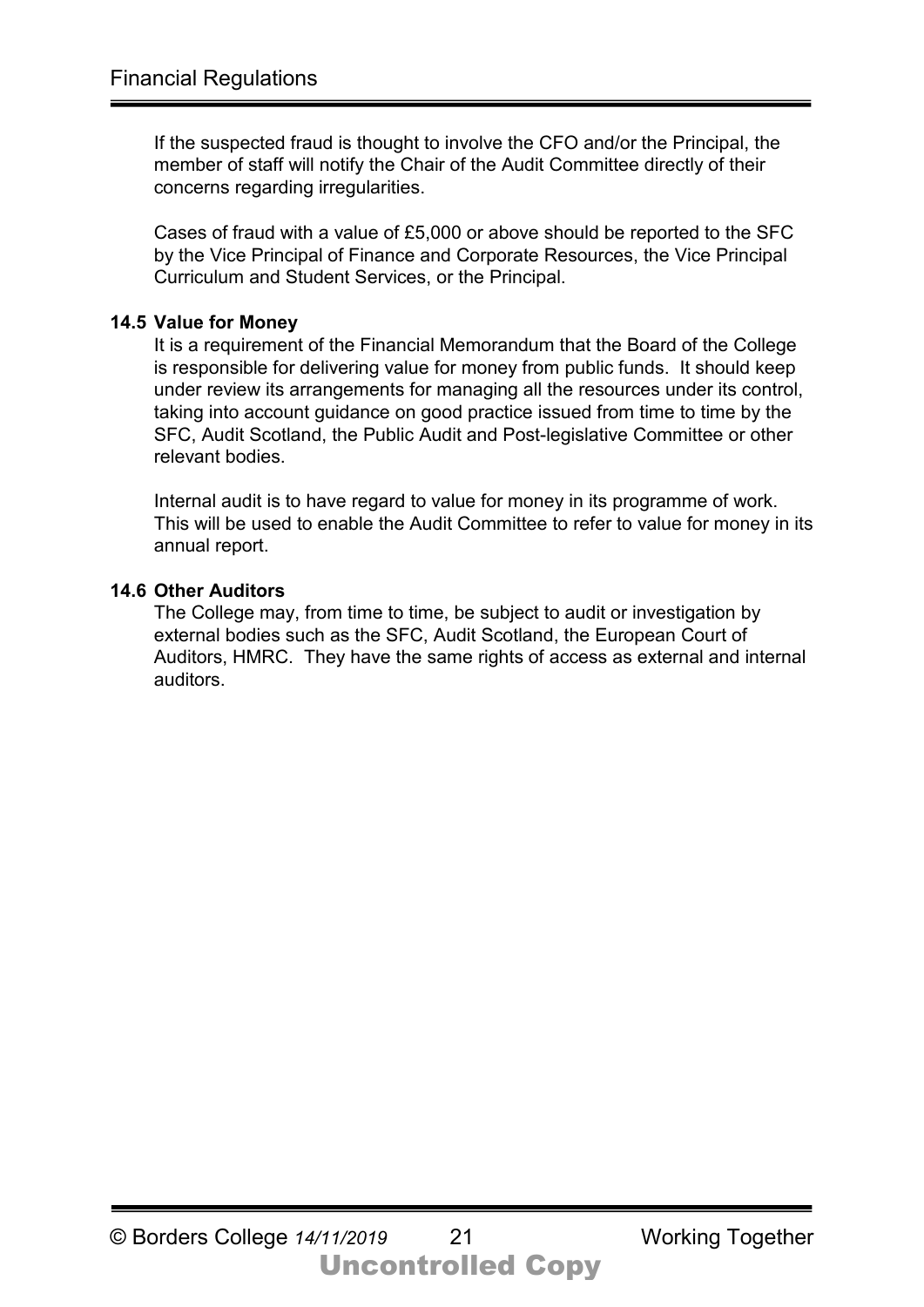#### **15 Treasury Management**

#### **15.1 Treasury Management Policy**

The SFC Financial Memorandum, and the requirement to comply with the SPFM, specifically, the SFC direction to hold minimal cash balances without drawing funding in advance of need, mean that a College Treasury Management Policy is not required.

Under the terms of Schedule 2B to the Further and Higher Education (Scotland) Act 2005, inserted by the Post-16 Education (Scotland) Act 2013, Regional Boards may not borrow money.

The College can operate bank overdraft facilities to assist it in managing the timing of income and expenditure through its bank account. Overdrafts should not be used as a means of increasing borrowing.

#### **15.2 Appointment of Bankers and Other Professional Advisers**

Wherever possible, the College is expected to use Scottish Government Banking Services facilities.

Any appointment of other professional advisers will be made by the Board on the recommendation of the Finance and General Purposes Committee, having due regard to competitive tendering requirements.

#### **15.3 Banking Arrangements**

The CFO is responsible for liaising with the College's bankers in relation to the College's bank accounts. Only the CFO may authorise the opening and close a bank account for dealing with the College's funds.

The CFO will ensure that all bank accounts are subject to regular reconciliation and that large or unusual items are investigated as appropriate.

All bank accounts will be in the name of the College or its related bodies.

#### **15.4 Banking Approvals**

All banking transactions will require two approvals. The table below sets out minimum requirements for approvals.

| Limit per item | 1 <sup>st</sup> approver | 2 <sup>nd</sup> approver |
|----------------|--------------------------|--------------------------|
| Up to $£1,000$ | Finance middle manager   | Finance middle manager   |
| Up to £25,000  | Finance middle manager   | Finance senior manager   |
| Up to £100,000 | Finance senior manager   | Executive                |
| Over £100,000  | Executive                | Executive                |

**Appendix A** provides details of management roles in finance.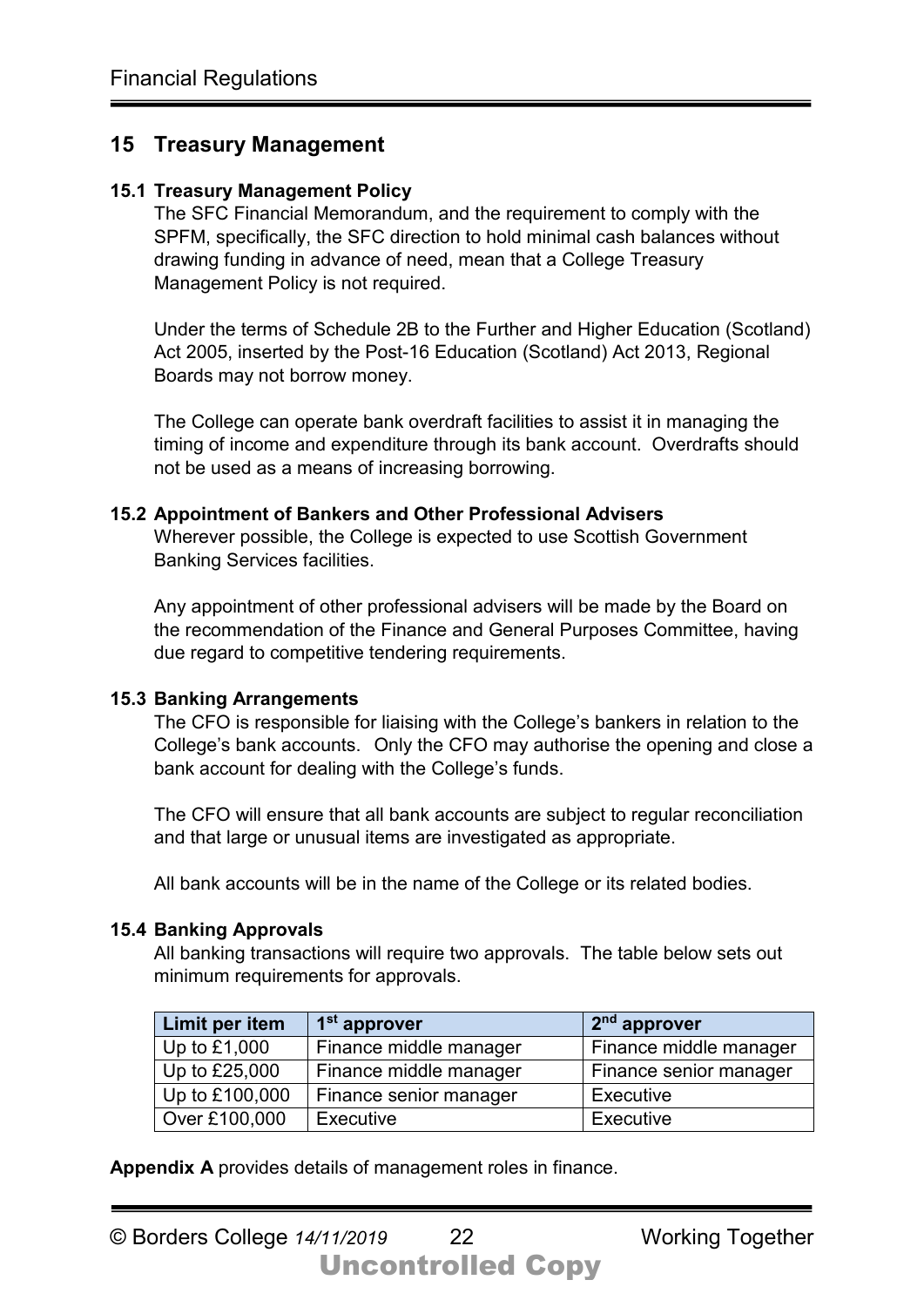#### **16 Income**

#### **16.1 General**

The Finance and General Purposes Committee is responsible for agreeing Fee Policy, including short courses, with the SMT setting fee levels annually in November. No variation to published fee levels can be made without the approval of the CFO. Further guidance can be obtained from the Finance Department.

The CFO is responsible for:

- Approving official documents and electronic systems
- **Ensuring that all claims for funds are made by the due date**
- **Enabling the College to receive all income to which it is entitled**
- Ensuring that all SFC and other grants are received, and appropriately recorded in the College's accounts.

#### **16.2 Maximisation of Income**

All staff must ensure that revenue to the College is maximised by the efficient application of agreed procedures for the identification, collection and banking of income. In particular, this requires prompt notification to the Finance Department of sums due so that collection can be initiated.

Through procedures set out in the Finance Manual, the CFO will ensure that:

- there are systems for prompt and accurate identification, collection, security and banking of all income
- **i** invoices are only recorded on official invoices
- **i** invoices are credited to the appropriate financial code
- **EXEC** monies received are posted to the correct debtors account
- swift and effective action is taken in collecting overdue debts
- VAT is correctly charged and accounted for, where appropriate
- **F** refunds are valid, properly authorised and completely recorded
- overdue debts are monitored and reported to management for action.

#### **16.3 Receipts of Cash, Cheques and Other Negotiable Instruments**

All monies must be paid to the Finance Department promptly. The custody and transit of all monies must comply with requirements of the College's insurers.

All monies from whatever source must be recorded daily along with the form in which they were received (cash, cheque and other negotiable instruments).

All sums received must be paid in and accounted for in full, and **must not** be used to meet expenses or paid into a petty cash float. Personal or other cheques must not be cashed out of money received on behalf of the College.

#### **16.4 Receipts by Credit or Debit Card**

The need for cash handling can be reduced by the College receiving payments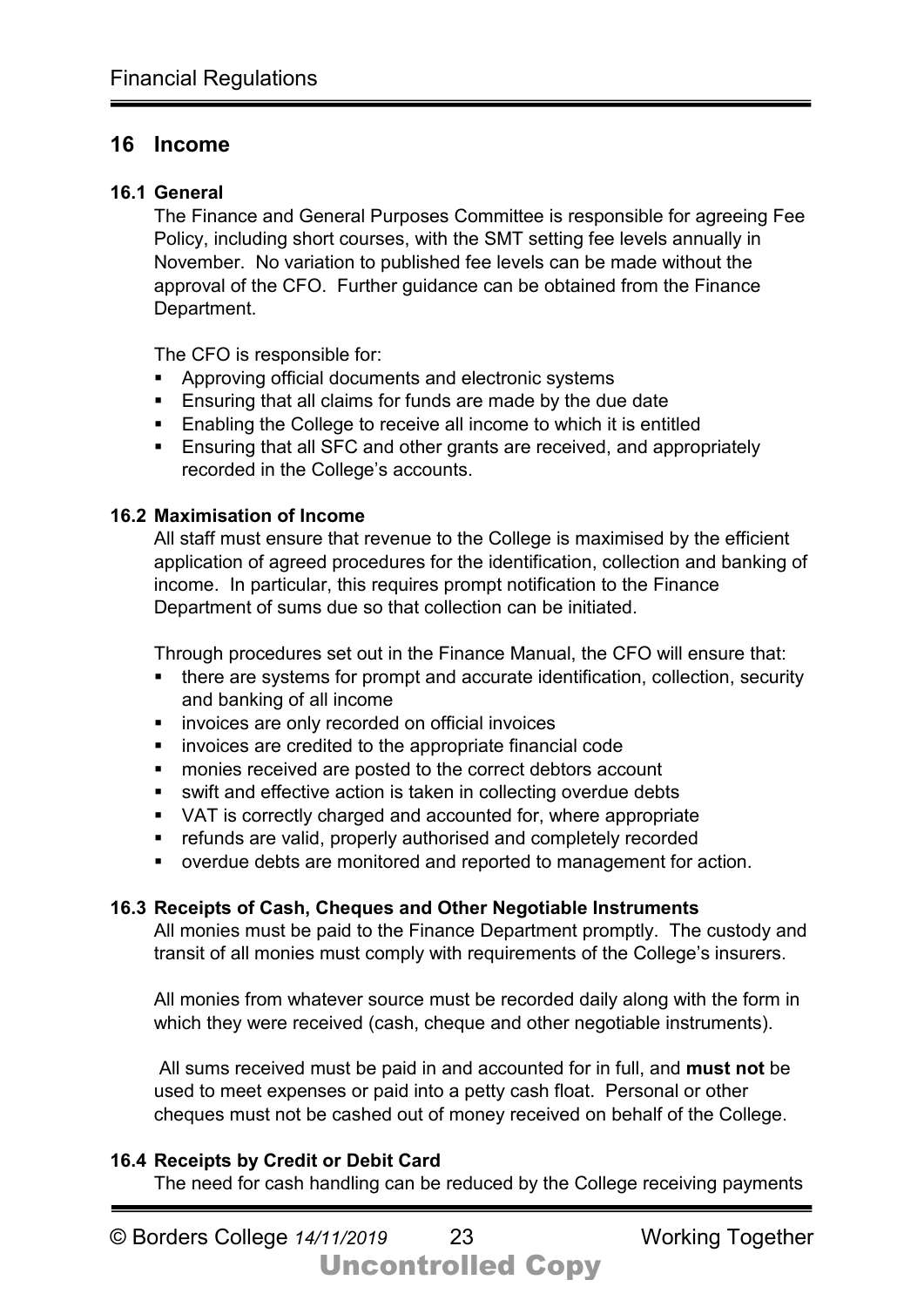by debit or credit card in person or over the telephone using merchant terminals provided by the College's banker. These terminals support primary account number (PAN) truncation where the card number is partially obscured on the customer receipt. A copy of the receipt should be retained to support evidence of payment.

The College is bound by the Payment Card Industry Data Security Standard (PCI DSS), which is designed to ensure cardholder information is stored, processed and transmitted securely. The CFO is responsible for ensuring the College maintains PCI DSS compliance.

#### **16.5 Collection of Debts**

The CFO will approve payment periods for different types of invoice:

- o Requests to write off debts of £5,000 and above must be referred by the CFO to the Finance and General Purposes Committee for consideration.
- o Debts below this level may be written off with CFO approval.

In accordance with the Financial Memorandum, the College must report annually all debts written off at a value in excess of £3,000 (£6,000 in the case of overseas student fees).

The procedures for collecting tuition fees are set out in the Fee Policy.

Any student who has not paid an account owing to the College will be prevented from re-enrolling at the College and from using any of the College's facilities until appropriate arrangements have been made.

#### **16.6 Refunds**

The College seeks to minimise the opportunities for money laundering in accordance with the Money Laundering Regulations 2007. Where refunds are required, they should be made to the original payer and follow the method by which the money was received.

#### **16.7 Emergency/Hardship Loans**

The College's scheme for emergency/hardship loans must be approved by the Board. This will include the maximum assistance that can be given in any individual case. Under no circumstances should payments be made other than in accordance with the approved scheme.

The CFO will ensure adequate systems are in place for:

- o approving loans in accordance with the scheme
- o paying loans that have been approved
- o recovering loans that have been paid.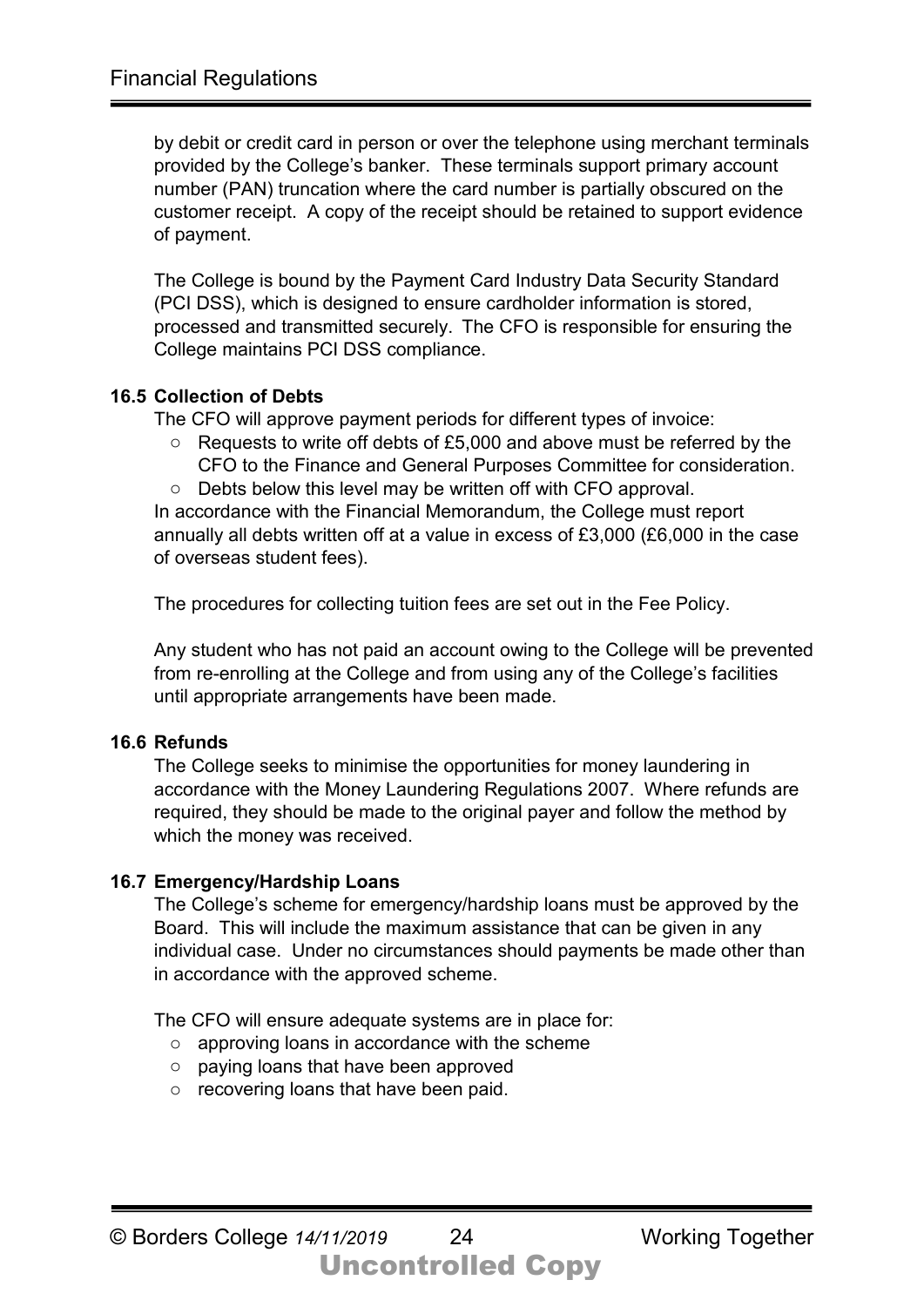#### **17 Commercial Contracts and Other Income-Generating Activity**

#### **17.1 Private Consultancies and Other Paid Work**

The College is not in favour of full time staff undertaking private remunerative work associated with the type of professional duties which they carry out for the College. If staff are full time their obligation is to the College as their employer, and approval must be sought from the Principal. Exceptions are work undertaken for local organisations of a social, cultural, religious or sporting nature.

Any exceptions should be in line with the Staff Handbook. Any contravention of these procedures will be treated as a serious disciplinary matter.

#### **17.2 Short Courses**

In this context a short course is any course that does not form part of the awardbearing teaching provision. Such courses must comply with the Fee Policy. Any staff wishing to run a short course must have the permission of their SLT manager. The course organiser will be responsible to their SLT manager for day-to-day management of the course.

#### **17.3 Collaborative Provision Including Franchising**

Where the College provides education to students on premises other than College campus, or with the assistance of persons other than the College's staff (eg with independent contractors or partner organisations), before the arrangement is put in place it must be subject to the following:

- If the partnership would represent a significant departure from the College strategic plan, the Principal will seek the views of the SFC, and the Board will approve the contract
- Such approval will be dependent upon the relevant SLT manager being able to demonstrate that funds are available and that the project is financially viable by the application of the College's costing and pricing policy.
- The form of the contract shall be scrutinised by the Audit Committee and approved by the Finance and General Purposes Committee or Board. They shall consider the risk factors associated with the proposal and agree an appropriate entry in the College's financial plan, budget and forecast.
- Contracts will comply with the funding body model contract currently in place
- The contract will be signed by the Principal or CFO and by any partner organisation.

The ongoing impact of the contract(s) shall be subject to scrutiny by Finance and General Purposes Committee or Board. The format for regular reports shall be as stated in funding body guidance.

For work sub-contracted to external providers, the SLT manager will ensure:

- a written contract allows for full audit access to detailed records
- payments are only made against invoices evidencing delivery of the service
- monitoring procedures are in place to ensure that the outputs are achieved and the provision is of suitable quality.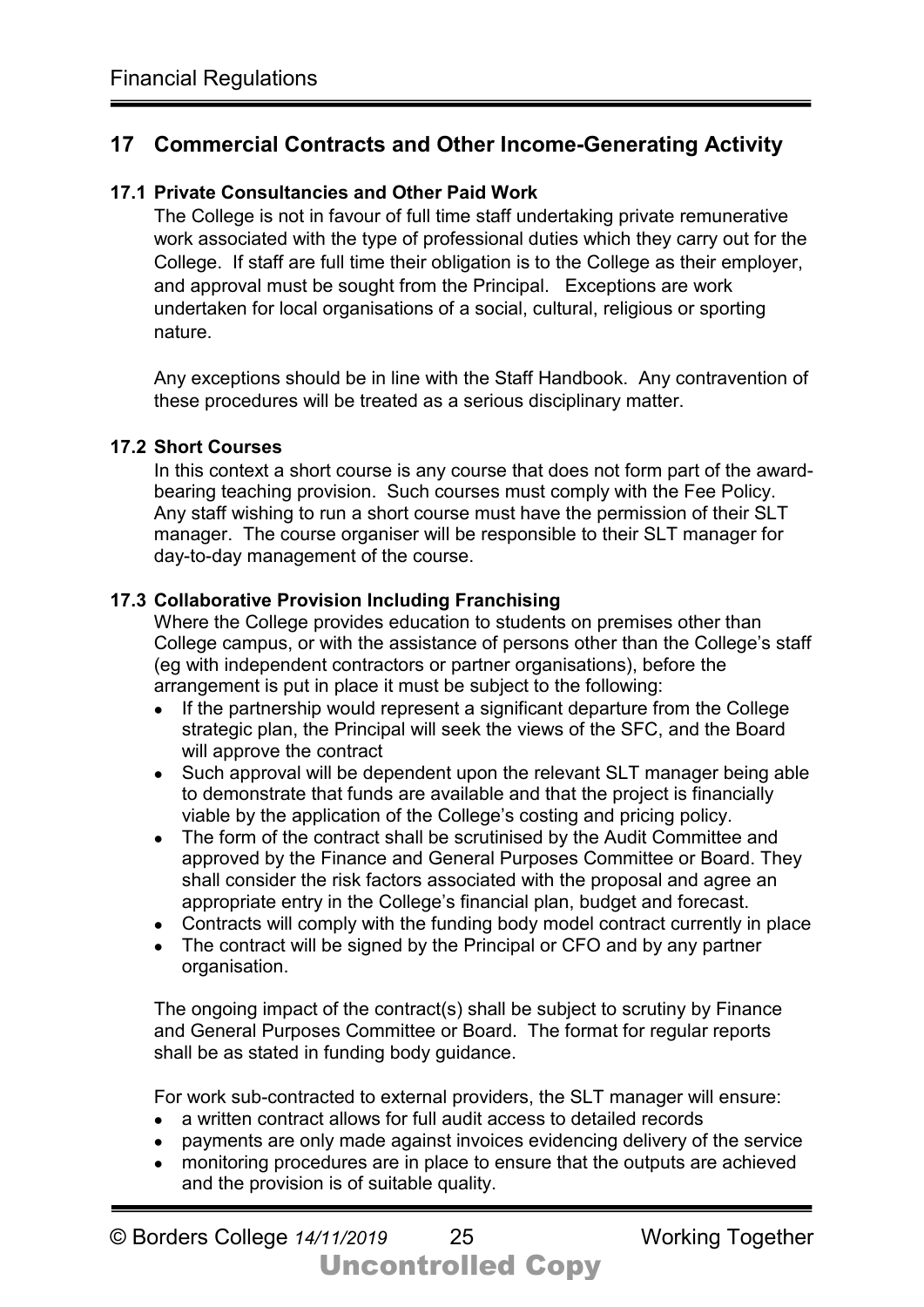#### **17.4 Profitability and Recovery of Overheads**

Provision must be made for charging both direct and indirect costs, and for the recovery of overheads.

All income-generating activities must be self-financing or surplus generating unless it is intended that a new course be launched as a loss leader.

If that is the case, the reason for it must be specified and agreed by the SLT manager and the CFO before any commitments are made.

#### **17.5 Deficits**

Where a planned surplus does not materialise, any shortfall on incomegenerating activities will be a charge to core departmental budgets.

#### **17.6 Additional Contributions to Departments**

The CFO will agree the distribution of surpluses on income-generating activity between central funds of the College and individual departments.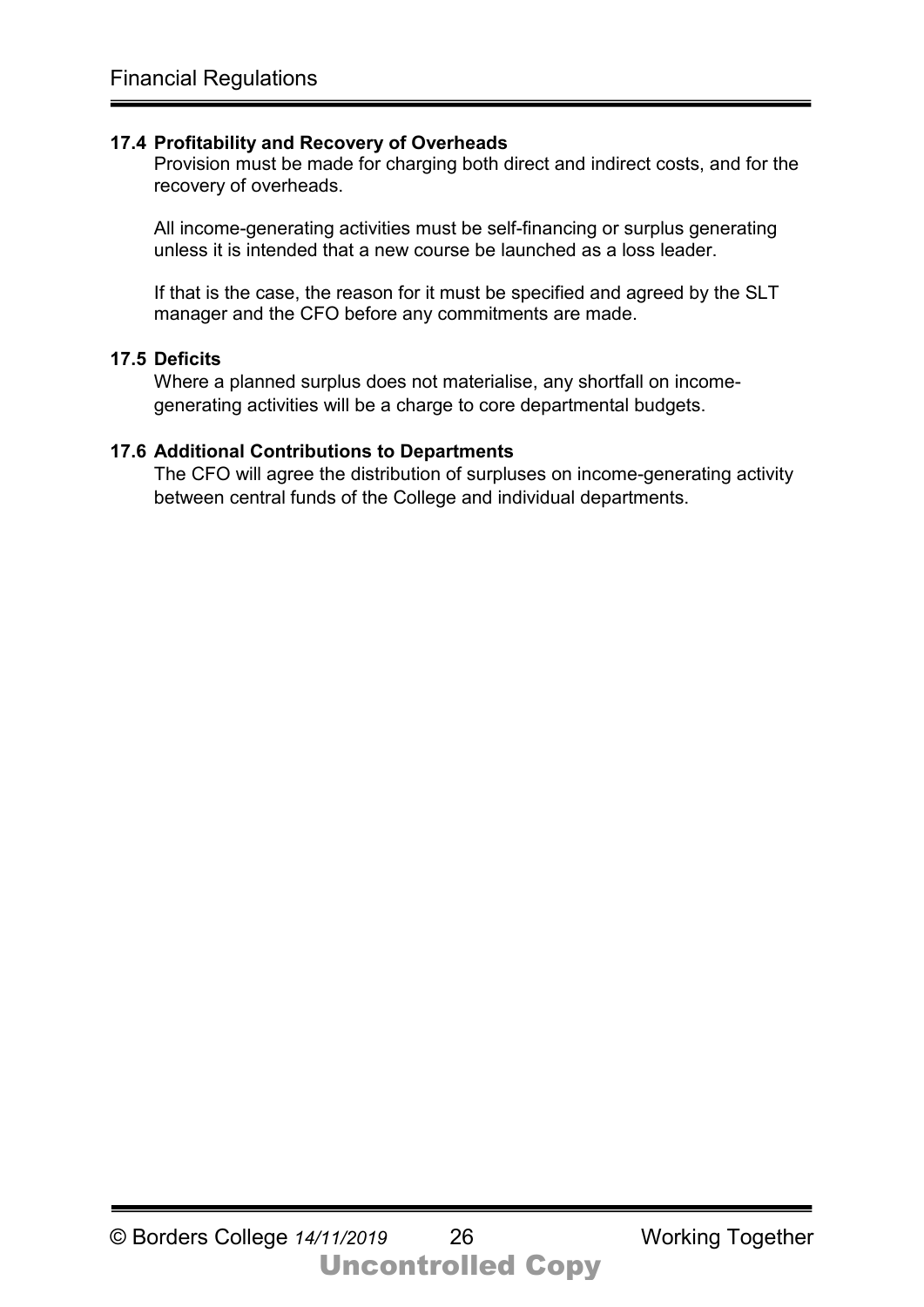## **18 Intellectual Property Rights and Patents**

#### **18.1 General**

Certain activities undertaken within the College may give rise to ideas, designs and inventions which may be patentable. These are collectively known as intellectual property.

#### **18.2 Patents**

The Finance and General Purposes Committee is responsible for establishing procedures to deal with any patents accruing to the College from inventions and discoveries made by staff in the course of their work. This may involve the outsourcing of such advice as the Committee deems necessary.

#### **18.3 Intellectual Property Rights**

In the event of the College deciding to become involved in the commercial exploitation of inventions and research, the matter should proceed in accordance with the intellectual property procedures issued by the College.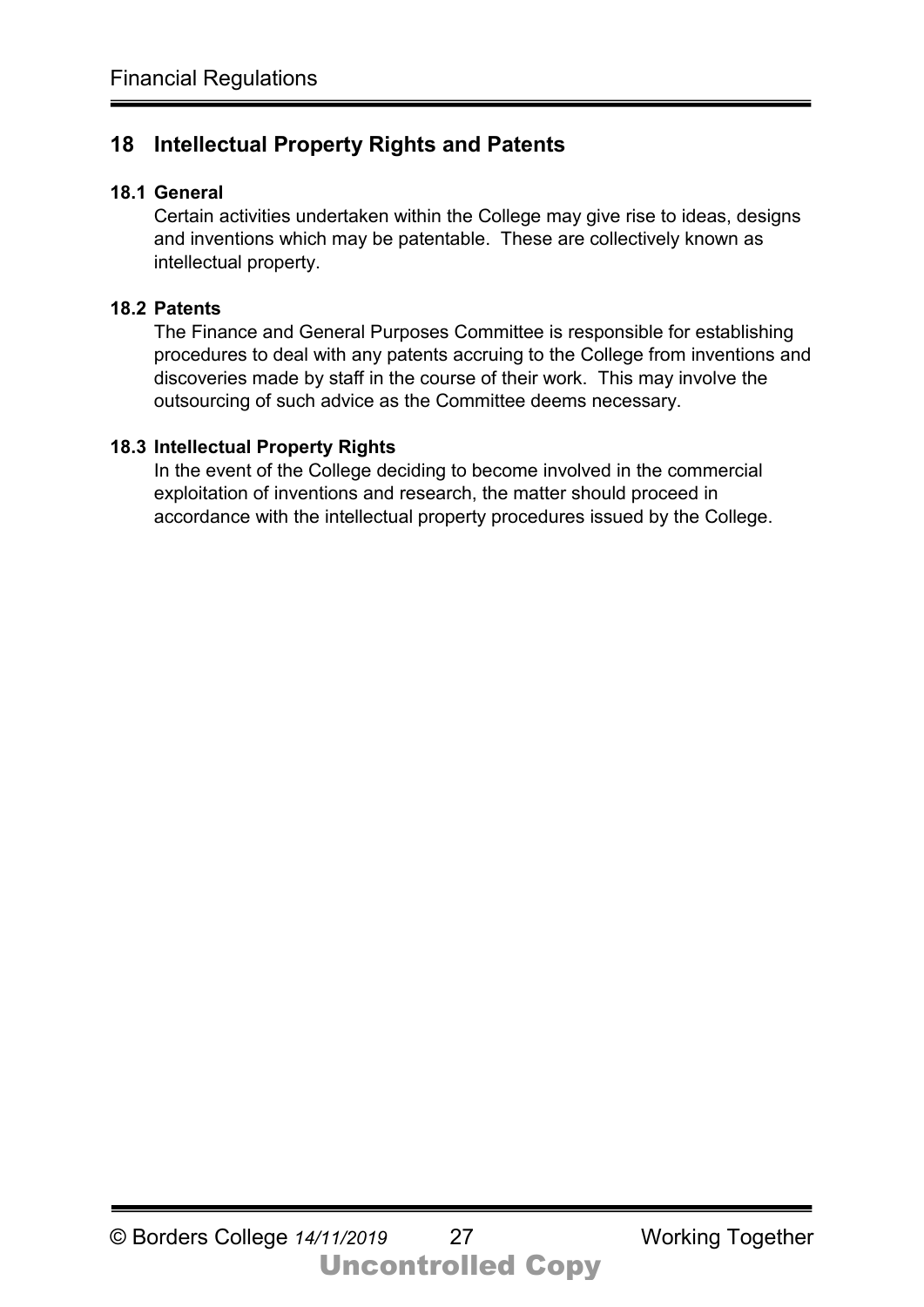#### **19 Expenditure**

#### **19.1 General**

The CFO is responsible for making payments to suppliers of goods and services to the College.

#### **19.2 Scheme of Delegation/Financial Authorities**

Budget holders are responsible for purchases within their area of responsibility. In exercising this delegated authority, budget holders are required to observe the SFC financial memorandum, these regulations and the Finance Manual.

The Board must approve, in advance, any financial matters which fall outwith the Financial Memorandum delegations. The College must additionally obtain SFC's prior written approval before entering into any undertaking to incur any expenditure that falls outwith the Financial Memorandum delegations (**Appendix B3**).

Prior SFC approval must be obtained before incurring expenditure for any purpose that is, or might be considered to be, novel, contentious or repercussive or which could have significant future financial consequences. Further guidance is available in the SFC financial memorandum.

The CFO will maintain a register of authorised signatories. The Finance Manual contains procedures for the creation of requisitioners and authorisers and their respective limits. Any required changes to authorisers must be notified to the CFO immediately.

Budget holders are not authorised to commit the College to expenditure without first reserving sufficient budget to meet the cost.

Approval limits for items of expenditure are shown in the Purchase Order Threshold and Processes Chart at **Appendix B2** and the SFC Delegated Authority limits at **Appendix B3.**

#### **19.3 Procurement**

The College requires budget holders, irrespective of the source of funds, to obtain supplies, and services at the lowest possible cost consistent with quality, sustainability and equalities legislation, and in accordance with the College's Procurement Strategy and Policy, buying from frameworks if appropriate.

The procurement function is the responsibility of the CFO and it will:

- ensure that Procurement Policy and procedures are known by all those involved in procurement for the College
- provide advice on compliance with procurement policy and best practice
- assist authorised purchasing officers on specific purchases, seeking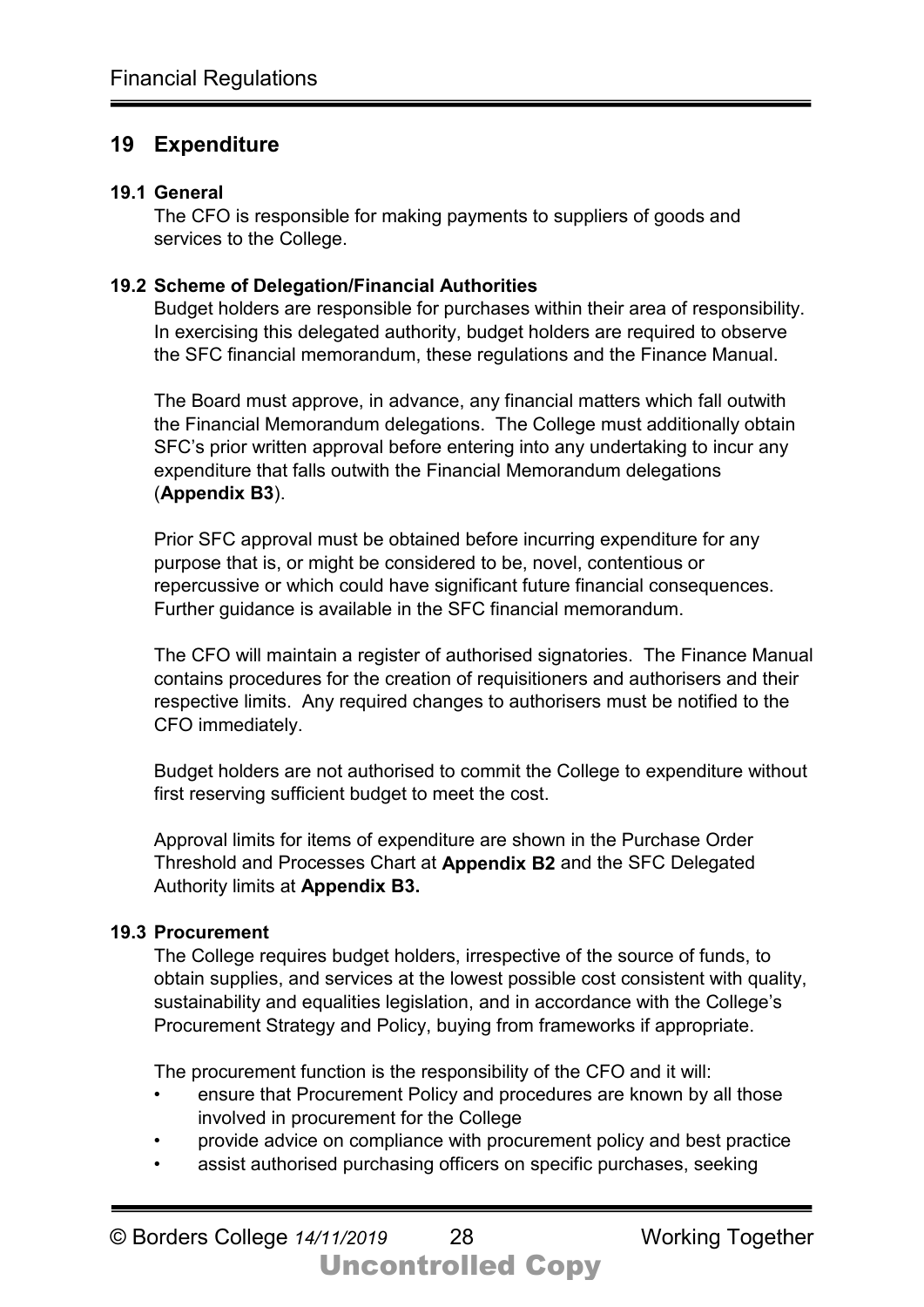specialist advice from APUC (Advanced Procurement for Universities and Colleges) as required

- draft specifications, negotiate, and draft contract agreements for all largescale purchases, in collaboration with the authorised purchasing officer
- maximise compliance with applicable regulations on public procurement.

A proposal to award a contract without competition (non-competitive action) must be approved in advance by SFC.

#### **19.4 Purchase Orders**

The ordering process for goods and services will be in accordance with the College's Finance Manual. Official orders must be placed for the purchase of all goods and services, except those made using purchasing cards, company credit cards or petty cash.

The CFO will ensure that all purchase orders refer to the College's conditions of contract.

#### **19.5 Purchasing Cards, Credit and Debit Cards**

The operation and control of purchasing cards, credit and debit cards are the responsibility of the CFO, who will maintain oversight of account details, the distribution of cards, PIN numbers and establishment of card limits.

- o They must be used only for issued purposes within authorised limits
- o Card holders must obtain approval to purchase from the relevant budget holder and ensure that there is sufficient budget available to meet the costs
- o Cards must not be loaned to another person
- o There must be segregation of duties those reviewing and reconciling cards should not be holding and using those cards
- o Such cards shall be used for the payment of valid business expenses only, and the misuse of such cards (eg for personal or private purchases) will be grounds for disciplinary action.

The CFO will determine what information is required on purchases made with cards from cardholders and deadlines for receipt in the Finance Department to enable financial control to be maintained.

Details of the scheme are set out in the Finance Manual.

#### **19.6 Tenders and Quotations**

Delegated budget holders must comply with the College's tendering procedures as set out in **Appendix H**.

#### **19.7 Post-Tender Negotiations**

Post-tender negotiations (ie after receipt of formal tenders but before signing of contracts) with a view to improving price, delivery or other tender terms can only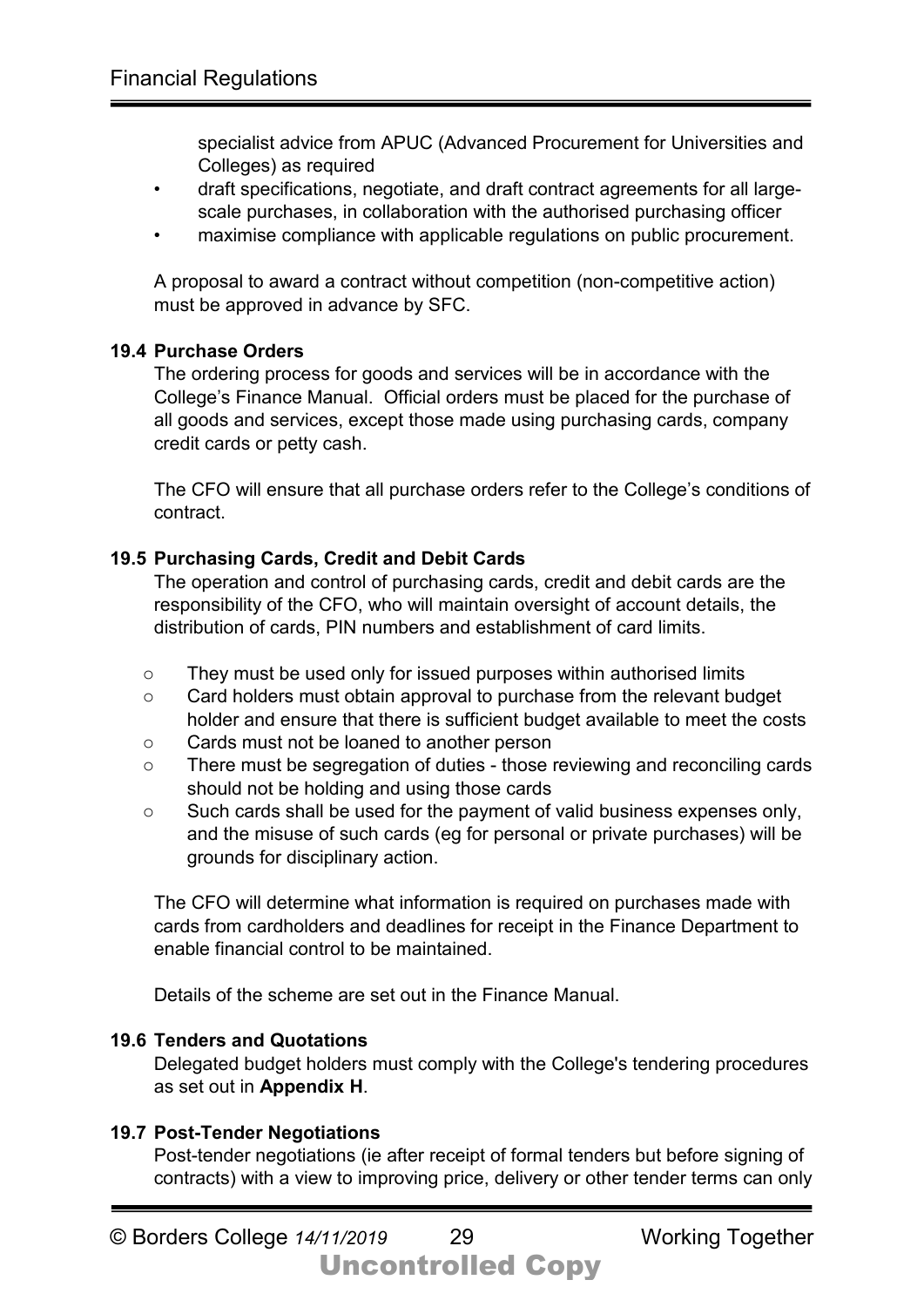be entered into provided:

- it would not put other tenderers at a disadvantage
- it would not affect their confidence and trust in the College's tendering process.

In each case a statement of justification should be approved in advance by the Principal showing:

- background to the procurement
- reasons for proposing post-tender negotiations
- demonstration of the likely improved value for money.

All post-tender negotiations should be reported to the Finance and General Purposes Committee.

#### **19.8 Contracts**

Building contracts are administered by the CFO.

Project proposals shall be presented in the form of costings or investment appraisals. Investment appraisals should comply with appropriate funding body guidance.

Following consideration by the Finance and General Purposes Committee, and approval by the Board, if required, submissions should be forwarded to the funding body where appropriate.

Funding body guidance on best practice should be followed even when funding body approval is not required.

Consultants may be appointed if the project, as determined by the Finance and General Purposes Committee, is too large or too specialised for College staff. Appointments shall be subject to tendering and other procedures where appropriate.

The achievement of value for money will be an objective in the letting of all contracts.

Borders College conditions of contract will be followed.

#### **19.9 EU Regulations**

The CFO is responsible for advising the College on compliance with its legal obligations concerning EU procurement legislation. This applies to written contracts for all forms of procurement, purchase or hire (whether or not hire purchase) with a total value exceeding the EU threshold. The Procurement Officer will advise on the thresholds currently in operation. A claim of breach of EU regulations can be raised by a supplier or potential supplier.

SLT members are responsible for ensuring that their members of staff comply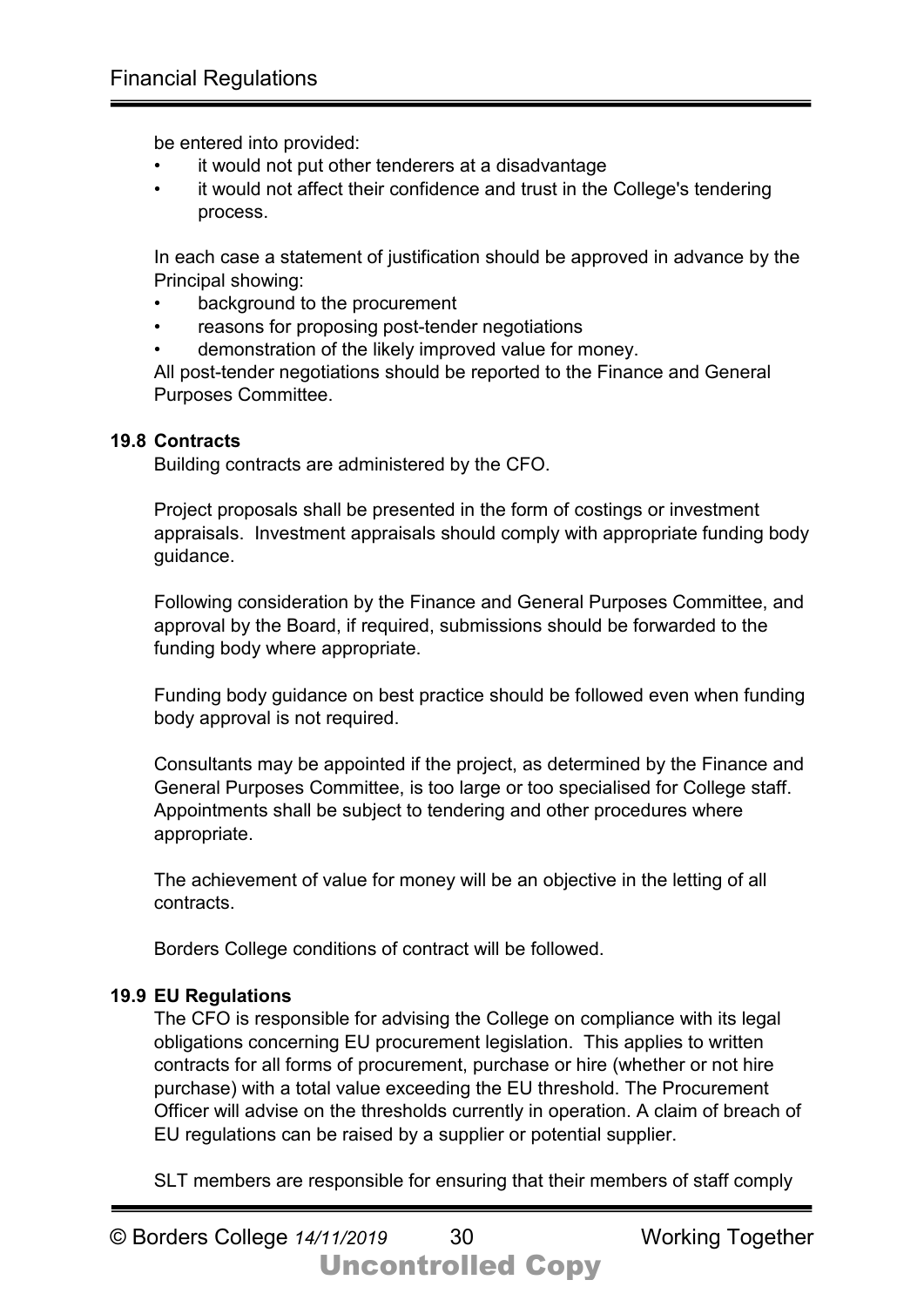with EU regulations by notifying the Procurement Officer well in advance of any purchase that is likely to exceed the thresholds.

#### **19.10 Receipt of Goods**

The steps to be taken on receipt of goods is:

- all goods shall be received at designated locations
- they shall be checked for quantity and/or weight, quality and specification
- a delivery note shall be obtained from the supplier at the time of delivery and will be signed by the person receiving the goods
- all goods received shall be entered onto a goods received document or electronic receipting system on the day of receipt
- if the goods are unsatisfactory the record shall be marked accordingly and the supplier immediately notified so that the goods can be collected for return as soon as possible
- where goods are short on delivery the record should be marked accordingly and the supplier immediately notified
- the goods received note should be passed to the Finance Department, marked up as appropriate.

#### **19.11 Payment of Invoices**

Suppliers should be instructed to submit invoices to the Finance Department.

Care must be taken to ensure that discounts are obtained.

Invoices will only be paid which have been matched to a receipted order or certified for payment by the budget holder. This will ensure that:

- the goods have been received, examined and approved with regard to quality and quantity, or services rendered or work done is satisfactory
- where applicable, it is matched to the order, with discrepancies identified
- invoice details (quantity, price discount) are correct
- the invoice is arithmetically correct
- the invoice has not previously been passed for payment
- an appropriate cost centre is quoted this must be one of the cost centre codes included in the budget holder's areas of responsibility and must correspond with the types of goods or service described on the invoice.

The CFO will decide the most appropriate method of payment:

- Payments to UK suppliers will normally be by fortnightly BACS runs
- In exceptional or urgent requests, a payment can be made via credit card, through an urgent bank transfer, or rarely, a manual cheque.

#### **19.12 Staff Reimbursement**

College procedures enable the majority of non-pay supplies to be procured directly by the College. However, on occasions, staff may incur expenses, most often in relation to travel, and are entitled to reimbursement (see 20.5). Where purchases by staff are planned, the CFO and the SLT manager may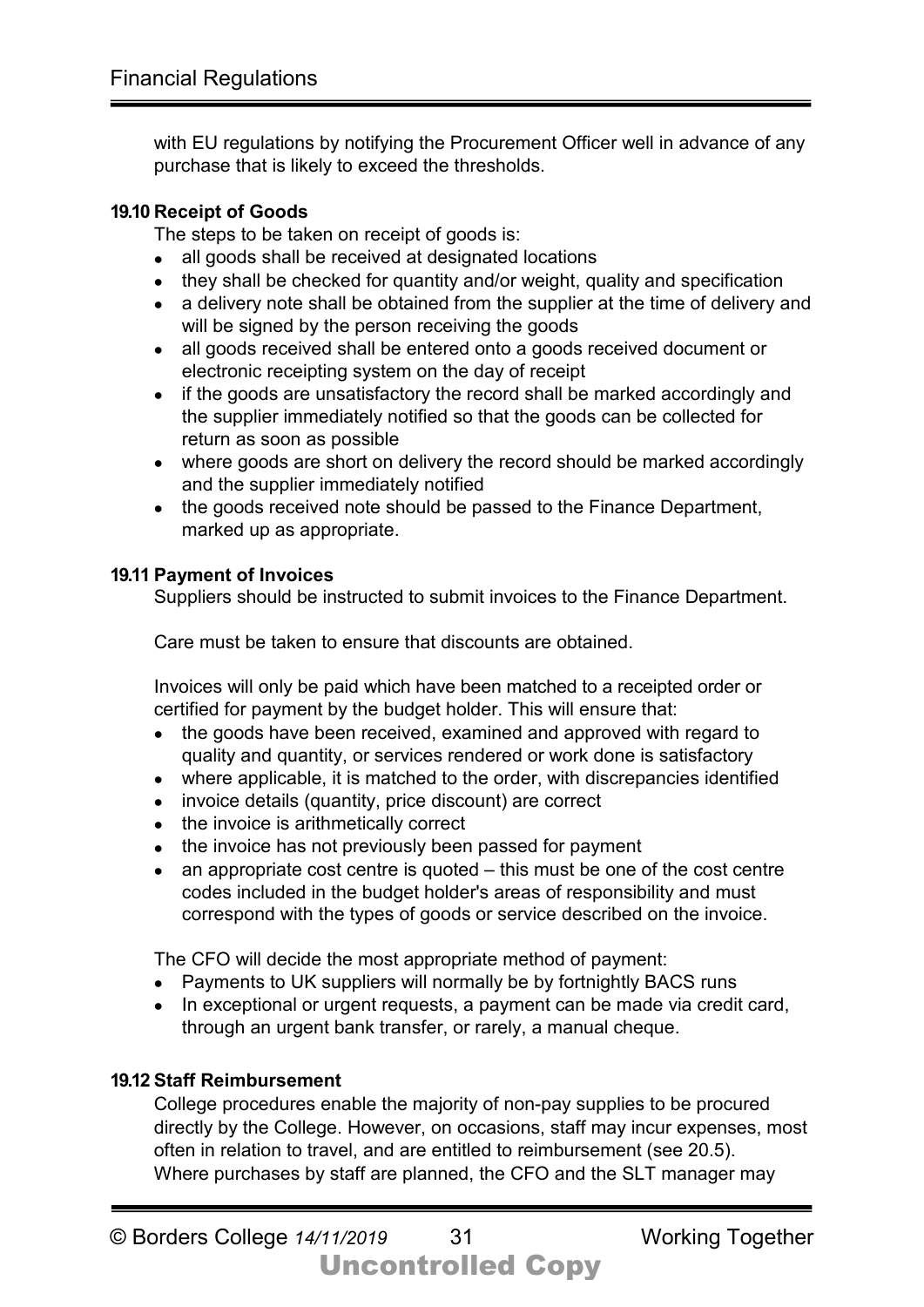jointly approve cash advances to staff that are going to incur expenditure on the College's behalf. Upon completion of the travel or project to which the advance relates, within one week a final account must be prepared to demonstrate how the advance was disbursed and any unspent balance to be repaid. Under no circumstances will a second advance be approved when the final accounting for an earlier advance to that individual is still outstanding.

#### **19.13 Petty Cash Imprests**

The CFO shall make available such imprests as considered necessary for the disbursements of petty cash expenses. However, it is important for security purposes that petty cash imprests are kept to a minimum.

Requisitions for reimbursements must be sent to the Finance Department, together with appropriate receipts or vouchers, before the total amount held has been expended in order to retain a working balance pending top up of the imprest value.

The member of staff granted an imprest is personally responsible for its safekeeping. The petty cash box must be kept locked in a secure place to comply with the requirements of the College's insurers when not in use and will be subject to periodic checks by the SLT manager or their nominee.

Standard College petty cash books are supplied by the Finance Department and must be used for recording all imprest accounts.

#### **19.14 Other Payments**

Payments for maintenance and other items to students on behalf of sponsoring organisations shall be made on the authority of the CFO, supported by detailed claims approved as appropriate.

#### **19.15 Late Payment Rules**

It is our policy to comply with the CBI prompt payment code. The Late Payment of Debts (Interest) Act 1998 was introduced to give small businesses the right to charge interest on late payments from large organisations and public authorities. Key points are:

- small businesses can charge interest on overdue invoices
- interest is chargeable on sales made after 1 November 1998
- the rate of interest is currently 8% per annum above the Bank of England base rate
- the Act also applies to overseas organisations
- the College can be sued for non-payment.

In view of the penalties in this Act, the Board requires that invoices must be passed for payment as soon as they are received.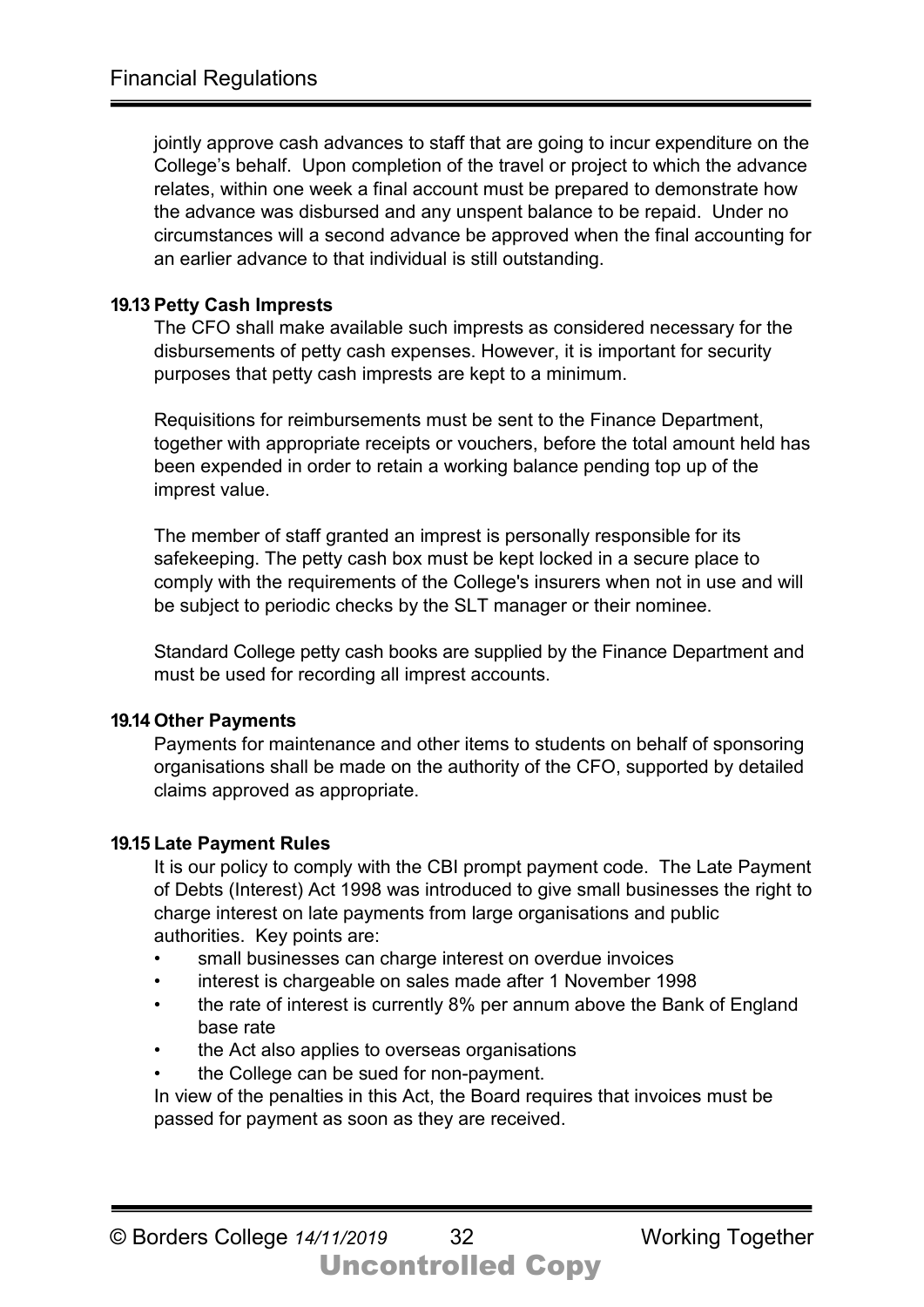#### **19.16 Project Advances**

The CFO may approve cash advances for projects carried out away from the College where cash expenditure may be unavoidable. Other forms of payment should be used where possible, such as an official purchase order or College credit card.

Receipts or paid invoices will be retained for all sums expended in this way. Within one month of completion of the project to which the advance relates, a final account must be prepared to demonstrate how the advance was disbursed and any unspent balance repaid to be repaid. Under no circumstances will a second advance be approved when the final accounting for an earlier advance to that project or individual is still outstanding.

#### **19.17 Giving Hospitality**

It is an offence under section 7 of the Bribery At 2010 for commercial organisations to fail to prevent persons associated with them from bribing another person on their behalf.

Staff entertaining guests from outside bodies at lunch time should normally use the College's catering facilities. Where this is not the case, approval should be sought in advance from your SLT manager and these reasons must be stated when submitting a claim for reimbursement. The Staff Handbook sets out procedural guidance to follow.

#### **19.18 Telecoms**

The College may reimburse staff for the cost of necessary business calls made from a private home phone or personal mobile in performance of employment duties, where this is agreed in advance by the CFO.

The College does not reimburse private line rental or broadband connections.

The College provides mobile phones to a limited number of employees where there is a genuine business requirement to enable performance of employment duties and will seek to recover any costs incurred for personal use.

#### **19.19 Provision of Clothing**

Where clothing is provided to employees whose duties require them to wear a uniform, these will be expected to be worn during working hours. Protective clothing and equipment are issued or made available to staff as necessary. Further details are available in the Staff Handbook.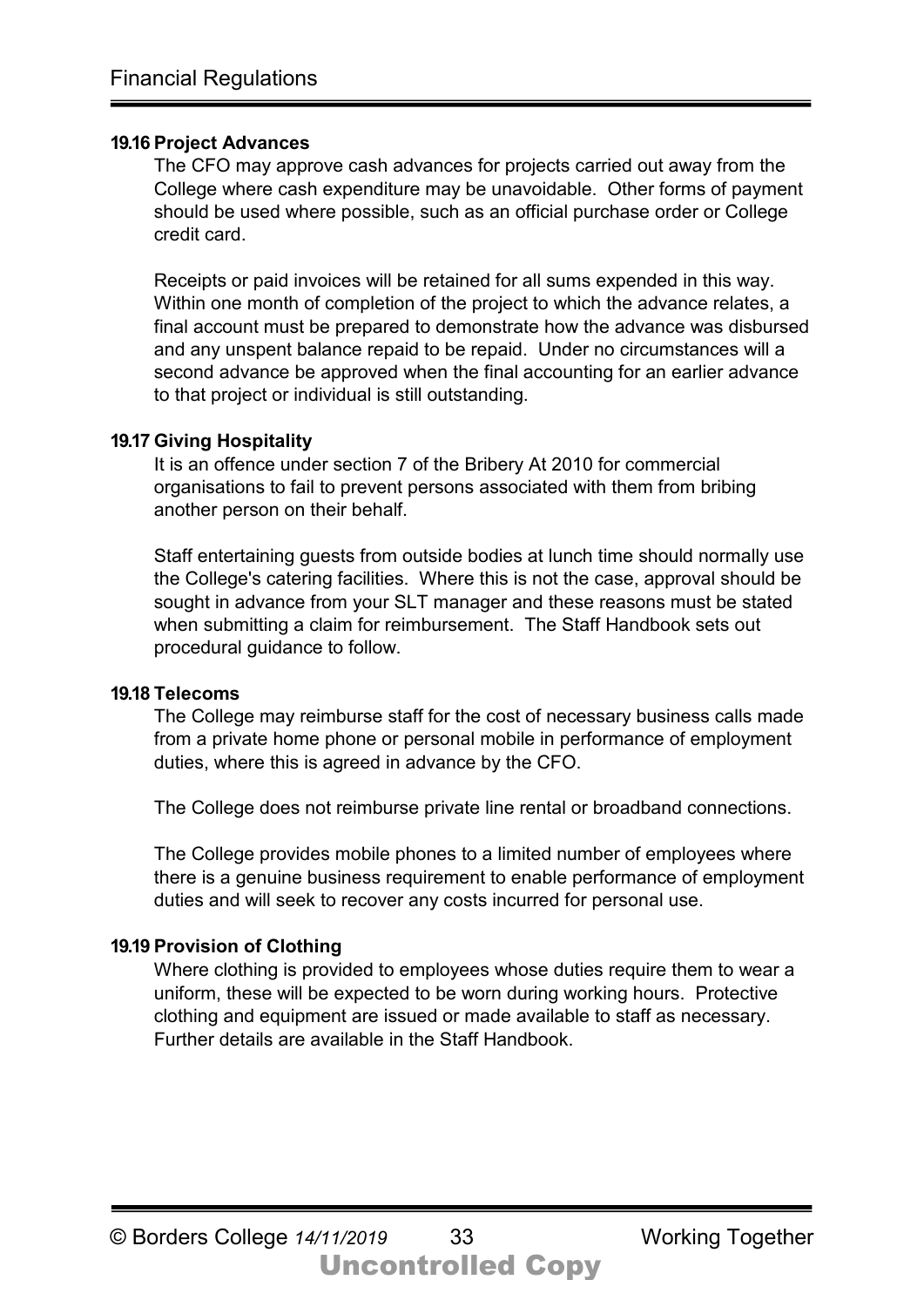#### **20 Pay Expenditure**

#### **20.1 Remuneration Policy**

All College staff will be appointed to the salary scales approved by the Board and in accordance with appropriate conditions of service. All letters of appointment must be issued by the HR Department.

The Executive will determine what other benefits, such as cars, medical and life insurance, are to be available, the basis of their provision (contributory or not) and the staff to whom they are to be available. These matters are covered in more detail in the staff handbook.

Salaries and other benefits for senior management will be determined by the Remuneration Committee.

#### **20.2 Appointment of Staff**

All contracts of service shall be concluded in accordance with the College's approved human resources practices and procedures and all offers of employment with the College shall be made in writing by the Head of HR and Development.

Budget holders shall ensure that the CFO and the Head of HR and Development are provided promptly with all the information they may require in connection with the appointment, resignation or dismissal of employees.

#### **20.3 Salaries and Wages**

The CFO is responsible for all payments of salaries and wages to all staff.

The Head of HR and Development is responsible for processing the payroll including payments for overtime or services rendered. All time sheets, travel claims and other pay documents, including those relating to fees payable to external examiners, visiting lecturers or researchers, will be in a form prescribed or approved by the Head of HR and Development.

The Head of HR and Development will be responsible for processing all matters relating to payroll purposes:

- appointments, resignations, dismissals, supervisions, secondments and transfers
- absences from duty for sickness or other reason, apart from approved leave
- changes in remuneration other than normal increments and pay awards
- information necessary to maintain records of service for superannuation, income tax, and national insurance
- visa checks where relevant in accordance with legislative requirements.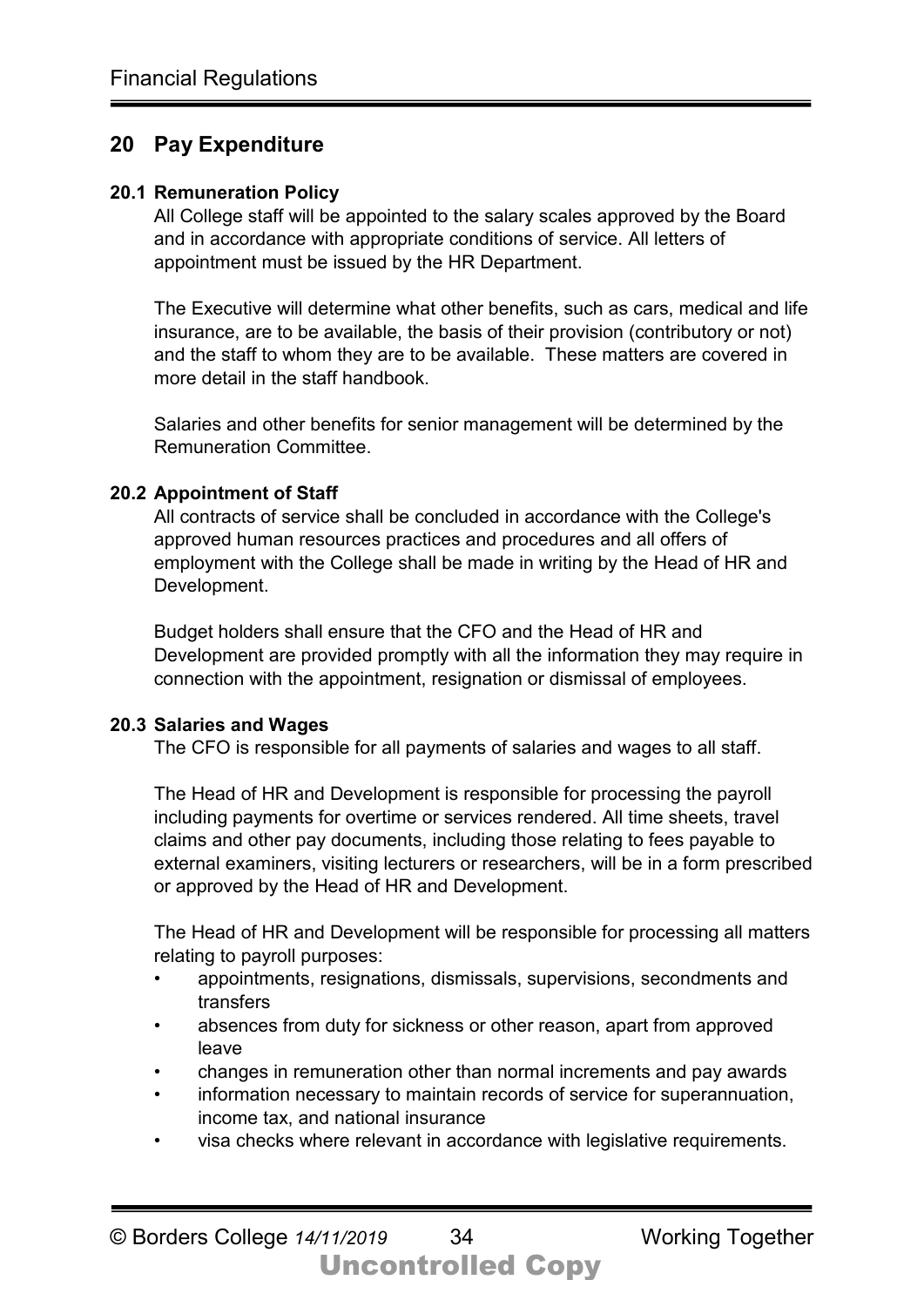The CFO is responsible for payments to non-employees and for informing the appropriate authorities of such payments. All casual and part-time employees will be included on the payroll.

All payments must be made in accordance with the College's Payroll Manual and Finance Manual and comply with HMRC regulations. Staff should be aware that the College could incur penalties for non-compliance with such regulations.

#### **20.4 Superannuation Schemes**

The Board is responsible for undertaking the role of employer in relation to appropriate pension arrangements for employees. The CFO and Head of HR and Development are responsible for day-to-day superannuation matters including:

- paying contributions to various authorised superannuation schemes
- preparing the annual return to various superannuation schemes
- administering the College's pension fund
- administering eligibility to pension arrangements.

#### **20.5 Expenses and Allowances**

Reimbursement by the College of taxable expenditure is subject to the deduction of income tax before payment.

#### **Travel, subsistence and other allowances**

All claims for payment of subsistence allowances, travelling and incidental expenses shall be completed in a form approved by the Head of HR and Development. Allowances are set out in the Staff Handbook.

All attendances at courses, conferences, and meetings should be approved by your line manager then Human Resources if there is a cost implication. College cars and minibuses are available to staff and should be used as the main means of transport for College business. See the Staff Handbook for more details.

Claims must be submitted timeously. Managers may only authorise expenses up to three months after the date of travel. Older claims may only be authorised by the Principal and up to a maximum of six months after the date of travel.

Claims by members of staff must be authorised by the appropriate authorised manager (or Principal in the case of Executives). Claims by the Principal shall be authorised by the Chair of the Board. Claims by the Chair of the Board shall be authorised by the Chair of the Finance and General Purposes Committee. The certification shall be taken to mean that:

- the journeys were authorised
- the expenses were properly and necessarily incurred
- the allowances are properly payable by the College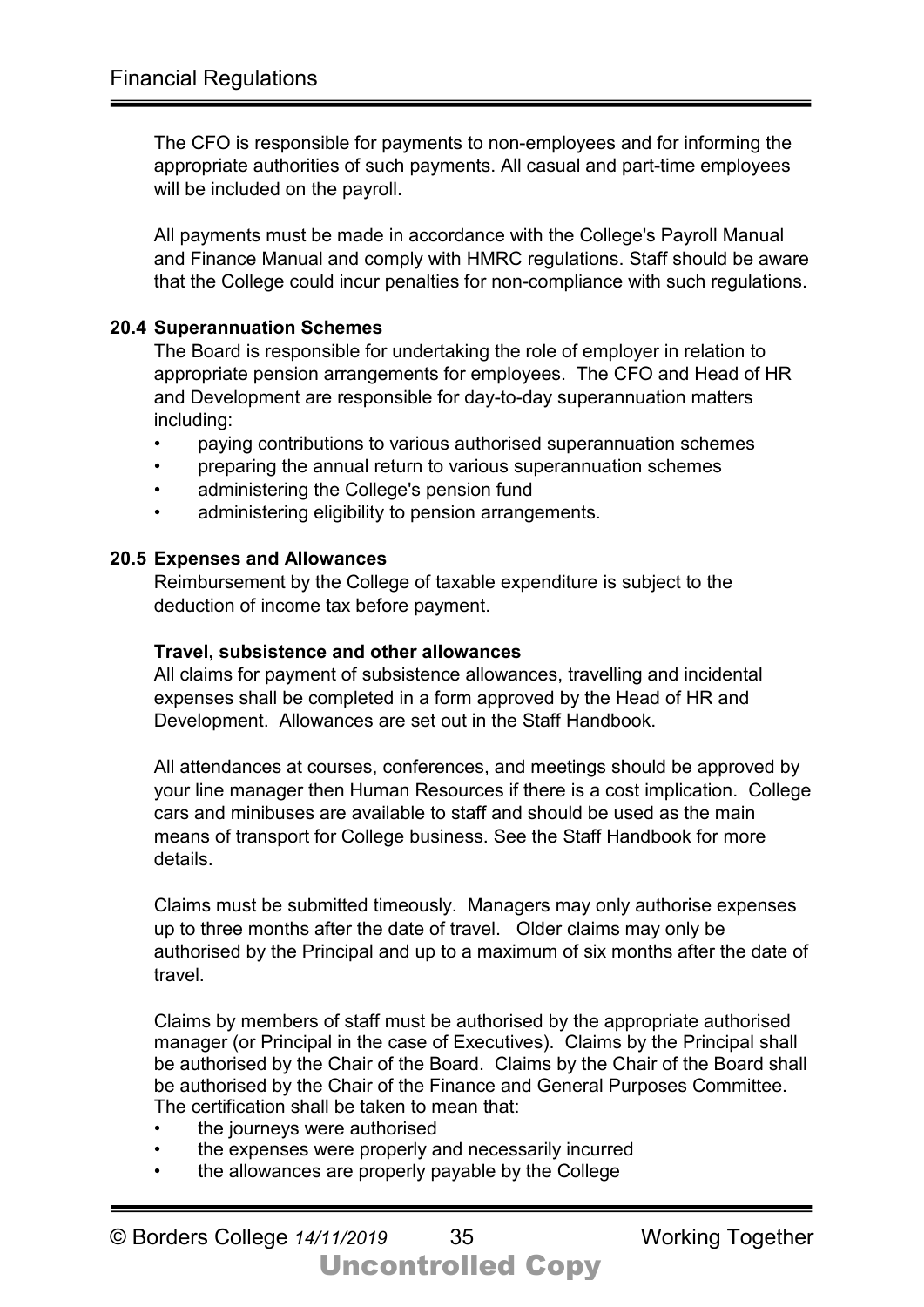• consideration has been given to value for money in choosing the mode of transport.

Arrangements for travel by the Principal or members of the Board shall be approved by the Chair of the Board. Arrangements for travel by the Chair shall be approved by the Board.

#### **20.6 Overseas Travel**

All overseas travel by staff must be approved in advance by the Principal.

Where spouses, partners or other persons unconnected with the College intend to participate in a trip, this must be clearly identified in the approval request. The College must receive reimbursement for the expected costs it may be asked to cover for those persons in advance of confirming travel bookings.

Where the College's equipment is taken overseas, appropriate arrangements for its security and insurance must be in place.

#### **20.7 Allowances for Members of the Board**

Claims for meeting attendance will be based on out-of-pocket expenses, but only reasonable expenses can be reimbursed.

#### **20.8 Severance and Other Non-Recurring Payments**

Severance payments shall only be made in accordance with relevant legislation and funding body guidance and under a scheme approved by the Finance and General Purposes Committee (and the SFC), with subsequent reporting to the Board. Professional advice should be obtained where necessary. No amounts shall be expended which exceed the budget allocated. All such payments shall be authorised by the Principal. Any individual amounts require approval by the Remuneration Committee. Provided a severance payment is within the parameters of a scheme, which has been approved by the SFC, there will be no need for the College to seek approval to the individual payment from SFC.

Amounts paid must be reviewed by the external auditors and declared appropriately in the financial statements.

All matters referred to an employment tribunal shall be notified to the Finance and General Purposes Committees at the earliest opportunity so that budget can be set aside as necessary. All outcomes of tribunals must also be notified to Finance and General Purposes Committee and then the Board.

#### **20.9 Off payroll working**

From 6th April 2017 all payments made to an individual who provides services to the College or its subsidiaries though a personal services company (PSC) will need to be paid through the College's payroll unless the engager can certify that they are not liable for PAYE and National Insurance deductions.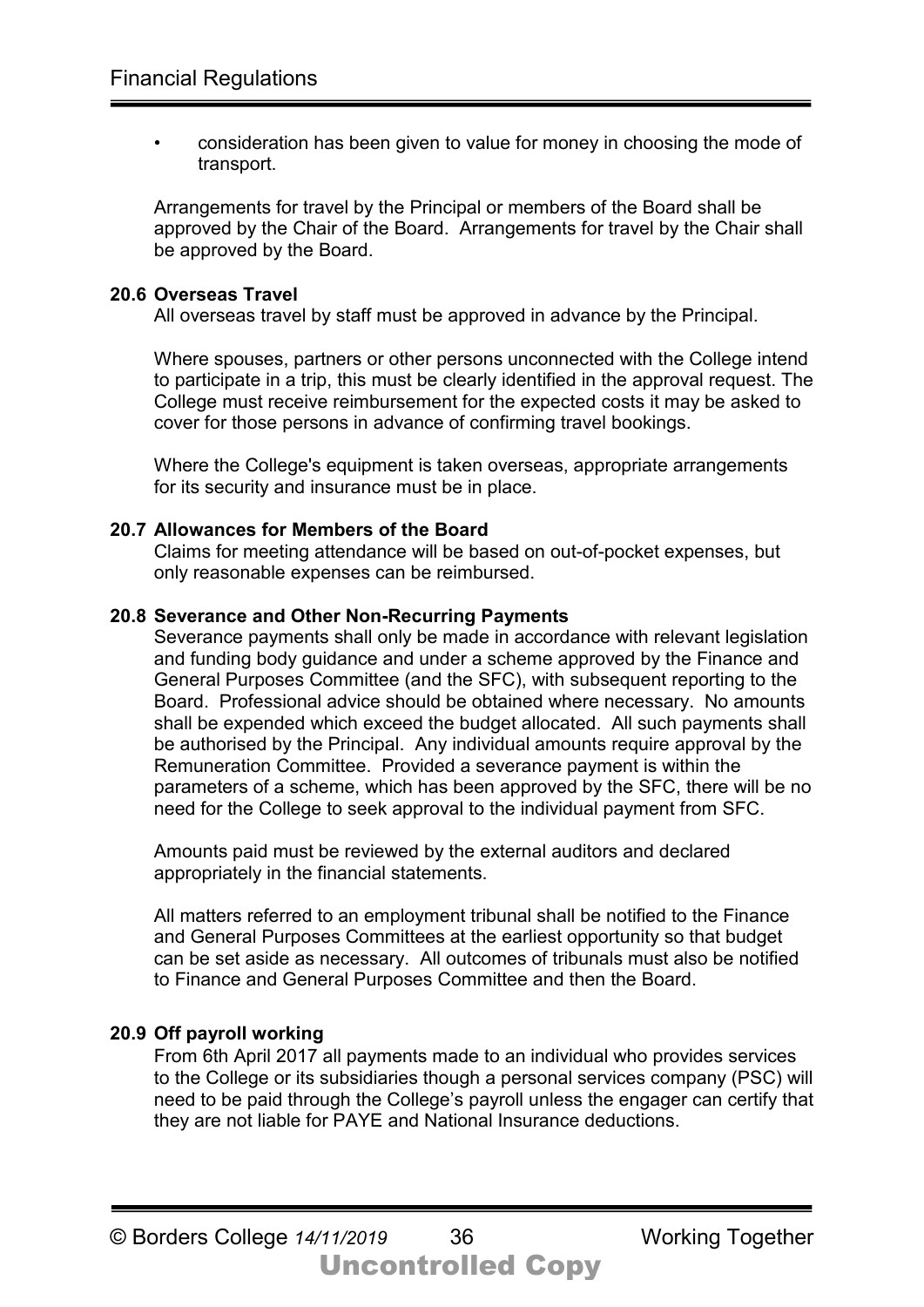The generally accepted definition of a PSC is a limited company, partnership or unincorporated company that typically has one or two directors who owns most or all of the shares. The PSC generally supplies professional services to end user clients, either directly or via an agency. The professional services are delivered by the contractor who is also the owner and director of the business.

The College procedure for off payroll working should be consulted and advice sought from the Head of HR and Development or the Financial Controller.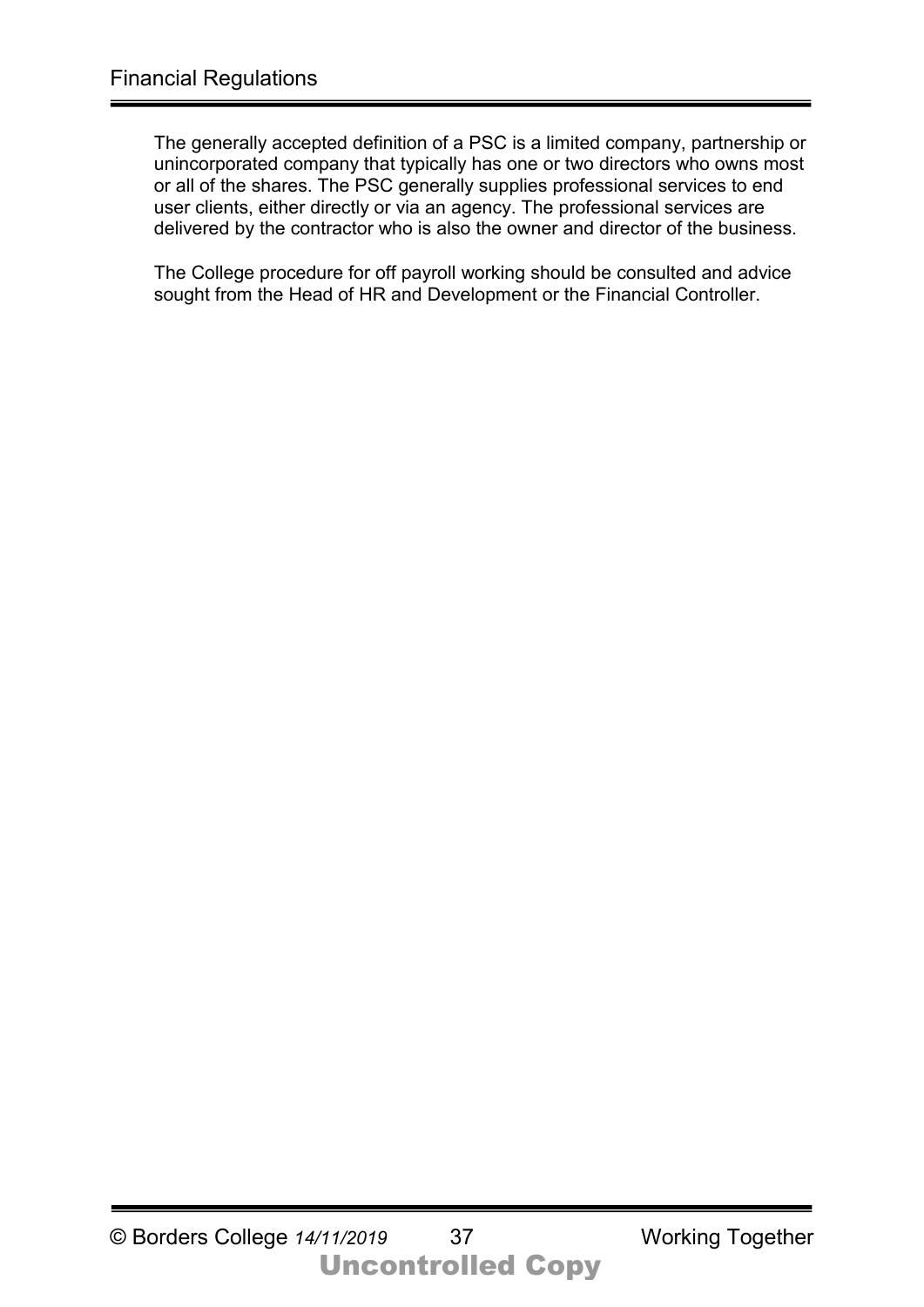#### **21 Assets**

#### **21.1 Land, Buildings, Fixed Plant and Machinery**

The purchase, lease or rent of land or building or fixed plant can only be undertaken with authority from the Board and with reference to funding body requirements where exchequer funds are involved.

#### **21.2 Fixed Asset Register**

The CFO is responsible for maintaining the College's register of land, buildings, fixed plant, machinery, vehicles and computer equipment. SLT managers will provide the CFO with any information needed to maintain the register.

#### **21.3 Inventories**

SLT managers are responsible for maintaining inventories, in a form prescribed by the CFO, for all plant, equipment, furniture and stores in their remit. The inventory must include items donated or held on trust.

Inventories must be checked at least annually as per the Finance Manual.

#### **21.4 Stocks and Stores**

SLT managers are responsible for establishing adequate arrangements for the custody and control of stocks and stores within their areas. The systems used for stores accounting in departments must have the approval of the CFO.

SLT managers are responsible for ensuring that regular inspections and stock checks are carried out. Stocks and stores of a hazardous nature should be subject to appropriate security checks.

Those departments whose stocks require valuation in the balance sheet must ensure that the stock-taking procedures in place have the approval of the CFO and that instructions to appropriate staff within their Departments are issued in accordance with advice contained in the Finance Manual.

#### **21.5 Custody and Safekeeping of Assets**

SLT managers are responsible for the care, custody and security of the buildings, stock, stores, furniture, cash, etc. under their control. They will consult the CFO in any case where security is thought to be defective or where it is considered that special security arrangements may be needed.

If you want to borrow an item of property from the College, please obtain permission from your senior manager.

In cases of theft or dishonesty regarding College property, the offender will be subject to disciplinary procedures.

Assets owned by the College shall, so far as is practical, be effectively marked to identify them as College property.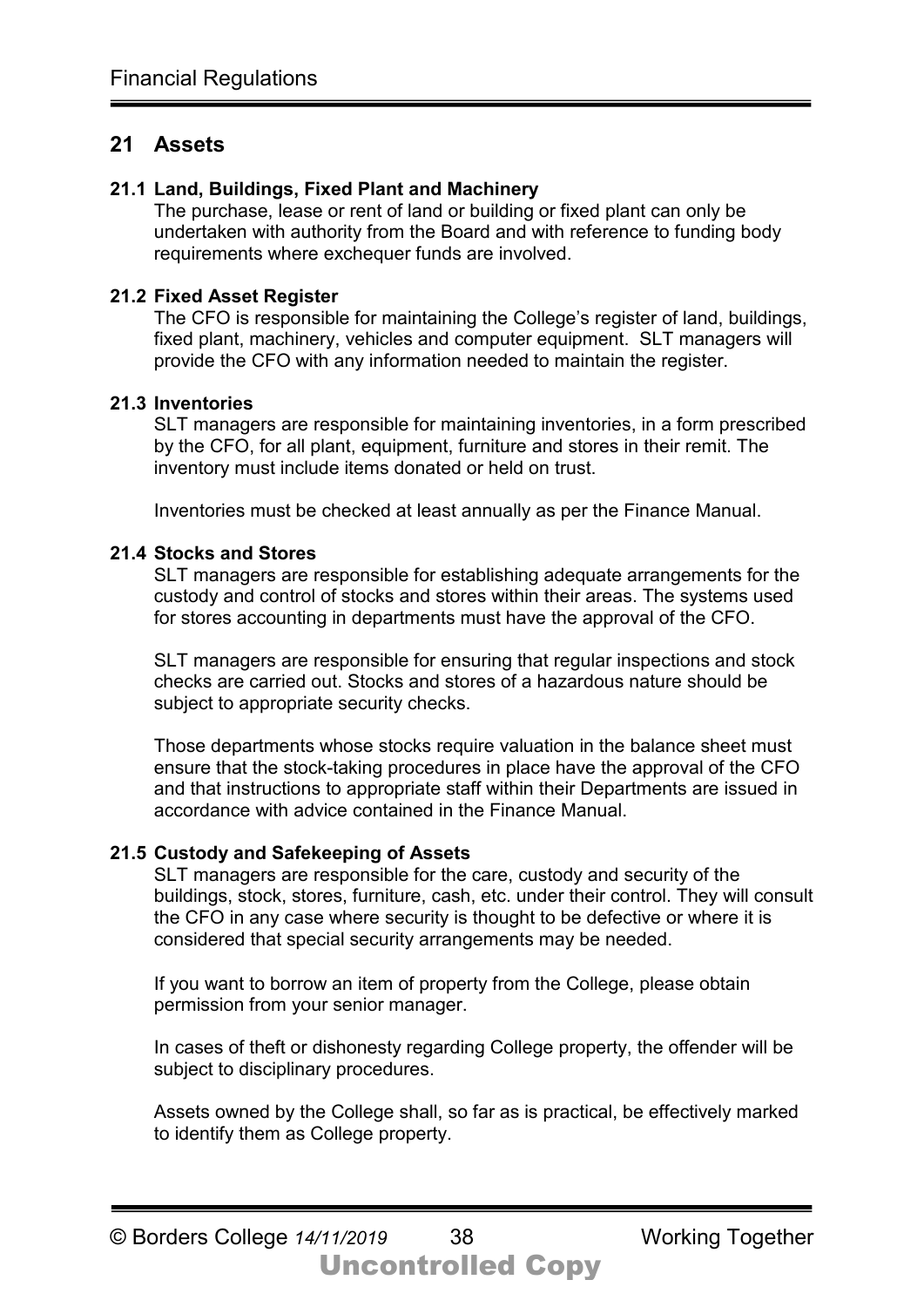#### **21.6 Personal Use**

Assets owned or leased by the College shall not be subject to personal use without authorisation of the relevant SLT manager.

#### **21.7 Asset Disposal**

Disposal of equipment and furniture must be in accordance with procedures agreed by the CFO and contained in the Finance Manual.

Disposal of land and buildings must only take place with the authorisation of the Board. Funding body consent may also be required if exchequer funds were involved in the acquisition of the asset.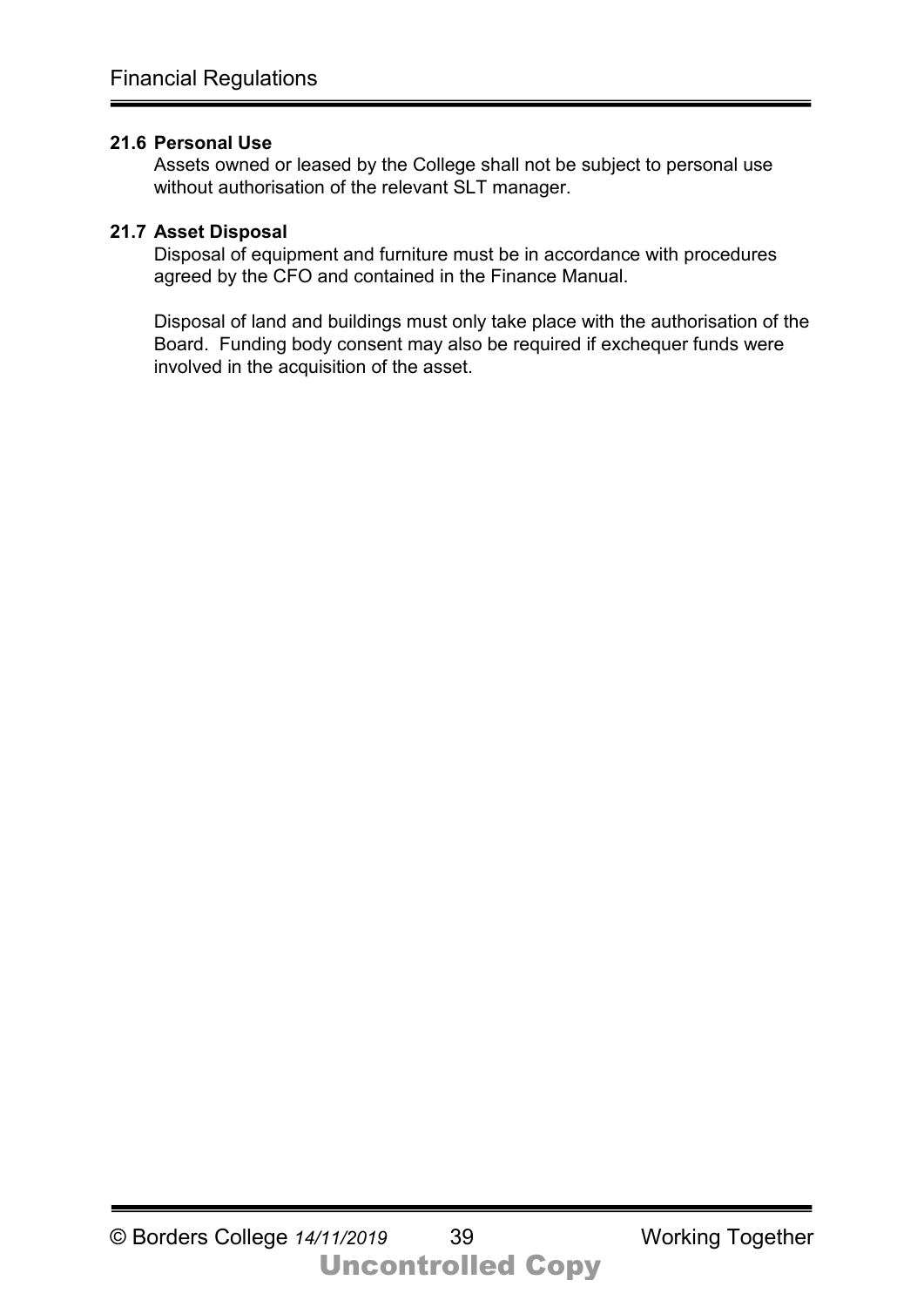#### **22 Funds Held on Trust**

#### **22.1 General**

The CFO is responsible for ensuring that incoming funds are properly classified and designated as appropriate.

#### **22.2 Gifts, Benefactions and Donations**

The CFO is responsible for maintaining records in respect of gifts, benefactions and donations made to the College and initiating claims for recovery of tax where appropriate.

#### **22.3 Student Welfare and Access Funds**

The CFO will prescribe the format for recording the use of student welfare funds. Records of welfare funds will be maintained according to funding body requirements.

#### **22.4 Trust Funds**

The CFO is responsible for maintaining a record of the requirements for each trust fund and for advising the Board on the control and investment of fund balances.

The Finance and General Purposes Committee is responsible for ensuring that all trust funds are operated within any relevant legislation and the specific requirements for each trust, including arrangements whereby disbursements may be delegated to another Committee or individual. They will also be responsible for investment of fund balances.

#### **22.5 Voluntary Funds**

The CFO shall be informed of any fund, not being an official fund of the College, which is controlled wholly or in part by a member of staff in relation to their function in the College.

The accounts of any such fund shall be audited by an independent external person and shall be submitted with a certificate of audit to the appropriate body. The CFO shall be entitled to verify this.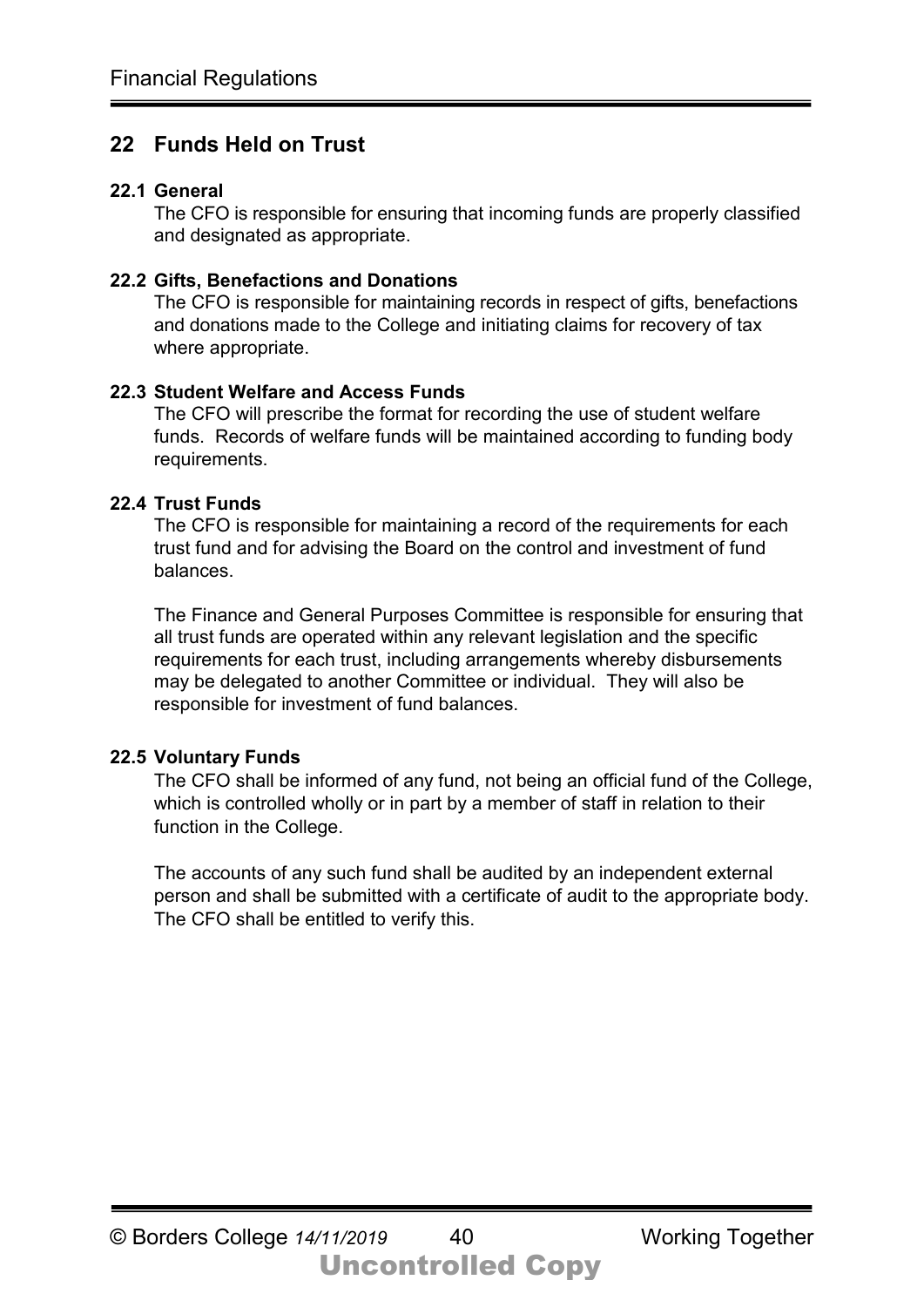#### **23 Other**

#### **23.1 Insurance**

The Vice Principal – Finance and Corporate Services shall make all appropriate insurance arrangements for all aspects of the College's activities. He/she shall arrange the negotiation of all insurance claims by the College in consultation with the senior manager concerned.

#### **Notification of Risks**

SLT managers shall notify the Vice Principal – Finance and Corporate Services, promptly, of all new or increased risks, properties or vehicles which should be covered or any deletions affecting their departments.

#### **Notification of Claims**

SLT Managers shall notify the Vice Principal – Finance and Corporate Services immediately in writing of any loss, liability or damage or any event likely to lead to a claim. Thereafter, the Vice Principal – Finance and Corporate Services shall be responsible, where applicable, for advising the insurance company concerned.

#### **Review of Cover**

The Vice Principal – Finance and Corporate Services shall review periodically all insurance in consultation with SLT managers.

#### **23.2 Companies, Joint Ventures and Consortium Arrangements**

In certain circumstances it may be advantageous to the College to establish a company / joint venture / consortium arrangement to undertake services on behalf of the College. Any member of staff considering the use of such arrangements should first seek the advice of the CFO, who should refer to guidance issued by the funding body.

The Board is responsible for ensuring that the required procedures are followed. The process involved in forming a company, joint venture or consortium and arrangements for monitoring and reporting on the activities of these undertakings are documented in the Finance Manual.

The Board will establish the shareholding arrangements and appoint directors of companies wholly or partly owned by the College. These and other arrangements will be set out in a memorandum of understanding.

Except where the company is dormant, the directors of companies where the College is the majority shareholder must submit, via the Finance and General Purposes Committee:

- o an annual report to the Board
- o business plans or budgets as requested to enable the Committee to assess the risk to the College.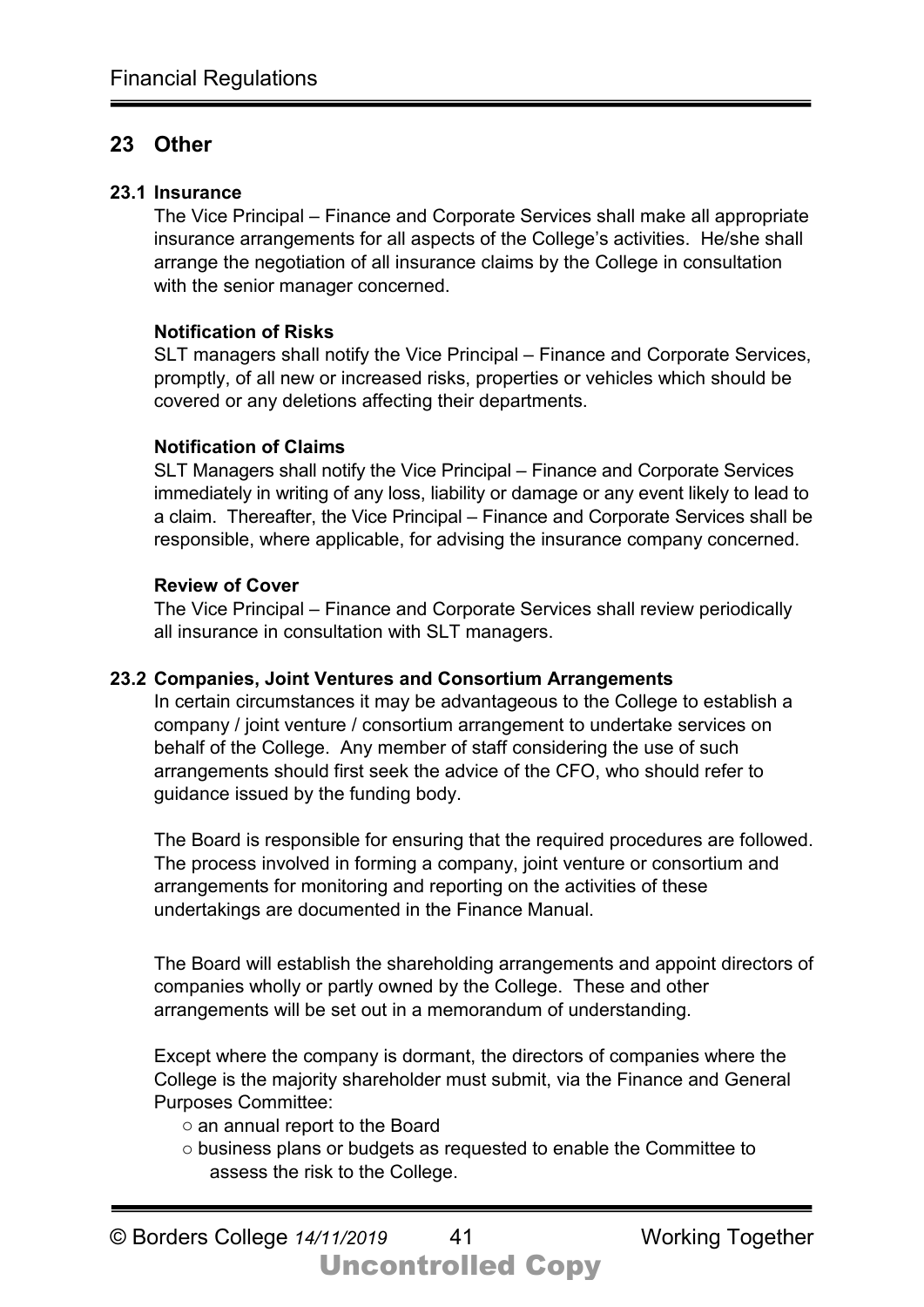Each such company will be responsible for its own arrangements in relation to appointment of auditors.

Where the College is the majority shareholder, the funding body requires that the company's financial year must be consistent with that of the College.

#### **23.3 Security**

Keys to safes or other similar containers must be kept securely at all times. The loss of such keys must be reported to the Financial Controller immediately.

The Head of Information Services and Learning Technology (ISLT) shall be responsible for maintaining proper security and privacy of information held on the College's computer network. Appropriate levels of security will be provided, such as passwords for networked PCs, together with restricted physical access to network servers. Data relating to individuals held on computer will be subject to the provisions of the Data protection legislation.

A Data Protection Officer (DPO) shall be nominated to advise the College on compliance with data protection legislation. The DPO will report to the Vice Principal – Finance and Corporate Services but shall have direct right of access to the Board as required to fulfil their independent role.

The Vice Principal – Finance and Corporate Services is responsible for the safekeeping of official and legal documents relating to the College. Signed copies of deeds, leases, agreements and contracts must be forwarded to him/her. All such documents shall be held in an appropriately secure, fireproof location and copies held at a separate location.

#### **23.4 Students' Association**

The Students' Association is a separate legal entity from the College and fulfils a valuable role in relation to the College's students.

Subject to any constraints imposed by the funding body, the College shall determine the level of grant to be paid annually to the Students' Association. The Board requires the Association to provide details of its proposed budget to assist in determining the appropriate level of grant.

The Students' Association is responsible for maintaining its own bank account and financial records and for preparing its own annual financial statements.

#### **23.5 Provision of Indemnities**

Any member of staff asked to give an indemnity, for whatever purpose, should consult the Vice Principal – Finance and Corporate Services before any such indemnity is given.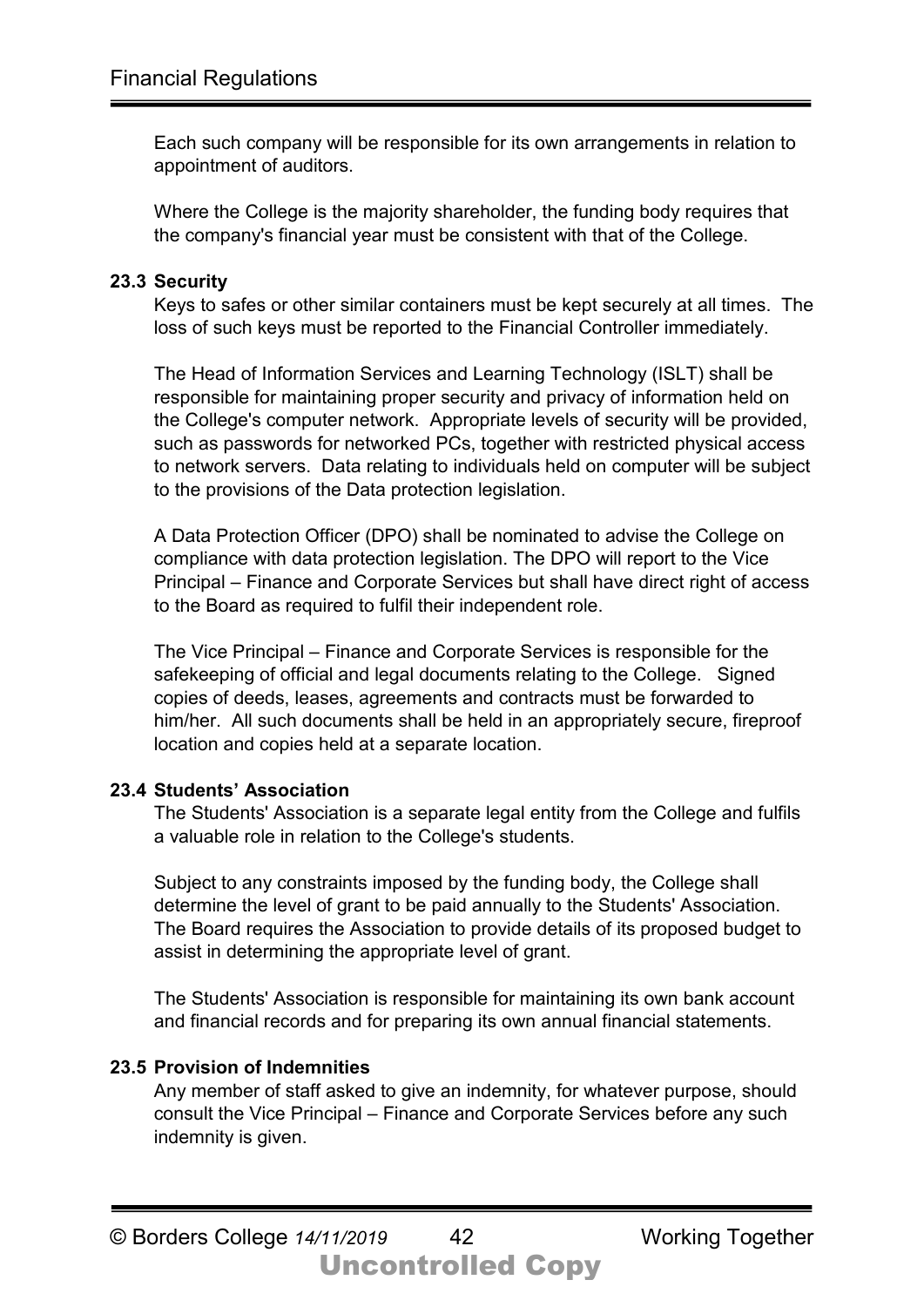

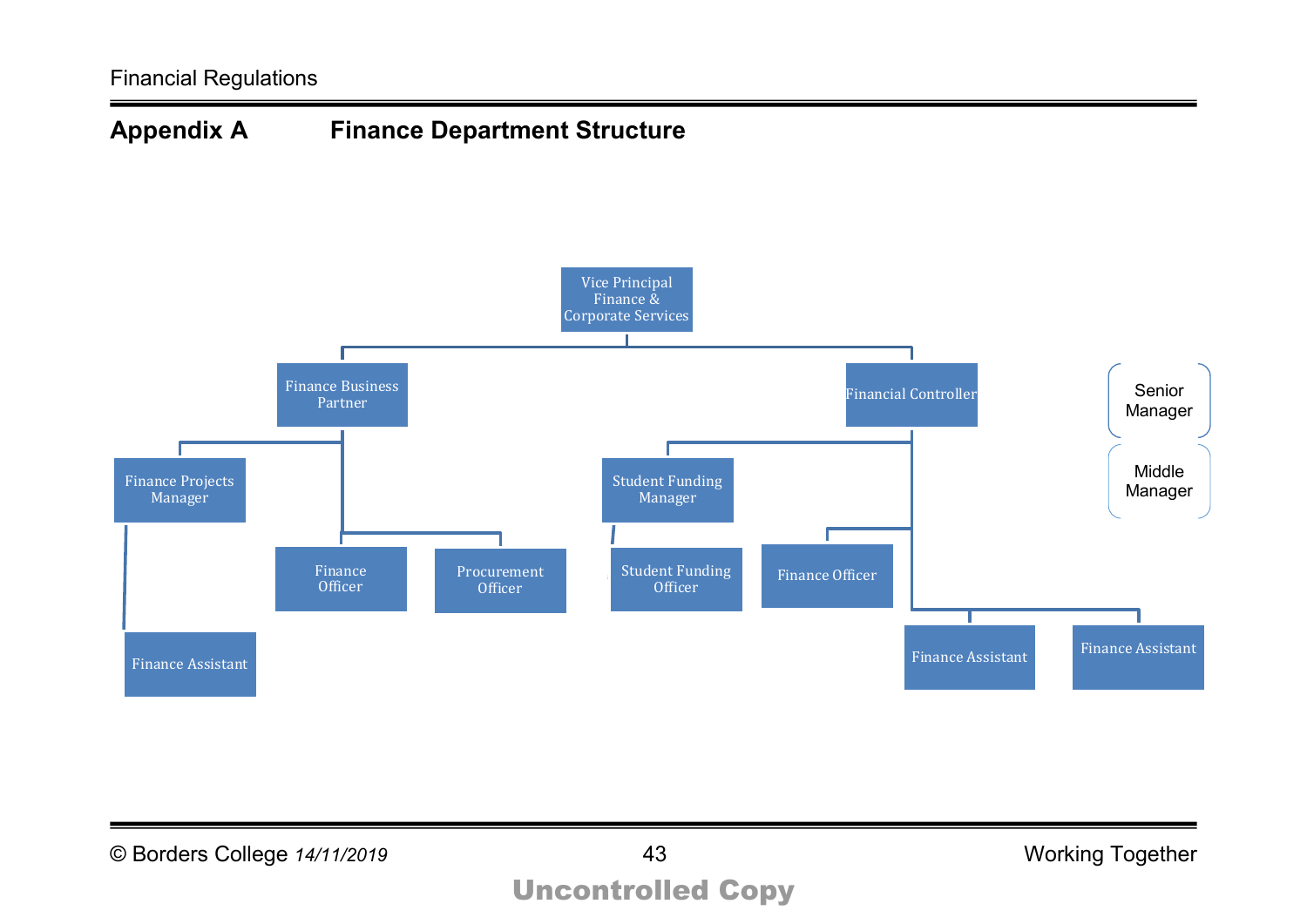## **Appendix B1 Procurement Thresholds and Process**



© Borders College *14/11/2019* 44 Working Together

## Uncontrolled Copy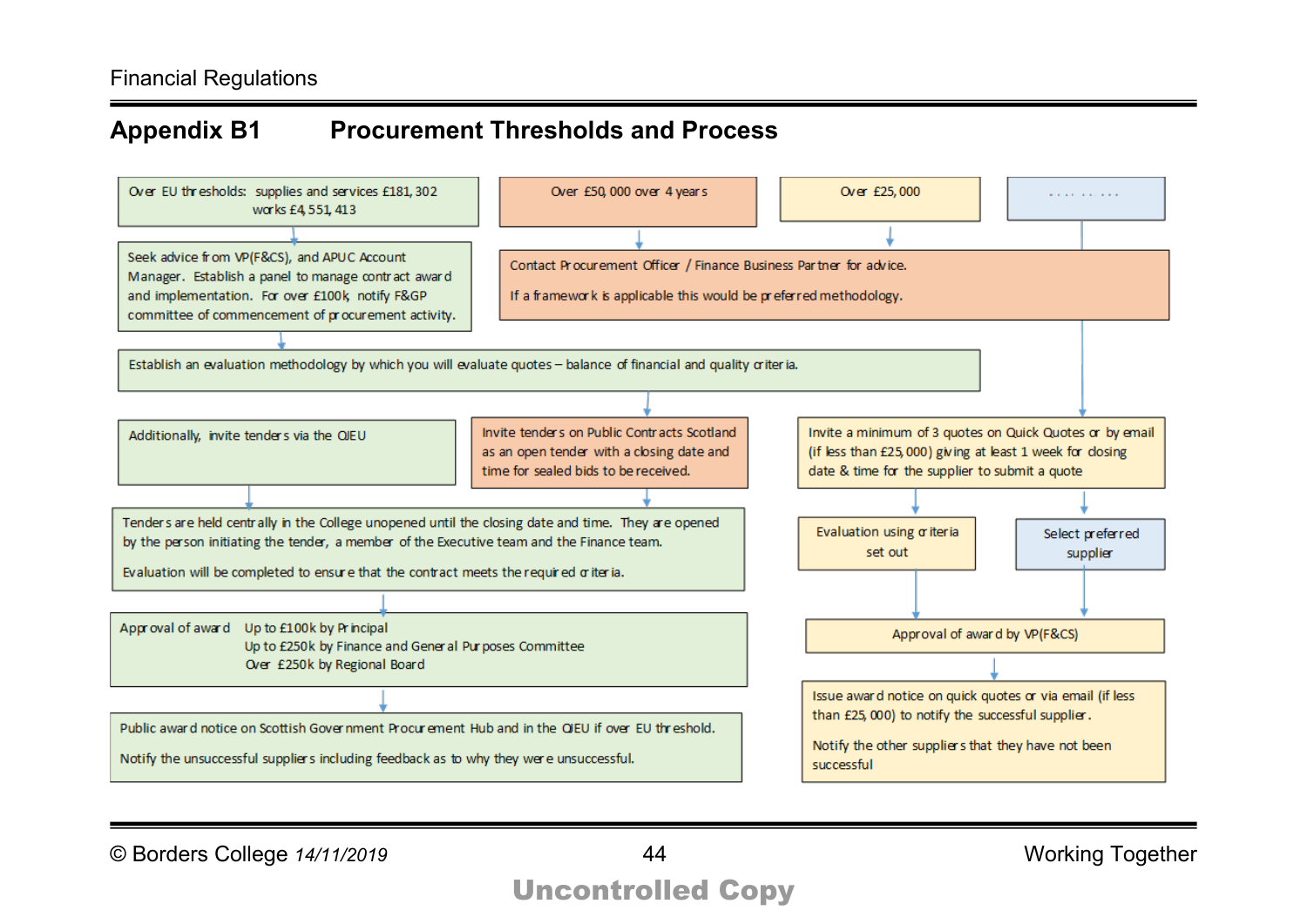## **Appendix B2 Purchase Order Thresholds and Process**



© Borders College *14/11/2019* 45 Working Together

## Uncontrolled Copy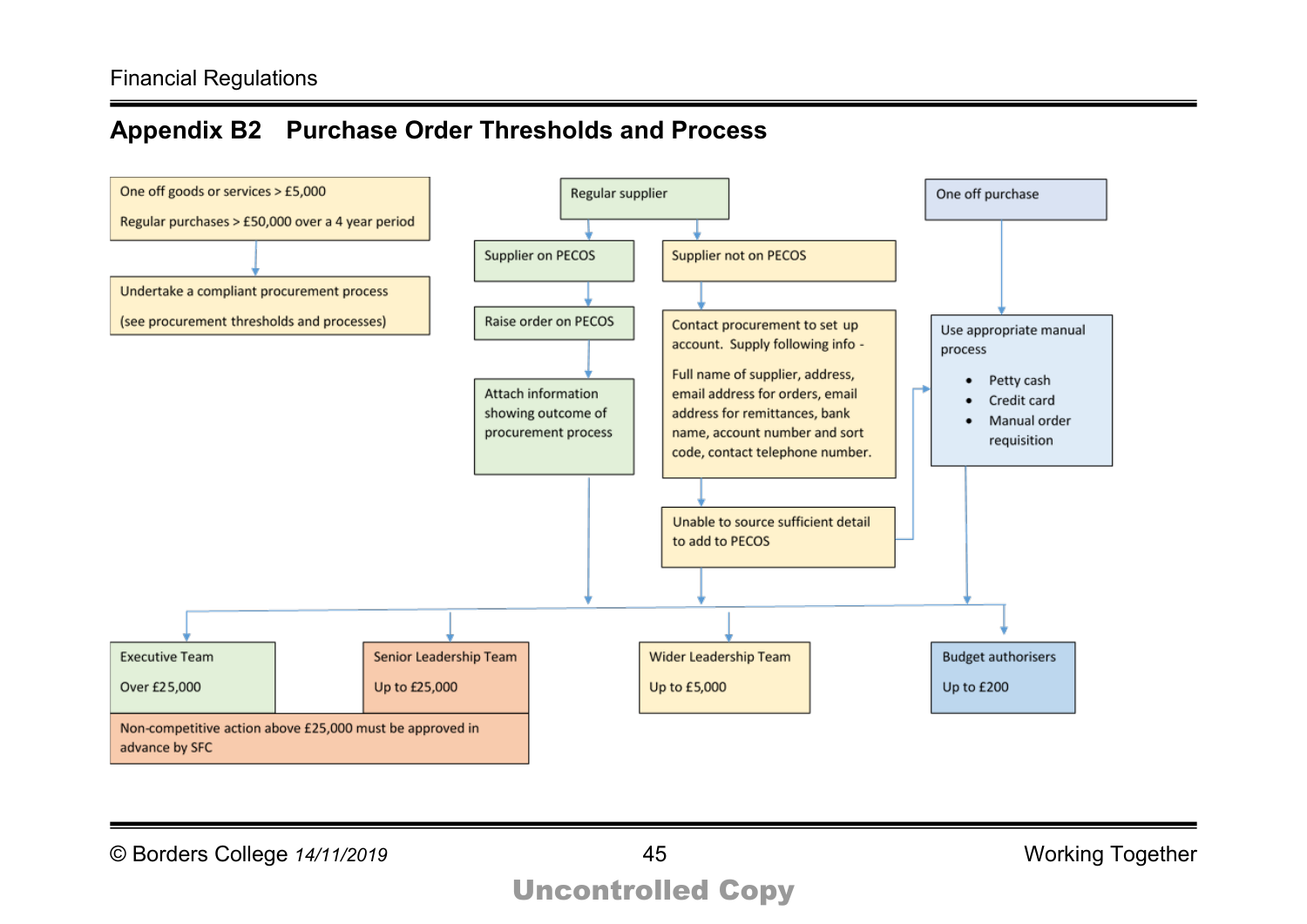## **Appendix B3 SFC financial limits and annual reporting requirements**

#### **Delegated financial limits**

| <b>External Business and management consultancies</b> | £100,000 |
|-------------------------------------------------------|----------|
| Special severance payments                            | £1,000   |
| Operating leases-non property                         | £250,000 |
| Procurement non-competitive action                    | £25,000  |
| <b>Annual reporting requirements</b>                  |          |
| Extra contractual payments                            | £5,000   |
| Compensation payments                                 | £5,000   |
| Ex-gratia payments                                    | £1,000   |
| Claims waived or abandoned                            | £3,000   |
| Write-off of bad debt                                 | £3,000   |
| Losses                                                | £3,000   |
| Overseas student irrecoverable loss                   | £6,000   |
| <b>Fraud loss</b>                                     | £5,000   |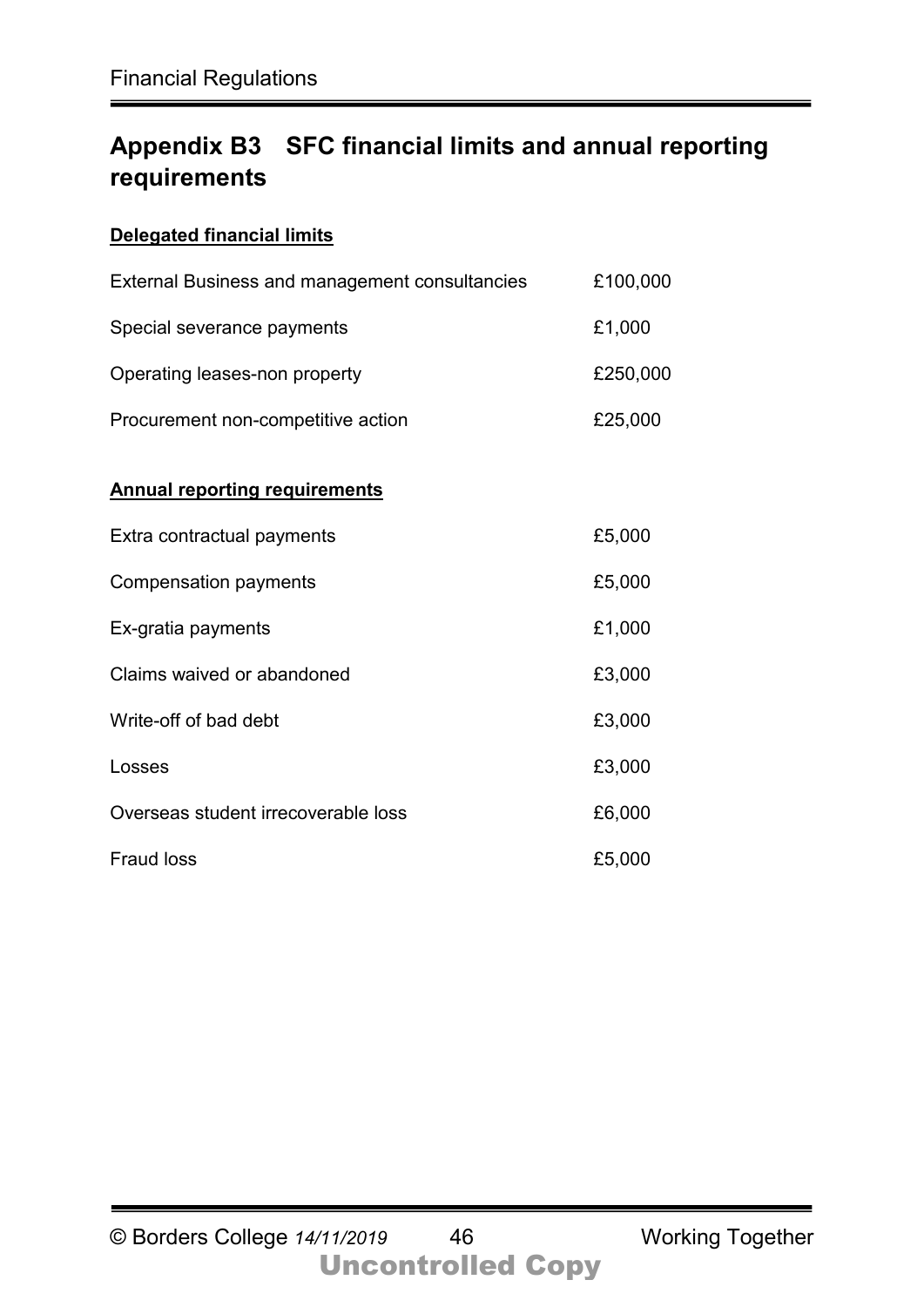## **Appendix C The Principles of the Code of Conduct**

| <b>Duty</b>                                        | You have a duty to uphold the law and act in accordance with the<br>law and the public trust placed in you. You have a duty to act in<br>the interests of the public body and in accordance with the core<br>functions and duties of that body.                     |
|----------------------------------------------------|---------------------------------------------------------------------------------------------------------------------------------------------------------------------------------------------------------------------------------------------------------------------|
| <b>Selflessness</b>                                | You have a duty to take decisions solely in terms of public<br>interest. You must not do so in order to gain financial or material<br>benefits for yourselves, family, or friends.                                                                                  |
| Integrity                                          | You must not place yourself under any financial or other<br>obligation to any individual or organisation that might influence<br>you in the performance of your duties.                                                                                             |
| <b>Objectivity</b>                                 | You must make decisions solely on merit and consistent with the<br>functions of the public body when carrying out public business,<br>including making appointments, awarding contracts, or<br>recommending individuals for rewards and benefits.                   |
| <b>Accountability</b><br>and<br><b>Stewardship</b> | You are accountable for your decisions and actions to the public.<br>You have a duty to consider issues on their merits, taking<br>account of the views of others and must ensure that the public<br>body uses its resources prudently, in accordance with the law. |
| <b>Openness</b>                                    | You have a duty to be as open as possible about your decisions<br>and actions, giving reasons for your decisions and restricting<br>information only when the wider public interest clearly demands.                                                                |
| <b>Honesty</b>                                     | You have a duty to act honestly. You must declare any private<br>interests relating to your public duties and take steps to resolve<br>any conflicts arising in a way that protects the public interest.                                                            |
| Leadership                                         | You have a duty to promote and support these principles by<br>leadership and example, and to maintain and strengthen the<br>public's trust and confidence in the integrity of the public body<br>and its members in conducting public business.                     |
| <b>Respect</b>                                     | You must respect fellow members and employees of your public<br>body, and the role they play, treating them with courtesy at all<br>times. Similarly you must respect members of the public when<br>performing duties as a member of your public body.              |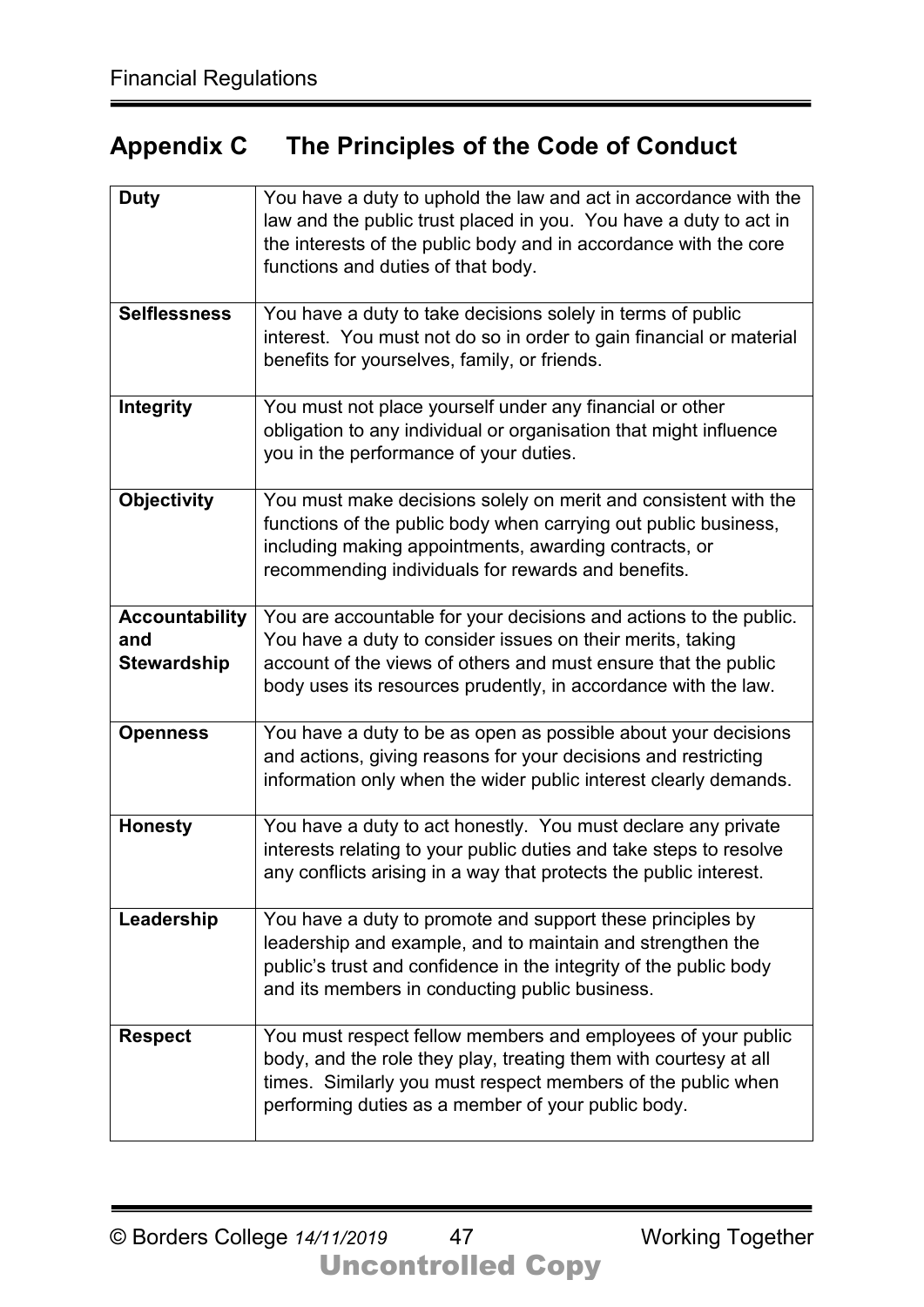## **Appendix D Protocols for Proposed Capital Expenditure**

Proposed capital projects should be supported by:

- A statement that demonstrates the project's consistency with the strategic plans and estates strategy approved by the Board.
- A demonstration of compliance with procurement procedures and SFC regulations. This will require careful consideration where partnership arrangements are in place.
- An initial budget for submission to the Finance and General Purposes Committee. The budget should include a breakdown of costs including professional fees, project management costs, construction, equipping including IT, commissioning and VAT.
- An appraisal in an approved format which complies with SFC guidance on option and investment appraisal, including advice on the impact of alternative plans
- A financial evaluation of the plans showing funding sources and demonstrating affordability - impact on revenue over the life of the asset.
- A cash flow forecast.
- Potential risks, mitigation plans and project management arrangements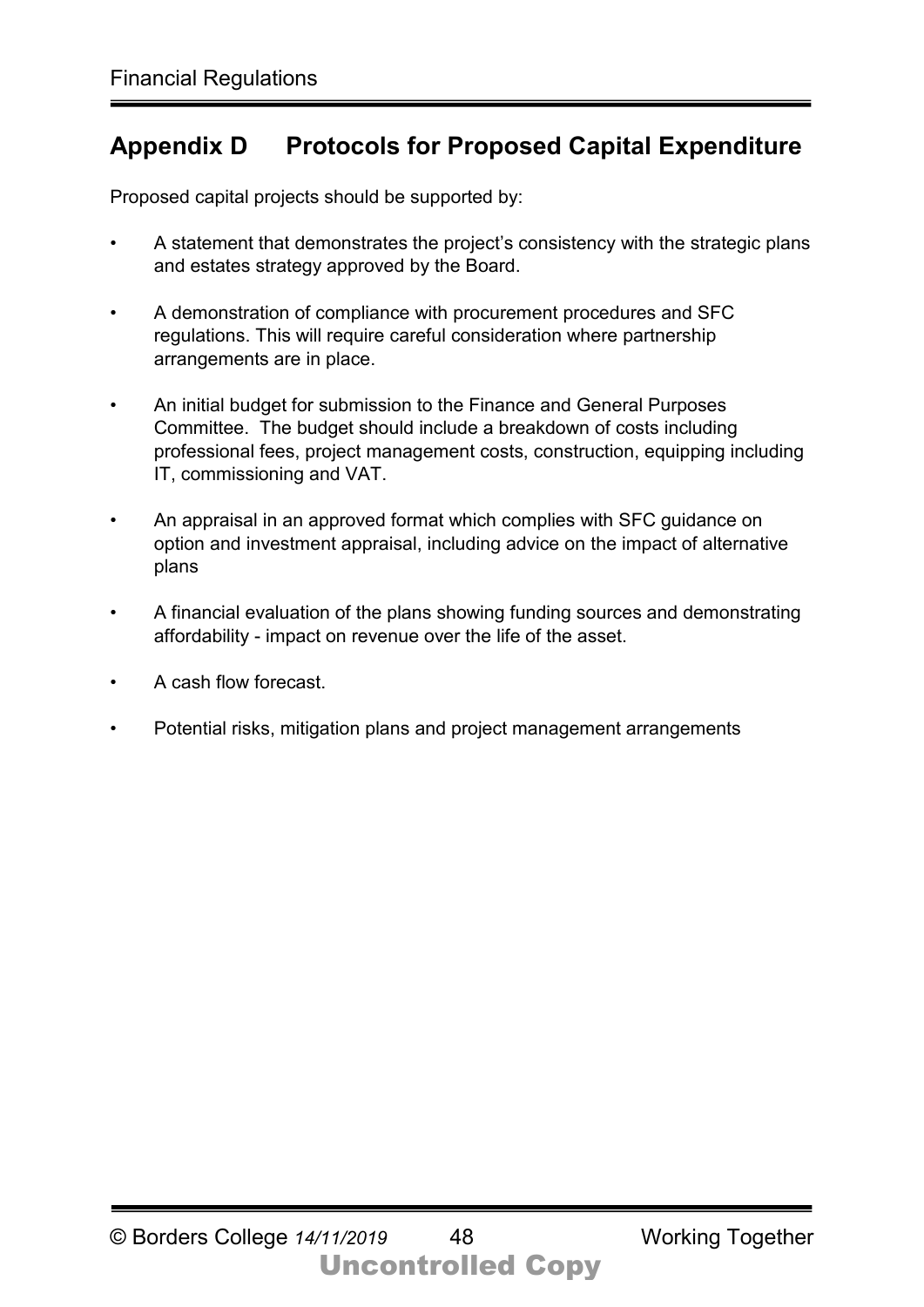## **Appendix E Protocols for Proposed Major Developments**

The proposal should be set out in a business plan for three years:

- A demonstration of the proposal's consistency with strategic plans approved by the Board and with the College's powers under current legislation
- Details of the market need and the assumptions (based on data) of the level of business available
- Details of the business and what product or service will be delivered
- How the business will be promoted to the identified market to achieve planned levels of business
- Details of the staff required to deliver, promote and manage the business, together with any re-skilling or recruitment issues
- Details of any premises and other resources required
- A financial evaluation of the proposal together with its impact on revenue and surplus, plus advice on the impact of possible alternative plans and sensitivity analysis in respect of key assumptions
- Contingency plans for identified risks
- Consideration of taxation and other legislative or regulatory issues
- A three year financial forecast by month highlighting the impact on the College cash flow forecast for the time periods in question.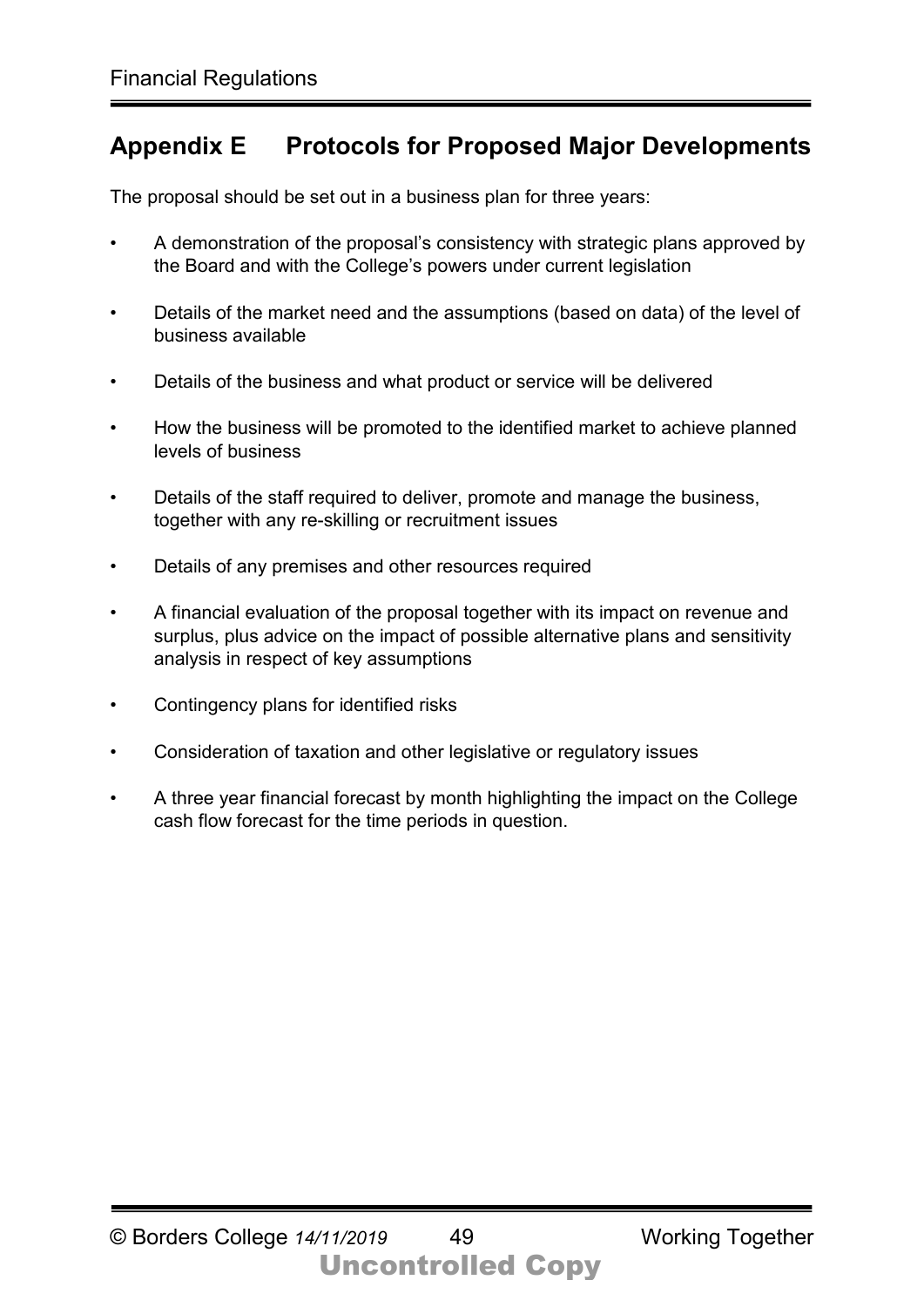## **Appendix F Extract of Letter of Engagement for College's Internal Audit Service (IAS)**

- 1. We shall have right of access at all times to the books, accounts and vouchers of the College and to such information and explanations as necessary for the performance of our duties.
- 2. The Regional Board is responsible for ensuring that a system of controls, financial and otherwise, is established and maintained in order to carry on the operations of the college.
- 3. We shall conduct our work in accordance with the standards and guidelines set down by the Chartered Institute of Internal Auditors (IIA) and the Public Sector Internal Audit Standards (PSIAS).
- 4. We will prepare an Audit Needs Assessment which will detail a programme of work over a three year period in order that the whole internal control system of the College including all operational, resource, staff and service areas are covered. The Audit Needs Assessment will be presented to the Audit Committee for approval.
- 5. Specifically our work will achieve the following objectives:
	- To review and appraise the soundness, adequacy and application of accounting, financial and other controls
	- To ascertain the extent to which systems of control ensure compliance with established policies and procedures
	- To ascertain the extent to which the assets and interests entrusted to or funded by the College are properly controlled and safeguarded from losses of all kinds
	- To ascertain that all accounting and other information is reliable as a basis for the production of accounts and other returns
	- To ascertain the integrity and reliability of financial and other information provided to management including that used in decision making
	- To ascertain that systems of control are laid down and operate to achieve the most economic, efficient and effective use of resources
	- To draw attention to apparently uneconomic or otherwise unsatisfactory results flowing from management decisions, practices or policies.
- 6. We shall prepare reports following each visit to the College which will detail our findings and conclusions and, where appropriate, make recommendations for improvement. Subsequent reports will review the adequacy of action taken in relation to any recommendations previously made. Draft reports will be submitted within 2 weeks of the conclusion of each audit visit. Once the report has been agreed a final version will be issued to the Accounting Officer and Chair of the Audit Committee.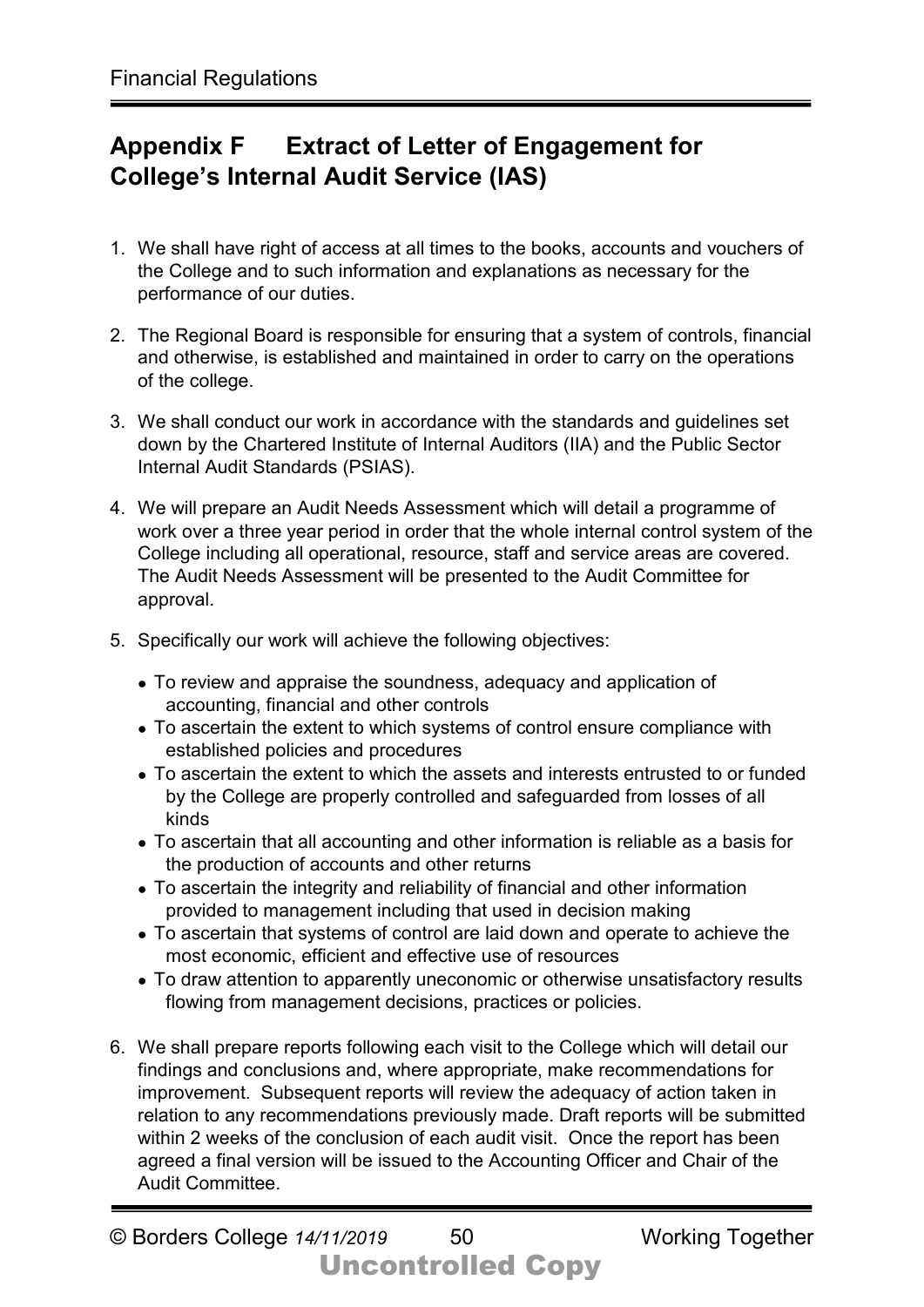- 7. Annually a report will be prepared setting out our activities in the previous year. The report will be addressed to the Regional Board who will be responsible for sending a copy to SFC. The annual report will provide an assessment of the adequacy and effectiveness of the internal control systems of the College, and the coverage of work undertaken as measured against the audit plan.
- 8. Serious weaknesses or an accounting breakdown will be reported in the first instance to the College's Accounting Officer without delay, and thereafter to the Audit Committee.
- 9. Responsibility for ensuring the establishment and maintenance of an adequate system of internal control lies with the Regional Board. The Board is also responsible for ensuring compliance with statutory and other regulations, including those in relation to taxation, and for the prevention and detection of irregularities including fraud.
- 10.As internal auditors, we are responsible for examining and evaluating the adequacy and effectiveness of action taken by the College to fulfil this obligation. In planning and conducting our work we will seek to identify serious defects in internal control which may give rise to the possibility of malpractice. Any such defects will be reported immediately to the Accounting Officer of the College and the Audit Committee.
- 11.Colleges are required to appoint External Auditors. We expect to have regular meetings with staff carrying out the external audit function in order to enhance the level of service we provide to the management of the College. We acknowledge that the external auditors have unlimited access to our files and working papers.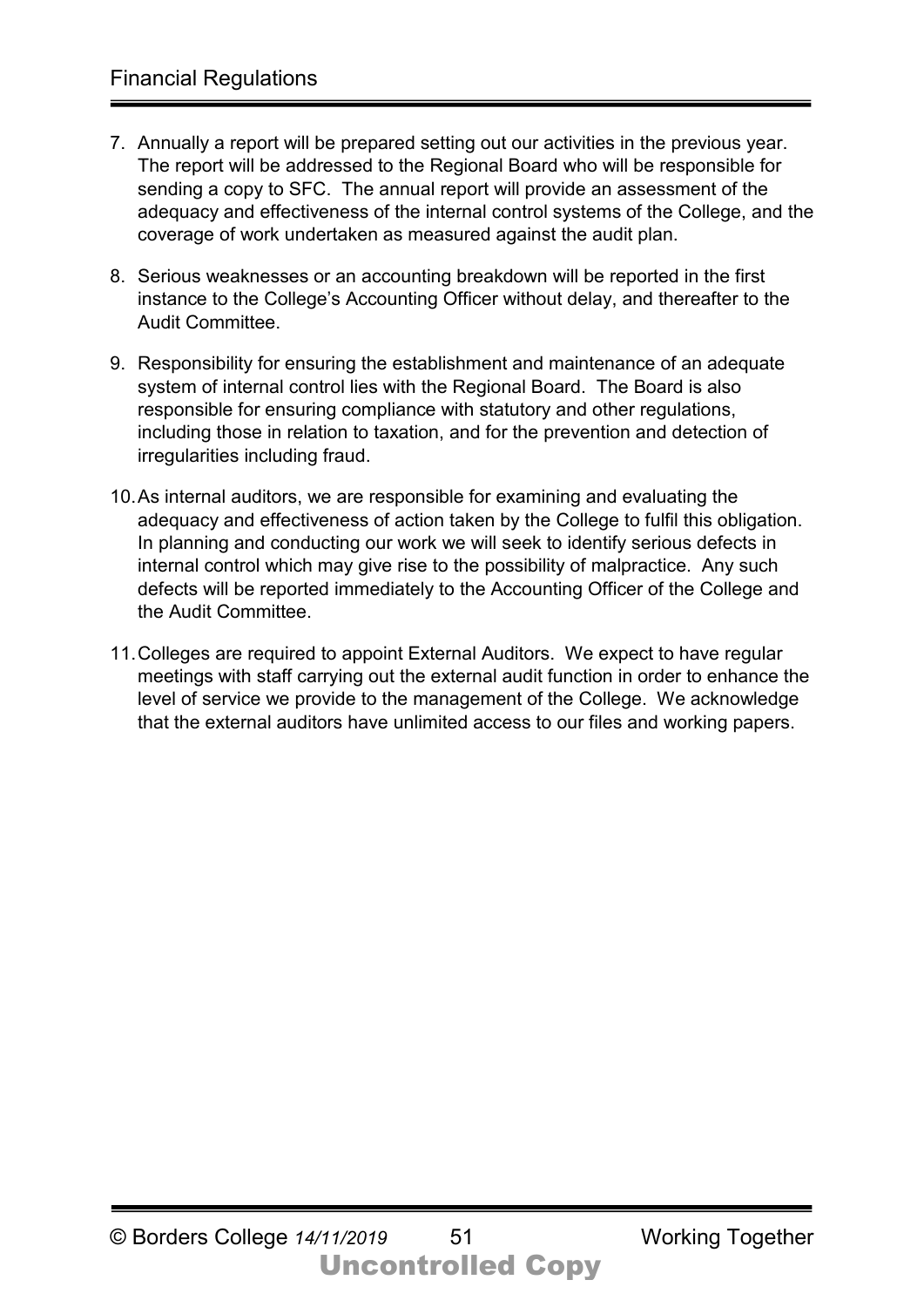## **Appendix G Fraud Response Plan**

#### **Introduction**

Management and staff are likely to have little experience of dealing with fraud and when suspected cases arise, may be unsure of the appropriate action to take. The objectives of this response plan are to:

- provide a documented framework which the College can refer to in the event that fraud is suspected or reported
- ensure that in the event of fraud, timely and effective action is taken to prevent further losses, identify fraudsters, safeguard evidence, minimise publicity, reduce adverse effect on business and learn lessons.

Fraud investigation checklists for line managers and the fraud investigation group are included at **Appendix K(iv)**.

#### **Reporting Fraud**

All actual or suspected incidents of fraud should be reported without delay to the Vice Principal – Finance and Corporate Services or other member of the fraud investigation group. The members are:

- Vice Principal Finance and Corporate Services (Chair)
- Financial Controller
- Head of HR and Development
- Head of Internal Audit

When staff report suspected fraud it is important that their suspicions are treated seriously and that all details provided by the reporting employee are recorded accurately and in a timely manner. They should be repeated back to the reporting employee to confirm understanding. It is essential that staff are put at ease, since the decision to report the suspected fraud may be traumatic for the individual concerned. Those reporting fraud should be assured that all information will be dealt with in the strictest confidence and that anonymity will be preserved if requested. unless that is incompatible with a full and fair investigation stage.

Once the Vice Principal – Finance and Corporate Services has recorded the details of the case, he or she should, within 24 hours, hold a meeting of the fraud investigation group to decide on the initial response.

At this stage management should also take whatever steps are necessary to prevent further losses, for example by changing procedures or suspending payments without compromising the quality of evidence or alerting the fraudsters.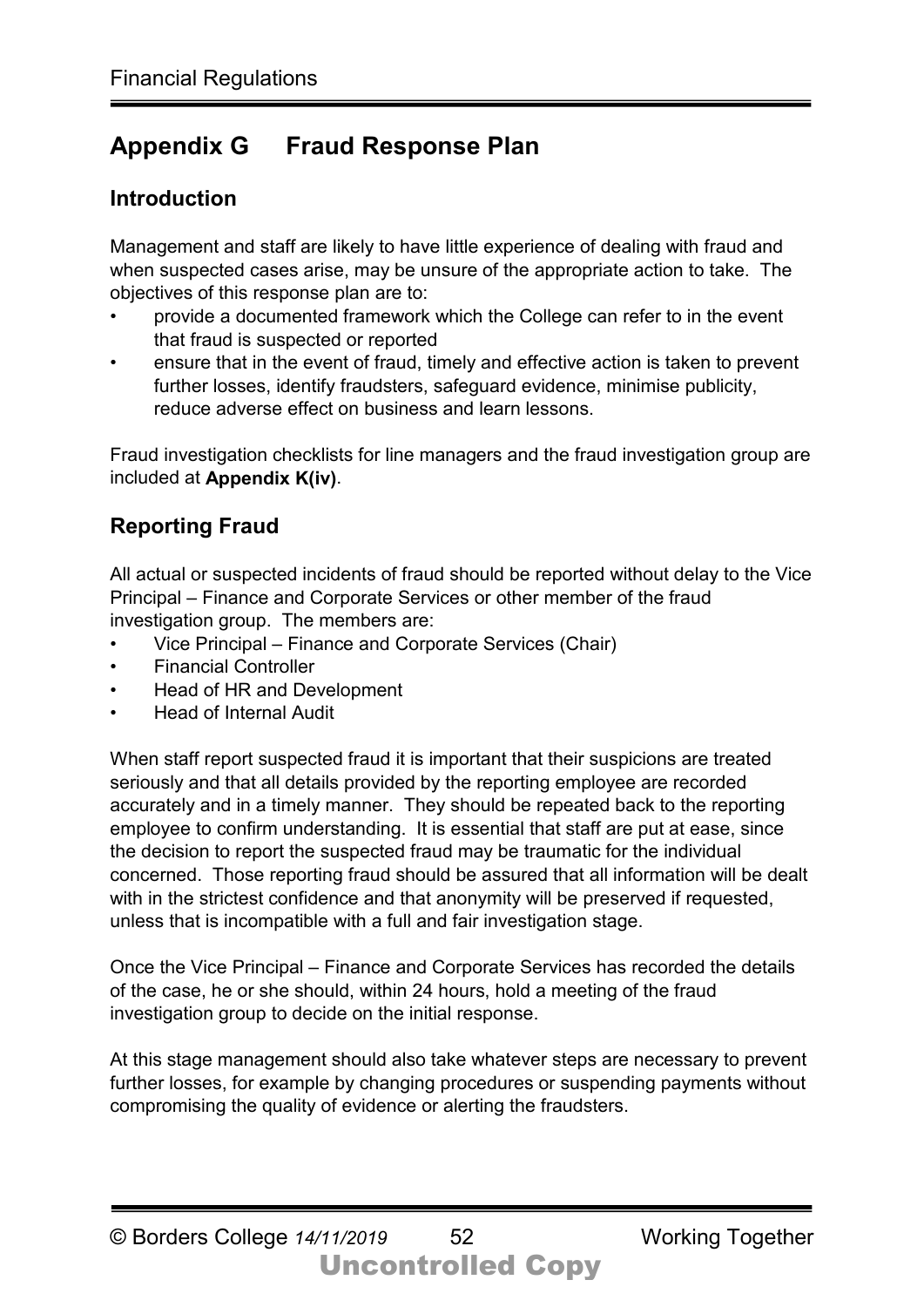#### **Initial Enquiry**

On receiving the details of the suspected fraud, the fraud investigation group should undertake as limited review as necessary to establish whether further action needs to be taken. This will normally be an investigation, led by internal audit. The decision by the group to initiate a special investigation shall constitute authority to internal audit to use time provided in the internal audit plan for special investigations, or contingency time, or to switch internal audit resources from planned audits.

If this initial investigation suggests that suspicions are confirmed, the group will decide which body is best placed to undertake further investigative work and will inform the Principal, the Chair of Audit Committee, the Chair of the Board, auditors, the funding body and the police as appropriate. The circumstances in which the College must inform the funding body of actual or suspected fraud are set out in the funding body audit code of practice. The Principal is responsible for informing the funding body of any such incidents.

#### **Prevention of Further Loss**

Where the initial investigation provides reasonable grounds for suspecting a member or members of staff of fraud, the fraud investigation group will need to decide how to prevent further loss. Fraudulent or corrupt activity is regarded as a breach of contract and where there are reasonable grounds for suspicion must be acknowledged, for example their right to union representation and to be informed of the reason for their suspension.

It may be necessary to plan the timing of suspension to prevent the suspects from destroying or removing evidence that may be needed to support disciplinary or criminal action. Suspect(s) should be supervised at all times before leaving the College's premises, offices and furniture should be returned.

Advice should be obtained on the best means of denying access to the College while suspects remain suspended (for example by changing locks and informing security staff not to admit the individuals to any part of the premises). Similarly, access permissions to the College's computer systems should be withdrawn without delay.

Internal Audit should consider whether it is necessary to investigate systems other than that which had given rise to suspicion, through which the suspect may have had opportunities to misappropriate the College's assets.

At this stage, the College should decide if external parties including the funding body and the police are to be involved. Delays in contacting the police may prejudice future enquiries and alerting them immediately is important since they will be able to advise the College on how best to proceed and the most effective methods to gather evidence.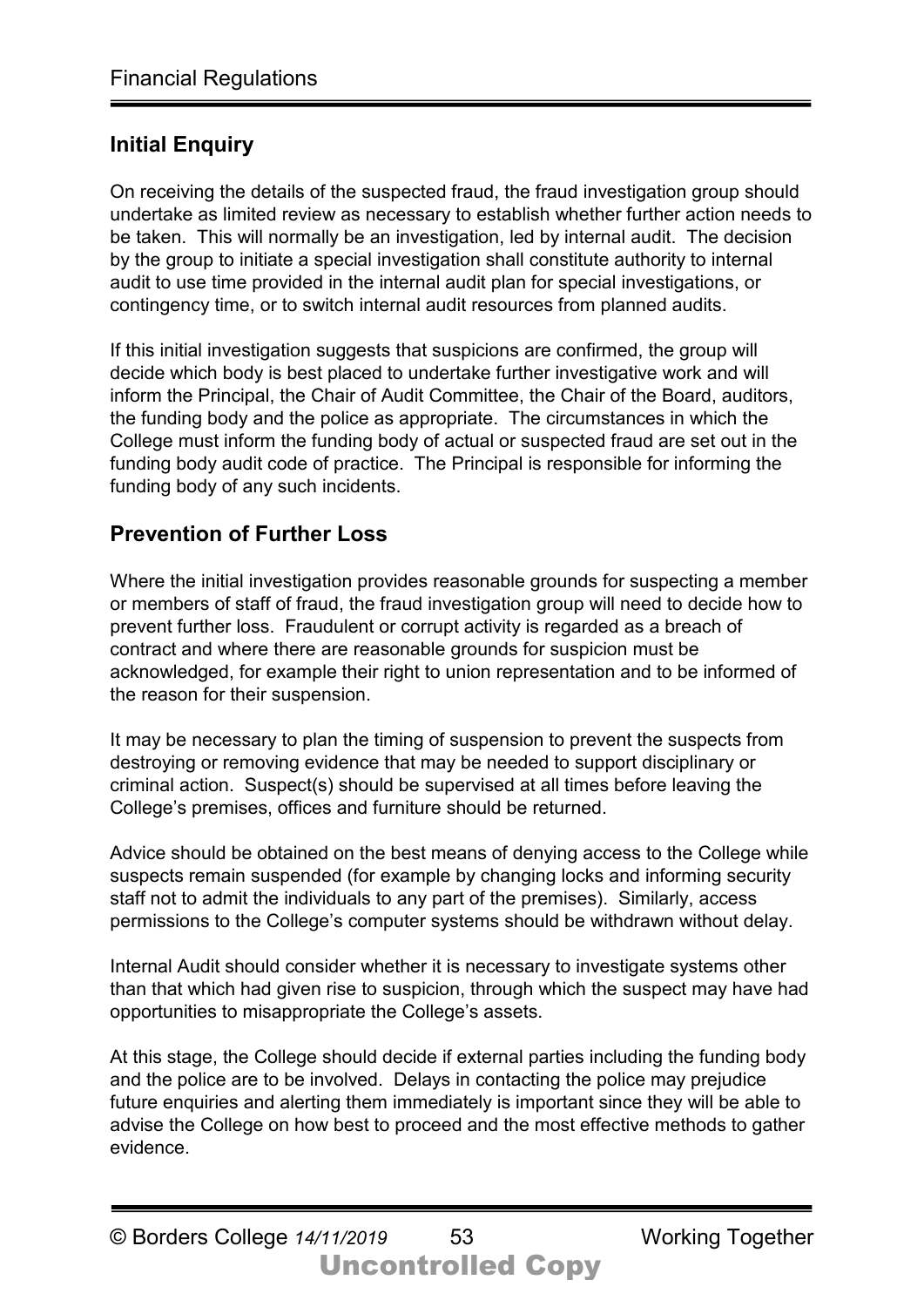## **Conducting a Fraud Enquiry**

Once it has been agreed that there is sufficient evidence to justify a fuller investigation, the fraud investigation group should meet with the police where appropriate to decide who is best placed to undertake further investigation. Should it be decided that an internal investigation is appropriate, either in tandem with a police investigation or on its own, it is important that it is undertaken by individuals with experience of fraud investigations. This is most likely to be internal auditors, supported as necessary by the College's staff, who may have specialist knowledge, and external specialists where appropriate.

Where fraud and corruption are suspected, contact by the Vice Principal – Finance and Corporate Services and the Head of Internal Audit with the local fraud squad should be considered in order to agree an appropriate course of action.

For internal investigations, the fraud investigation group should agree the following:

- detailed remit and scope for the investigation; for example, is it to confirm that there is sufficient evidence to support the allegations, to gather evidence for the police, or does the College wish to quantify the total potential loss?
- who should undertake the investigation
- reporting procedures and deadlines
- a programme of regular meetings

There is a clear requirement to record all details fully, accurately and in a manner that is accessible. The police should be able to advise on an appropriate recording format. Developing a simple form to log all events and contacts made will provide a quick summary, ease the recording process and provide documented support for any future enquiries or possible prosecution.

#### **Recovery of Losses**

It is important that any losses incurred by the College are fully and accurately recorded and that costs are correctly apportioned. In addition to the direct cost of losses attributable to fraud, all costs associated with enquiries should be recorded. These will be required under loss reporting procedures and may also be required by the courts if the decision to prosecute is taken and in determining any assessment of costs or compensation and insurance recoveries.

Where the loss is substantial, legal advice should be obtained without delay about the need to freeze the suspect's assets through the court, pending conclusion of the investigation. Legal advice should also be obtained about prospects for recovering losses through the civil court, where the perpetrator refuses repayment.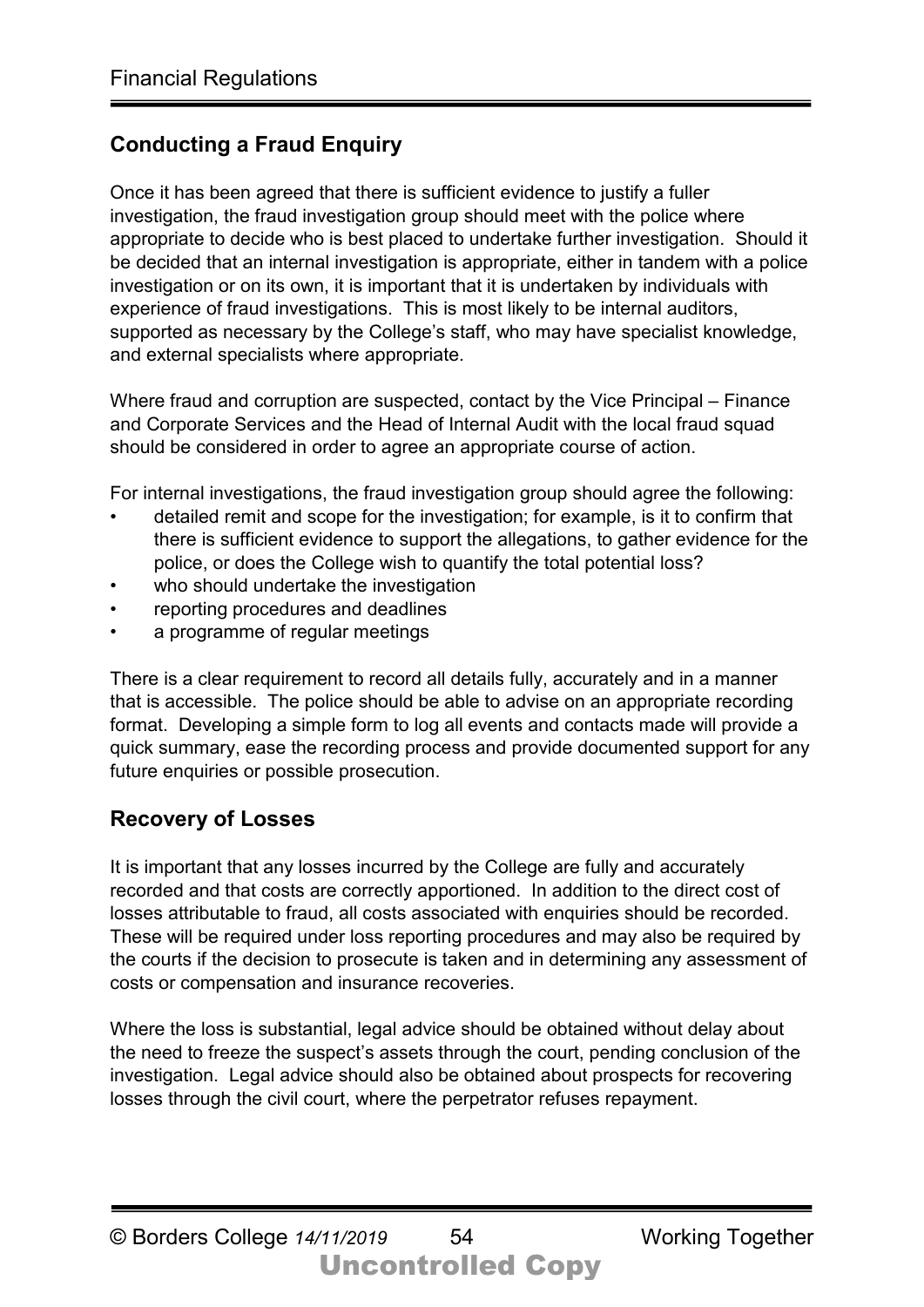## **Staffing Issues**

A major objective in any fraud investigation will be the punishment of the perpetrators, to act as a deterrent to other personnel. The College must follow disciplinary procedures against any member of staff who had committed fraud.

The College will normally pursue the prosecution of any such individual. Of crucial importance is the need to conduct enquiries within the parameters of relevant laws and regulations. Employees have certain statutory rights, and if infringed, the likelihood of success of disciplinary action is diminished. It is vital, therefore, that any interviews with suspects are undertaken strictly in accordance with established procedures. No interviews should take place without first seeking advice from the police and from the Head of HR and Development on the relevant procedures and rules to be followed. In particular all those involved in interviewing suspects should have knowledge of the 1994 Police and Criminal Evidence Act.

Internal audit will need to:

- maintain familiarity with the College's disciplinary procedures, to ensure that evidence requirements will be met during any fraud investigation.
- establish and maintain contact with the police where appropriate
- establish whether there is a need for audit staff to be trained in the evidence rules for interviews under the Police and Criminal Evidence Act
- ensure that staff involved in fraud investigations are familiar with and follow rules on the admissibility of documentary and other evidence in criminal proceedings.

If fraud is proven which involves staff, appropriate disciplinary action will be taken. Such action may be considered not only against those found to have perpetrated the fraud, but also against managers whose negligence may have facilitated it.

## **Reporting During the Investigation**

The fraud investigation group should provide a confidential report to the Chair of the Board, the Chair of Audit Committee, the Principal and the external audit partner at least monthly, unless the report recipients request a lesser frequency. The scope of the report should include:

- quantification of losses
- progress with recovery action
- progress with disciplinary action
- progress with criminal action
- estimate of resources required to conclude the investigation
- actions taken to prevent and detect similar incidents

Any variation from the approved fraud response plan, together with reasons for the variation, should be reported promptly to the chairs of both the governing body and the audit committee.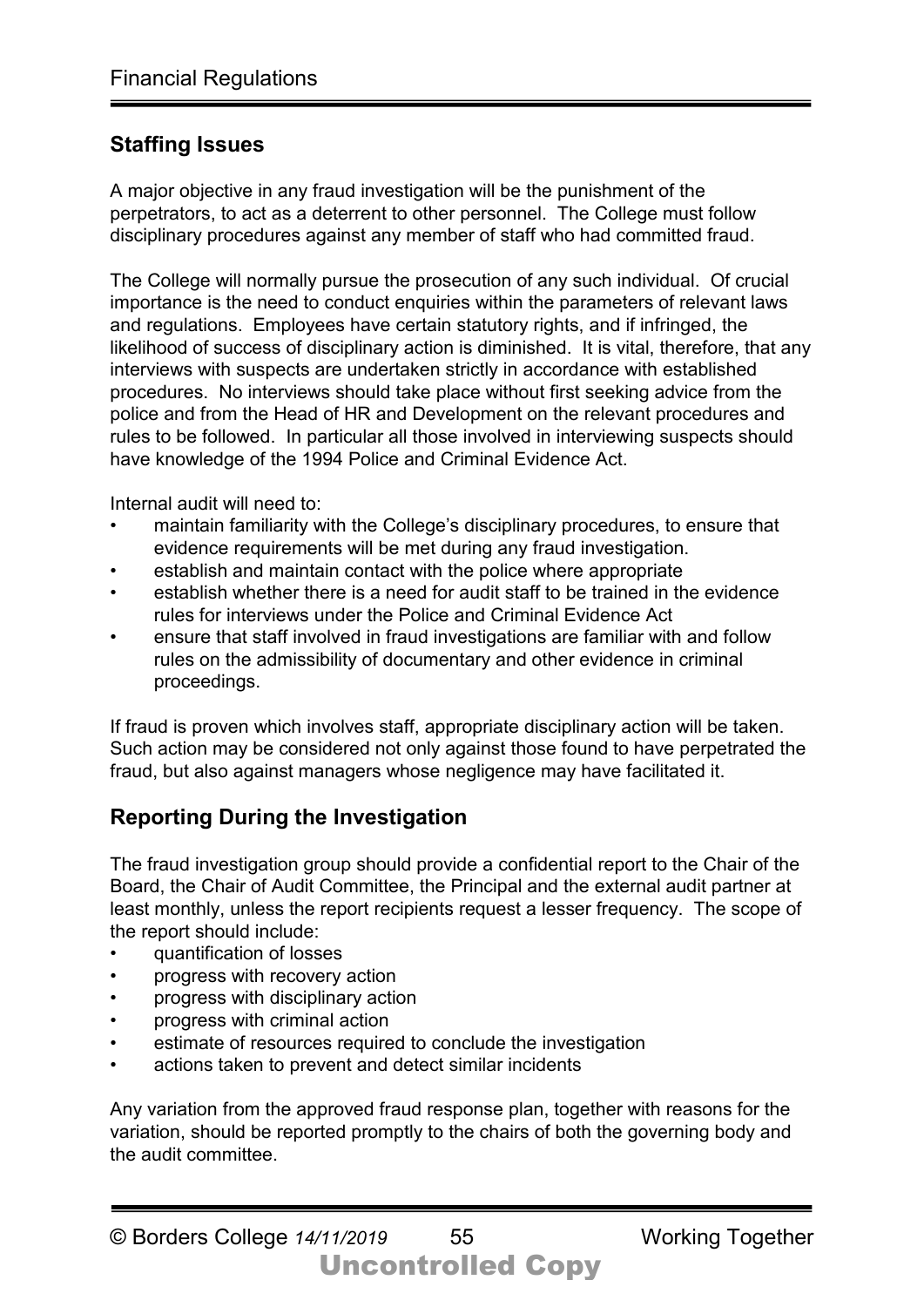## **Concluding an Investigation**

At the end of a case, irrespective of the outcome, it is important that the progress of the investigation is reviewed to see what lessons can be learned and to assess the effectiveness of the action taken. Such reviews will help identify any weaknesses in internal control that initially led to the fraud and should highlight any deficiencies in these systems for reporting and investigating, enable more effective future enquiries and precipitate changes to internal procedures designed to prevent reoccurrence.

On completion of a special investigation, a written report should be submitted to the audit committee for consideration and discussion containing:

- a description of the incident, including the value of any loss, the people involved, and the means of perpetrating the fraud
- the measures taken to prevent a recurrence
- any action needed to strengthen future responses to fraud, with a follow-up report on whether or not the actions have been taken.

This report will normally be prepared by internal audit.

## **References for Employees Disciplined or Prosecuted for Fraud**

Any request for a reference for a member of staff who has been disciplined or prosecuted for fraud should be referred to the Head of HR and Development. The Head of HR and Development should prepare any answer to a request for a reference having regard to employment law.

## **Review of the Fraud Response Plan**

This plan will be reviewed for fitness of purpose at least annually or after each use. Any need for change will be reported to the Audit Committee for approval.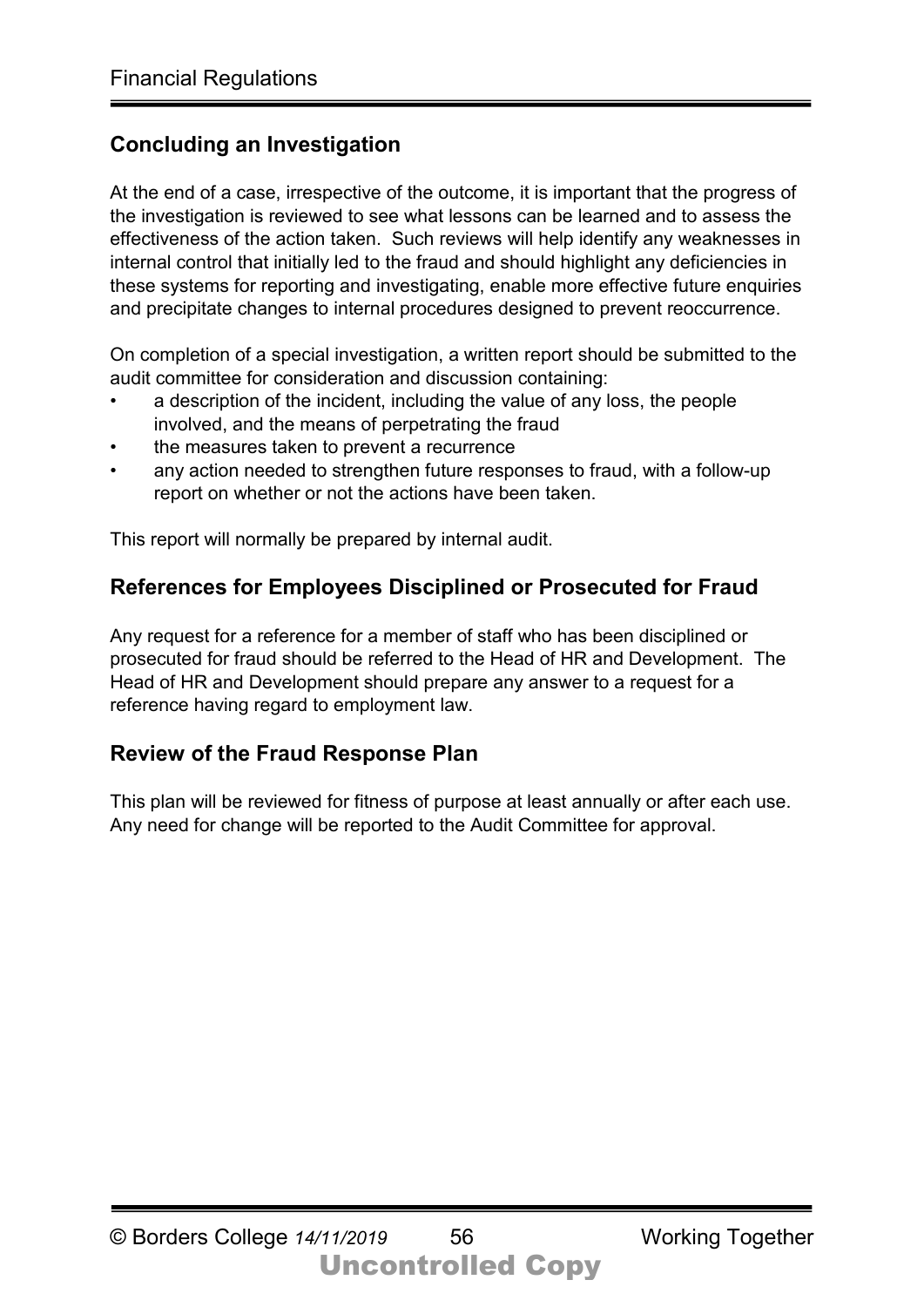## **Fraud Investigation**

#### **Checklist for Line Managers**

The following is a checklist of points for consideration following the reporting of an alleged fraud to management:

- Do not rush in consider all options and plan the approach.
- Establish the facts without alerting anyone.
- Maintain confidentiality
- Make an immediate note of everything reported. Repeat these notes to whoever is reporting the details to ensure clear understanding.
- Take steps to minimise any immediate further losses.
- Secure any evidence.
- Inform the Vice Principal Finance and Corporate Services or member of the fraud investigation group.

## **Checklists for the Fraud Investigation Group**

The following is a checklist of points for consideration following the reporting of an alleged fraud by line management to a member of fraud investigation group:

- Convene a meeting of the group to consider the allegation.
- Conduct an initial investigation to establish the substance of the allegation.
- Consider legal implications.
- If substantiated, inform the principal, etc.
- Agree if further investigation is required and who will undertake it.
- Agree a remit, and establish scope and reporting deadlines for the investigation.
- Ensure the investigating team has adequate resources, including secure storage.
- Prepare for interviews thoroughly.
- Ensure existing staff disciplinary procedures are followed.
- Secure any evidence.
- Assume the worst-case scenario in terms of losses and staff involved.
- If not already requested to undertake the investigation, inform the police and the funding body as appropriate.
- Hold regular progress meetings at which progress and agreed action are documented.
- Identify all internal and external sources of information for evidence.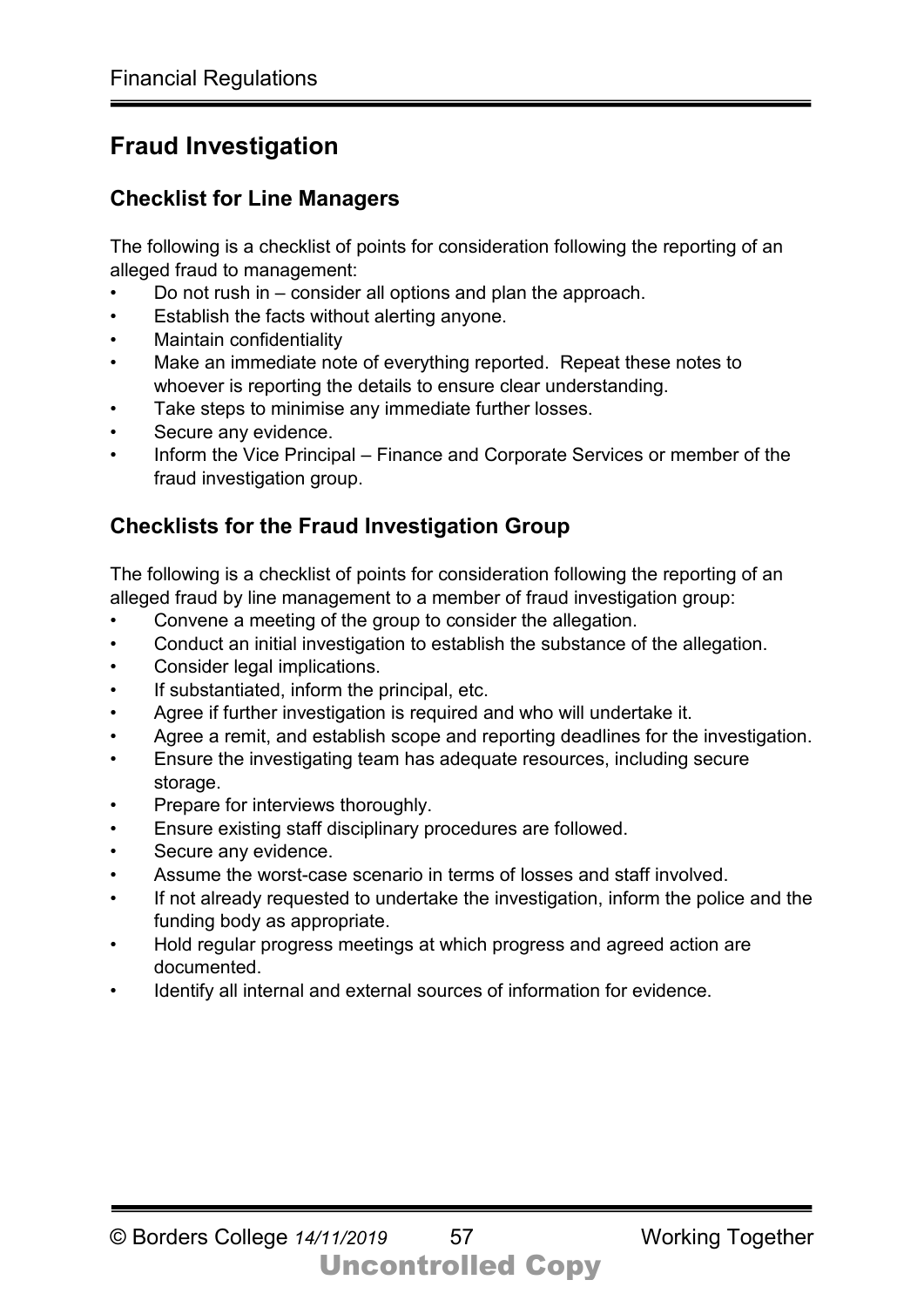## **Appendix H Tendering Procedures**

- Duty to comply by the College's staff
- EU directives to be complied with
- Competitive tendering procedures, which will:
	- Ensure fairness of competition
	- Ensure the companies invited to tender are financially and technically able to meet the Colleges requirements
	- Indicate the terms of the contract
	- Outline the appropriate UK and Scottish standards to be complied with.
- Quotations procedures, which will indicate
	- The minimum number of firms that should be expected to provide quotations
	- Lists of available firms in existence which have been approved by the college that might undertake the work specified
	- The terms by which the contractors will be paid
	- The national requirements concerning good practice that should be followed
	- Submission of tenders (e.g. time, date, etc.)
	- Receipt of safe custody of tenders and records
	- Admissibility and acceptance of tenders
	- Acceptance of tenders/quotations
	- Justification of acceptance of tenders not at the lowest price.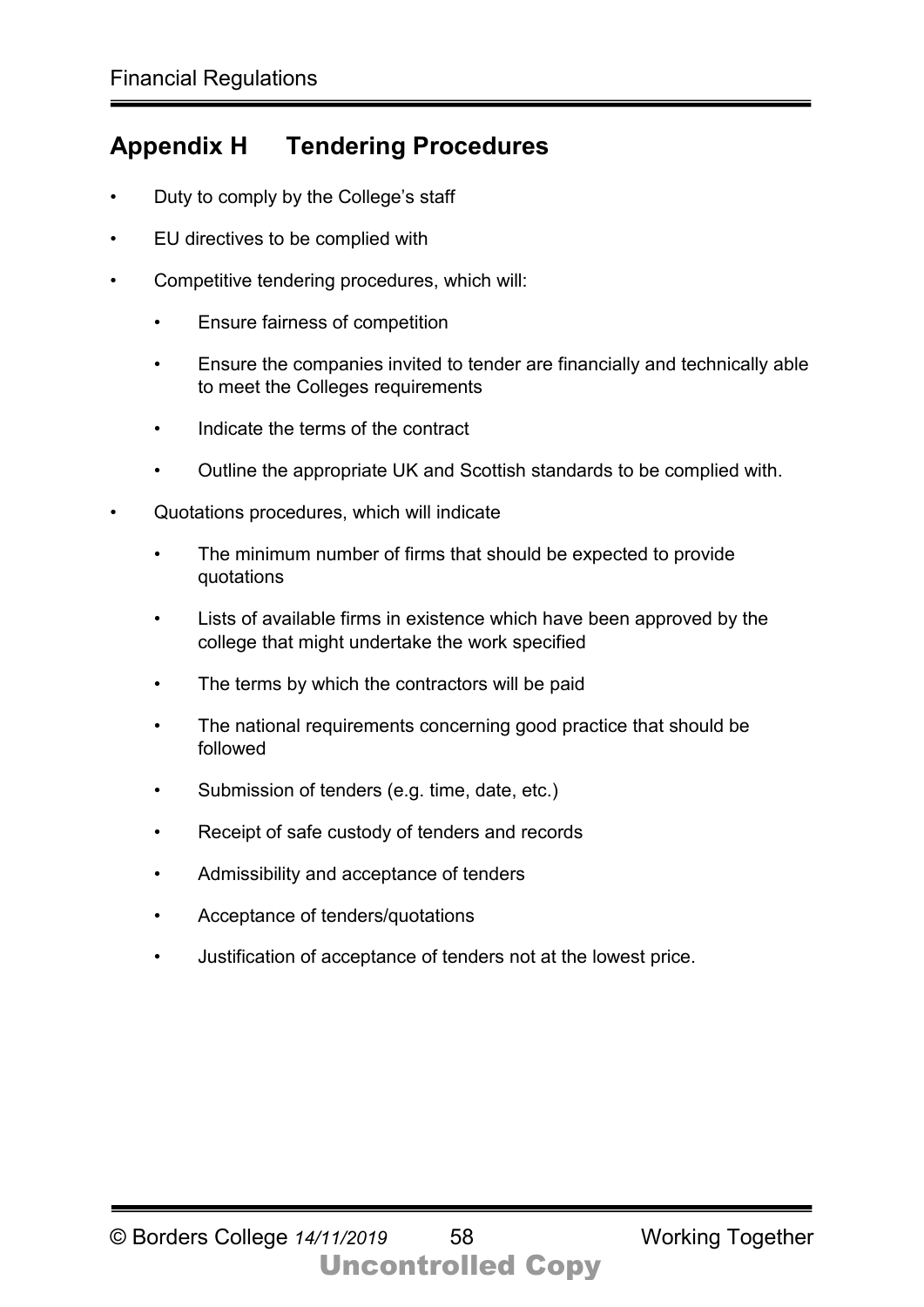## **Appendix I Glossary of Terms**

| <b>CFO</b>  | <b>Chief Financial Officer</b>                        |
|-------------|-------------------------------------------------------|
| <b>FRC</b>  | <b>Financial Reporting Council</b>                    |
| FReM        | <b>Government Financial Reporting Manual</b>          |
| <b>GAAP</b> | <b>Generally Accepted Accounting Principles</b>       |
| <b>HMRC</b> | Her Majesty's Revenues and Customs                    |
| HR.         | Human resources                                       |
| F&GP        | <b>Finance and General Purposes Committee</b>         |
| <b>OSCR</b> | Office of the Scottish Charity Register               |
| PA.         | <b>Personal Assistant</b>                             |
| <b>PAYE</b> | Pay as your earn tax                                  |
| <b>SORP</b> | <b>Statement of Recommended Practice</b>              |
| <b>SPFM</b> | <b>Scottish Public Finance Manual</b>                 |
| <b>SFC</b>  | Scottish Further and Higher Education Funding Council |
| <b>SLT</b>  | Senior Leadership Team                                |
| <b>SMT</b>  | Senior Management Team                                |
| <b>WLT</b>  | Wider Leadership Team                                 |